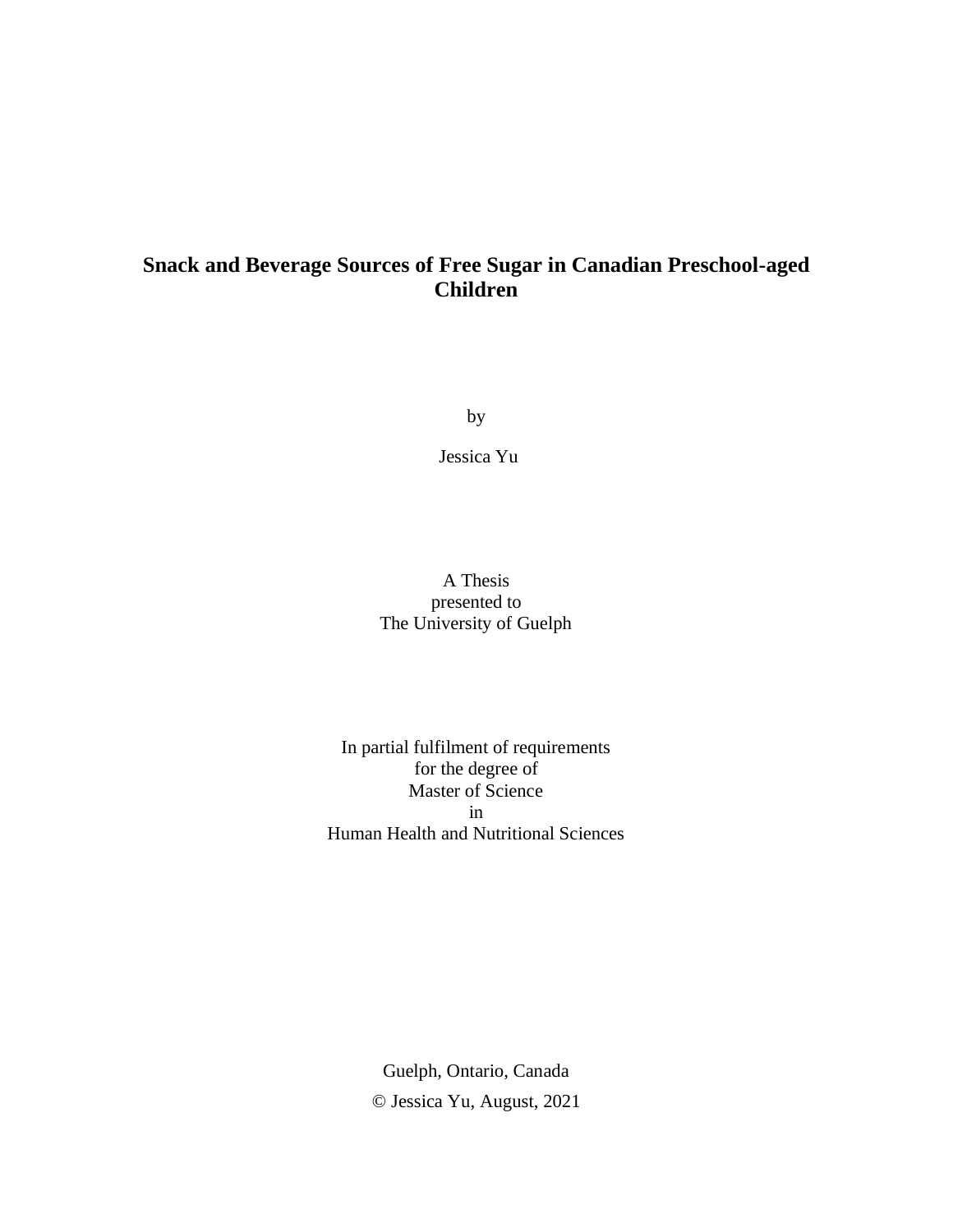### **ABSTRACT**

# <span id="page-1-0"></span>SNACK AND BEVERAGE SOURCES OF FREE SUGAR IN CANADIAN PRESCHOOL-AGED CHILDREN

Jessica Yu

Advisor(s):

University of Guelph, 2021

Dr. David W.L. Ma

This thesis investigated free sugar (FS) intake from snacks and beverages among young Canadian children and compared intake with World Health Organization recommendations that FS intake be limited to <5% of total energy (TE). In 267 non-breastfeeding children from 210 families, FS contributed  $10.6 \pm 6.9\%$  TE (mean  $\pm$  SD). In our sample, 30% of children consumed  $\geq$ 5% TE from snack FS and 17% consumed  $\geq$ 5% TE from beverage FS. Snacks and beverages accounted for 49  $\pm$  30.9% of FS energy. Top snack sources of FS (% children, children's %TE from FS) were bakery products (55%, 2.4%), candy and sweet condiments (21%, 3.0%), and sugarcontaining beverages (SCB) (20%, 4.1%). Top SCB sources of FS (49%, 5.3%) were 100% fruit juice (22%, 4.6%) and flavoured milk (11%, 3.1%). Efforts should be made to reduce FS intake from these sources, particularly bakery products, candy and sweet condiments, and SCBs.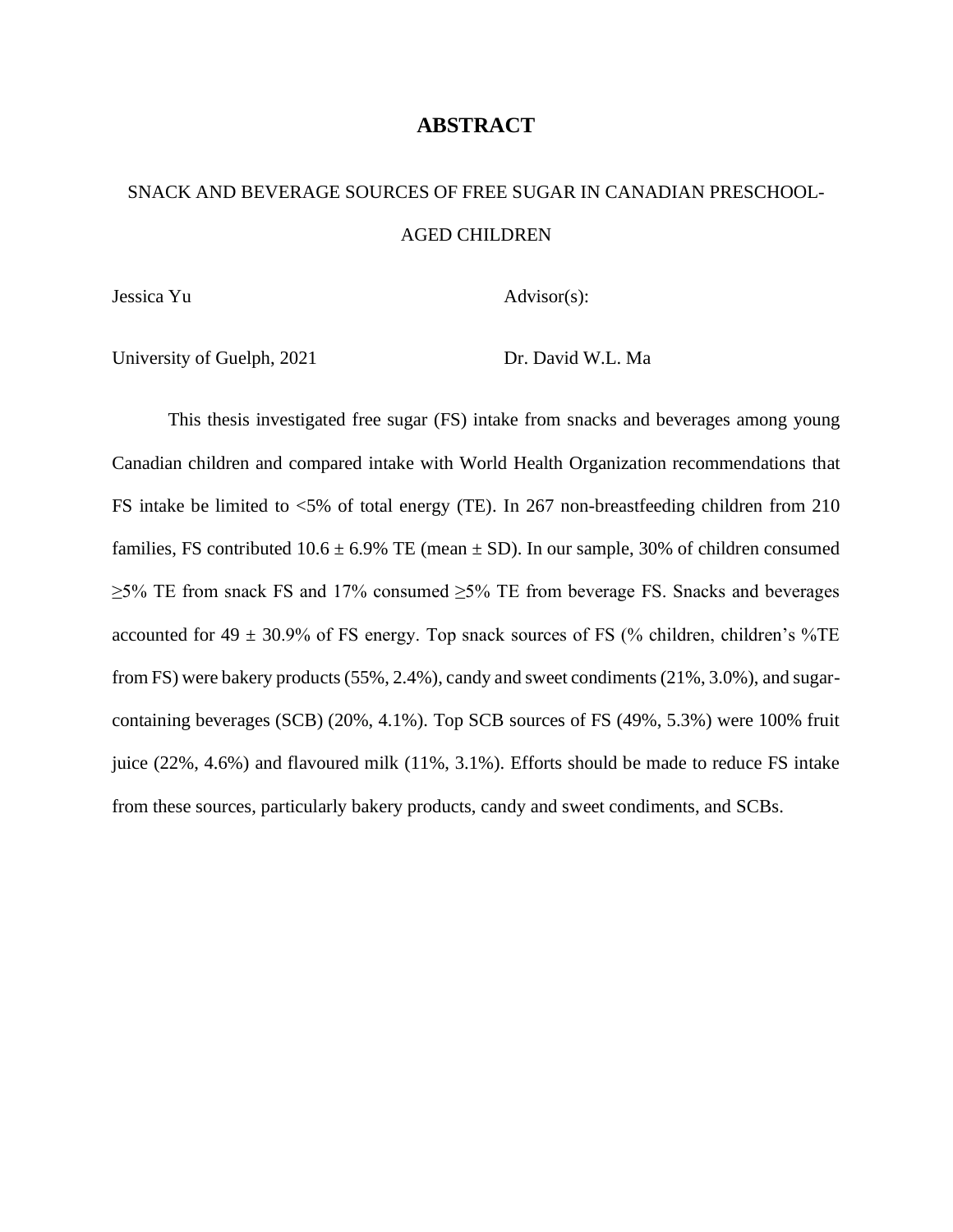#### **ACKNOWLEDGEMENTS**

<span id="page-2-0"></span>Firstly, I would like to thank my advisor Dr. David Ma for this enriching experience. Under your mentorship, I have grown as a researcher and gained both competencies and confidence. Thank you for your trust, guidance, and determination to create opportunities for everybody on the team.

Secondly, I would like to thank my committee members Drs. Alison Duncan and Jess Haines for your careful feedback and expertise. Alison, ever since undergrad, your passion for nutrition and education was obvious in the attention you brought to each lesson and the care you provided to your students. Thank you for being the first to introduce me to the Guelph Family Health study. When I first started volunteering with the team, I could never have expected the breadth and depth of the experiences that I would be exposed to. Be it plan an event, analyze some data, or create a bomb infographic, there was always someone skilled and willing to help. Revising a paper is a highly refined art, near perfected by the collaborators at the GFHS. To Angela, our resident ball of sunshine – to Maddy and Lyn, my saliva collaborators – to Jaimie, Anisha, Rahbika, Flora, and Erin, my sugar specialists – to Val and Nick, little shining bundles – to Adam and Gerarda, statistically significant gifts to the team – to all the above and especially Andrea for tireless editing – to Ana, Amar, Sabrina, Jessica, Cody, and all the students who worked in silent solidarity next to me – Thank you for the excellent training you have provided.

Finally, I would like to thank my family for supporting me and my moral pep squad – Tori, Maddie and Jared for always being there for me. Thank you for the midnight deliveries of snacks, advice, and laughs.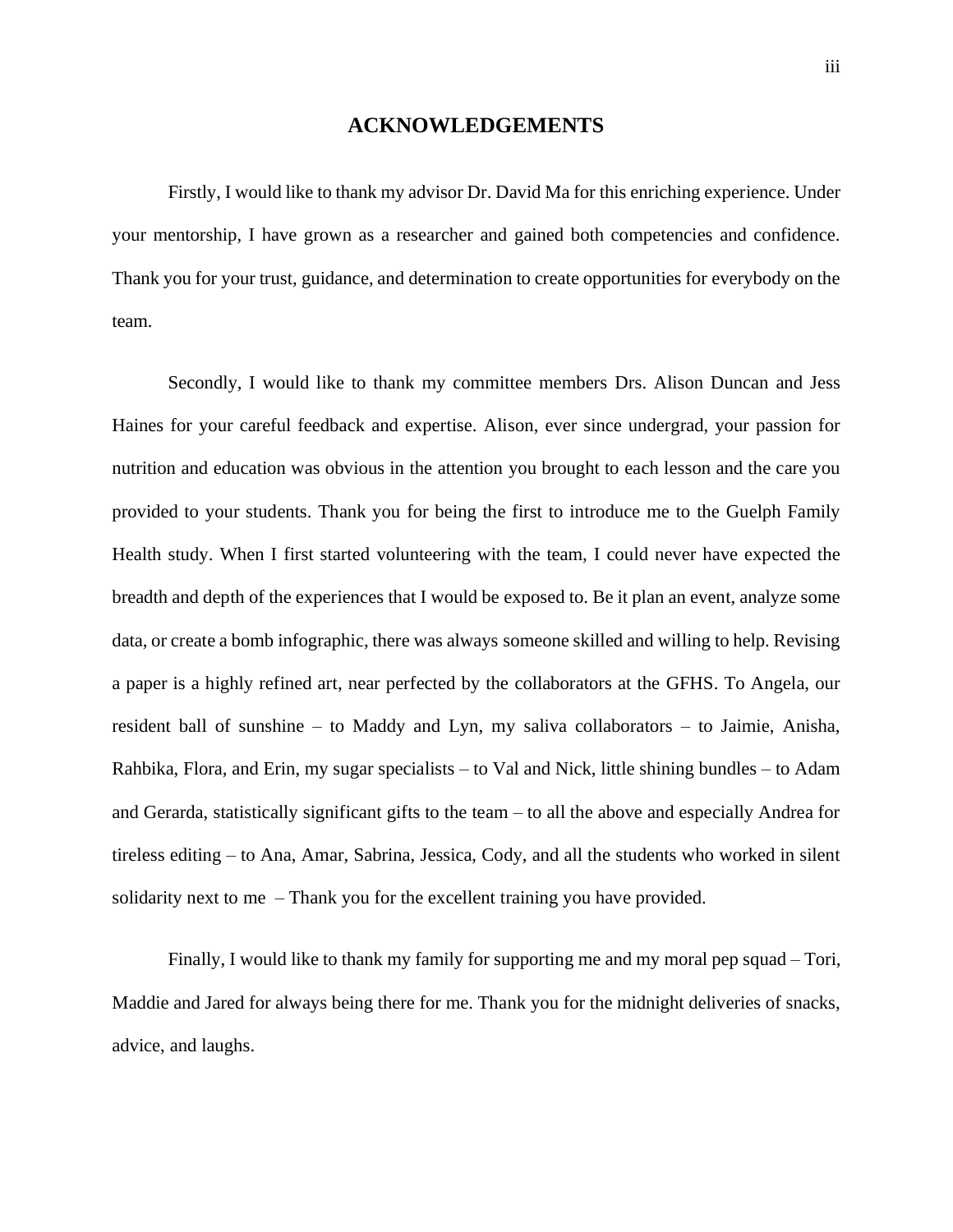# **TABLE OF CONTENTS**

<span id="page-3-0"></span>

| Chapter 1 | Introduction and Literature Review: Sugary Snack and Beverage Consumption |
|-----------|---------------------------------------------------------------------------|
| 1.1       |                                                                           |
| 1.2       |                                                                           |
| 1.3       |                                                                           |
| 1.4       |                                                                           |
| 1.5       |                                                                           |
| 1.6       |                                                                           |
| 1.7       |                                                                           |
| 1.8       |                                                                           |
| 1.9       |                                                                           |
| 1.10      |                                                                           |
| 1.11      |                                                                           |
| 1.12      |                                                                           |
| Chapter 2 |                                                                           |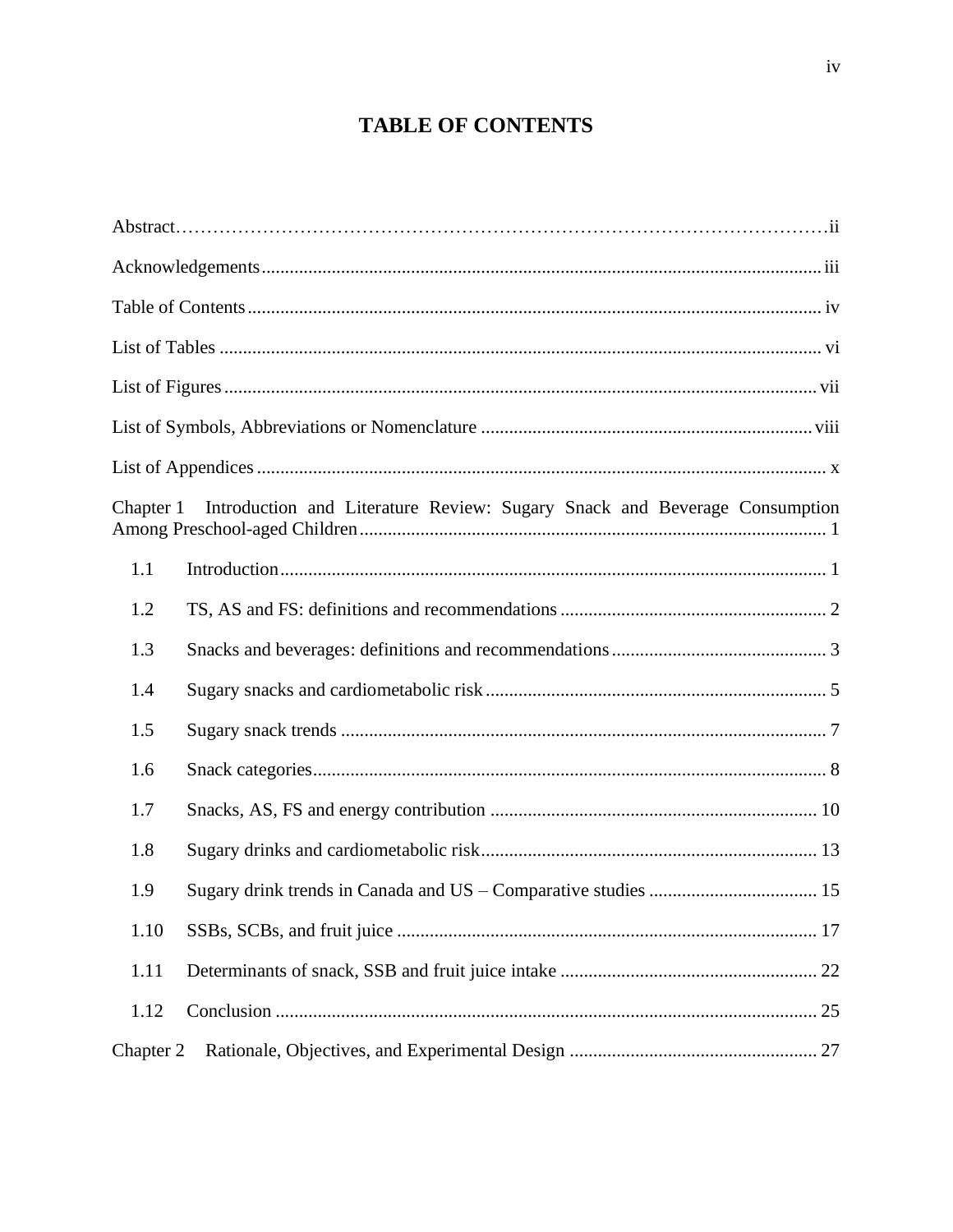| 2.1       |                                                                                |
|-----------|--------------------------------------------------------------------------------|
| 2.2       |                                                                                |
| 2.3       |                                                                                |
| Chapter 3 | Experimental Chapter: Snack and beverage sources and intakes of FS in Canadian |
| 3.1       |                                                                                |
| 3.2       |                                                                                |
| 3.3       |                                                                                |
|           |                                                                                |
|           |                                                                                |
| 4.1       |                                                                                |
| 4.2       |                                                                                |
| 4.3       |                                                                                |
| 4.4       |                                                                                |
| 4.5       |                                                                                |
| Chapter 5 |                                                                                |
| Chapter 6 |                                                                                |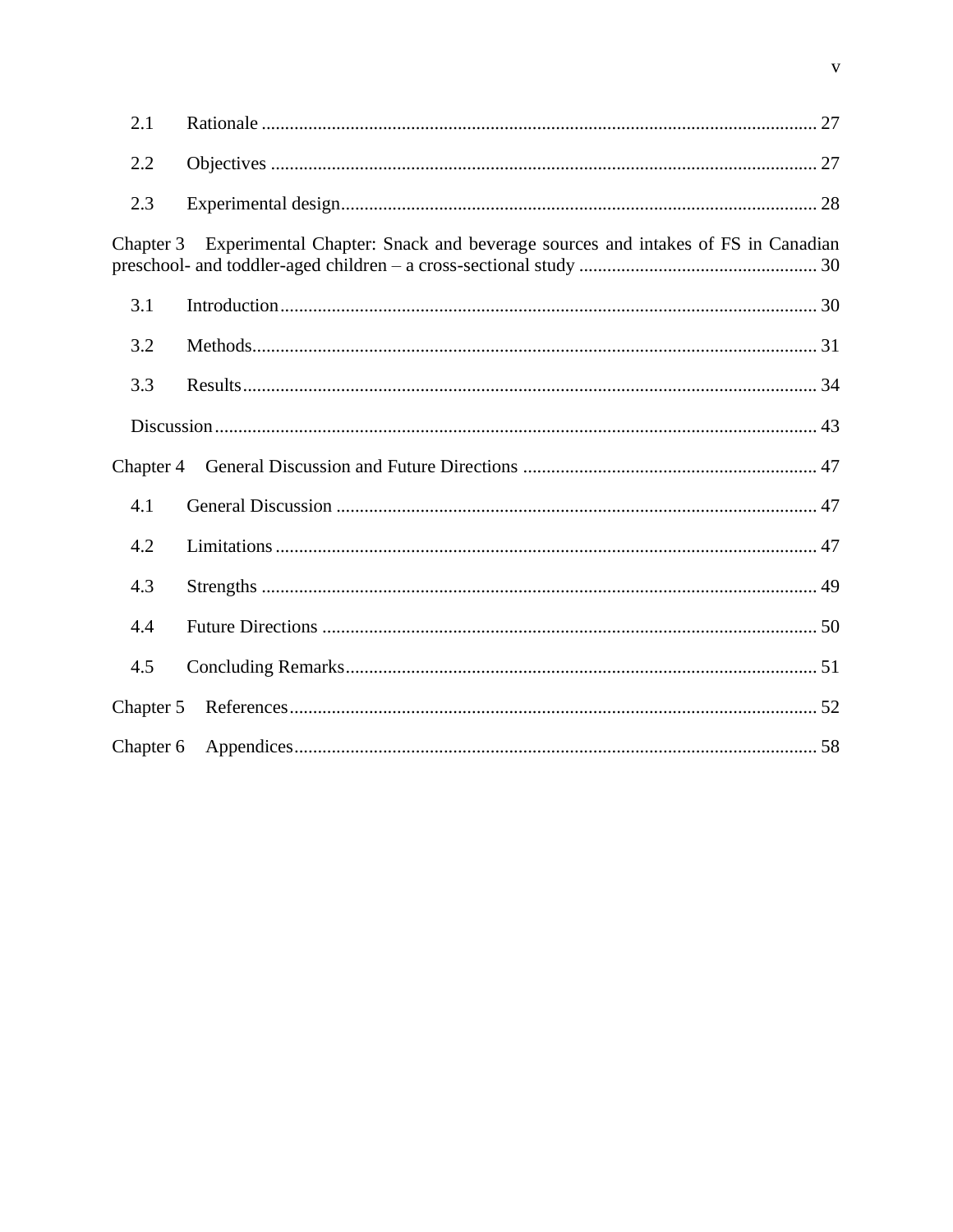# **LIST OF TABLES**

<span id="page-5-0"></span>

| Table 1.1: Sugar values and nutrient summary for a medium apple processed to unsweetened apple   |
|--------------------------------------------------------------------------------------------------|
|                                                                                                  |
|                                                                                                  |
| Table 1.4: Narrative summary of studies investigating snack intake among preschool-aged children |
| Table 1.5: Trends in beverage intake among young Canadian and US children  17                    |
|                                                                                                  |
| Table 3.2: Percent of children's TE contributed by FS, snacks, and beverages <sup>1</sup> 36     |
| Table 3.3: Snack intake by snack categories and their contribution to FS energy intake among     |
| Table 3.4: Beverage intake by beverage categories and their contribution to FS energy intake     |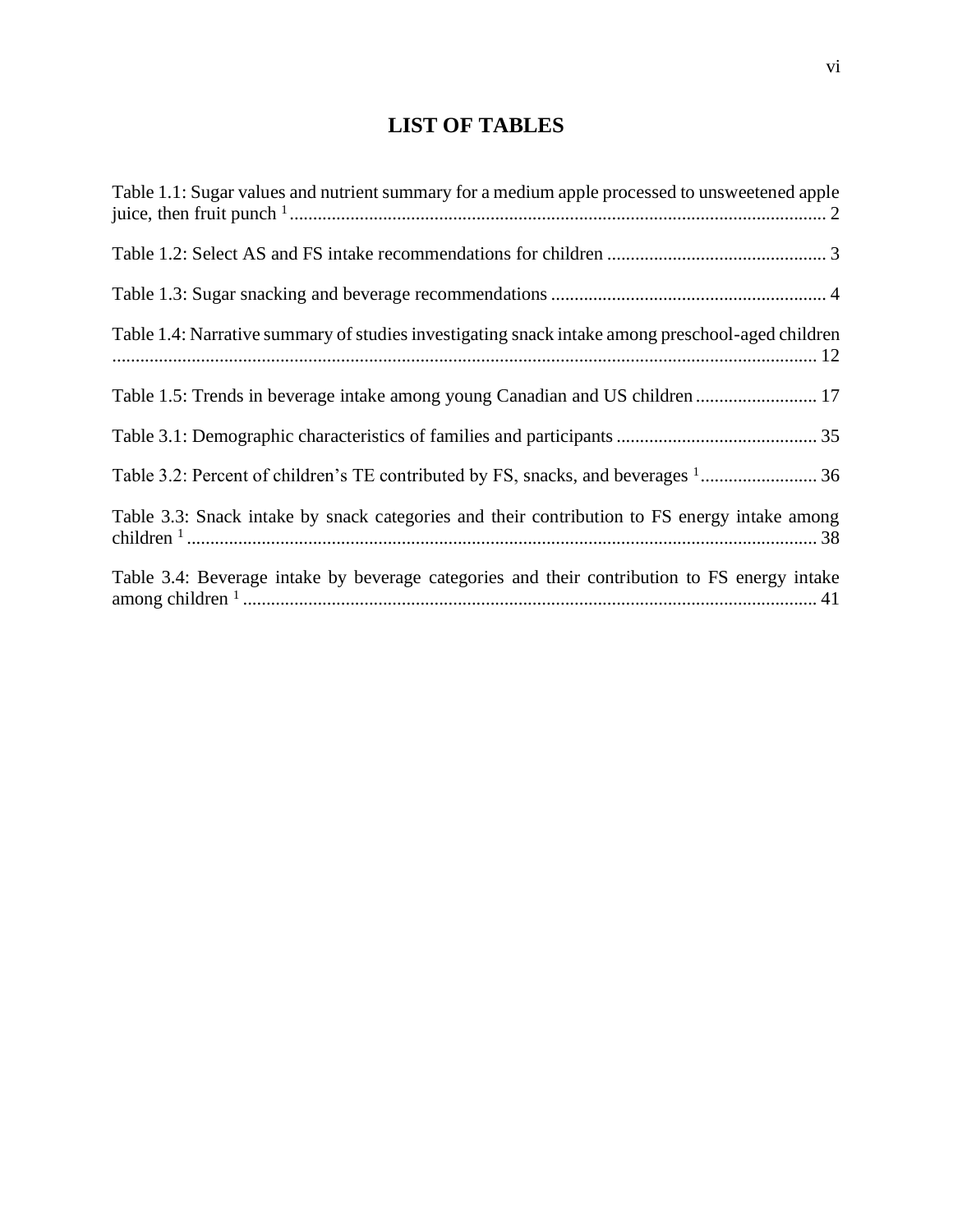# **LIST OF FIGURES**

<span id="page-6-0"></span>

| Figure 3.1: Percent of children consuming 0 to <5, 5 to <10 or $\geq$ 10% of TE from snack FS <sup>1</sup> 37 |  |
|---------------------------------------------------------------------------------------------------------------|--|
| Figure 3.2: Percent of children consuming 0 to <5, 5 to <10 or $\geq$ 10% of TE from beverage FS <sup>1</sup> |  |
| Figure 3.3: Distribution of beverage FS calories by types of drinks in children <3 years versus $\geq$ 3      |  |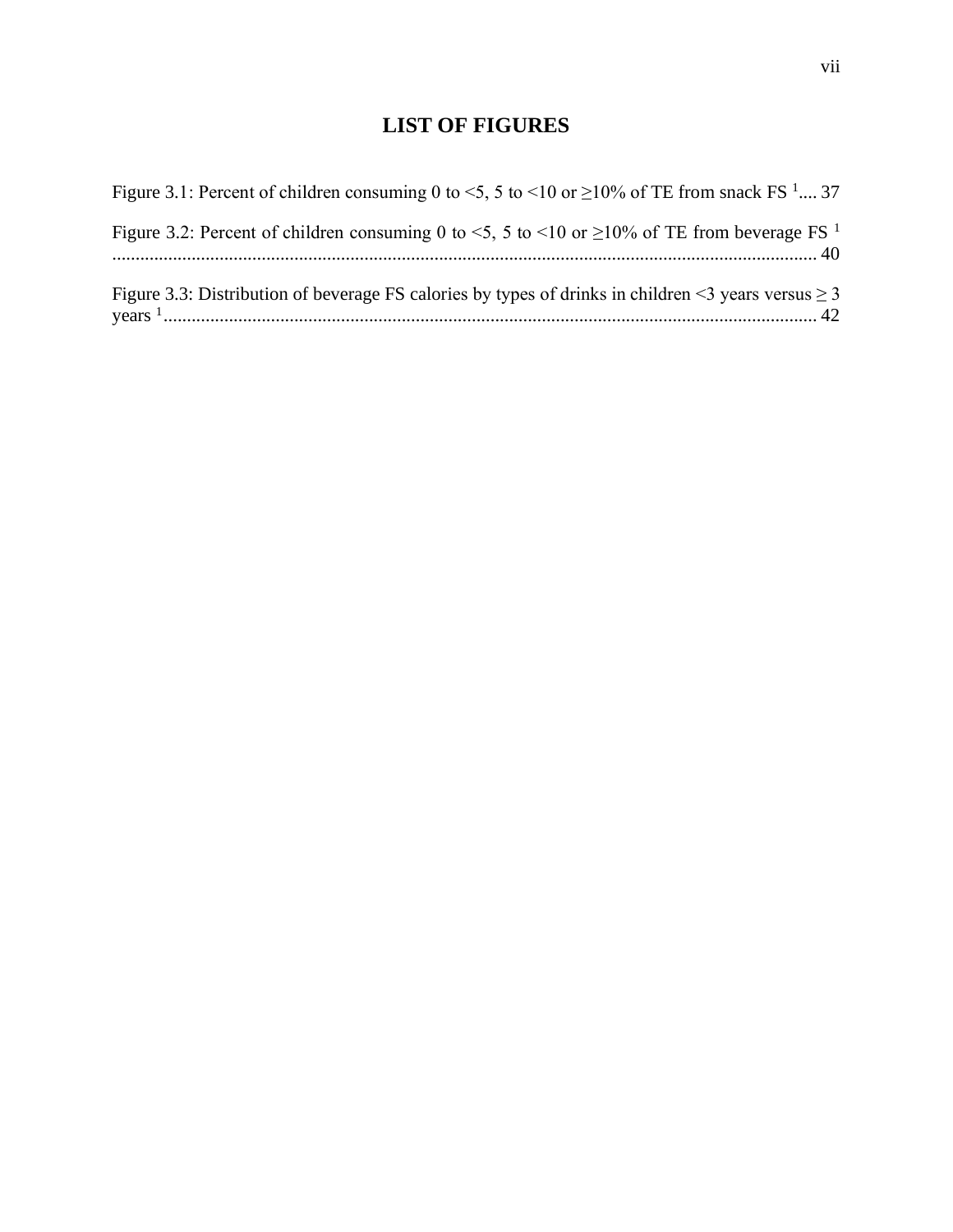## <span id="page-7-0"></span>**LIST OF SYMBOLS, ABBREVIATIONS OR NOMENCLATURE**

AAP: American Academy of Pediatrics

AS: Added sugar

ASA24: Automated Self-Administered 24-hour

CCHS: Canadian Community Health Survey

CNF: Canadian Nutrient File

DPB: Diastolic blood pressure

ECLS-B: Early Childhood Longitudinal Study-Birth Cohort

FFQ: Food Frequency Questionnaire

FITS: Feeding Infants and Toddlers Study

FNDDS: Food and Nutrient Database for Dietary Studies

FPED: Food Patterns Equivalents Database

FS: Free Sugar

HDL-C: High density lipoprotein cholesterol

LDL-C: Low density lipoprotein cholesterol

MHNS: Mexican Health and Nutrition Survey

NCNPAS: National Children's Nutrition and Physical Activity Survey

NHANES: National Health and Nutrition Examination Study

SBP: Systolic blood pressure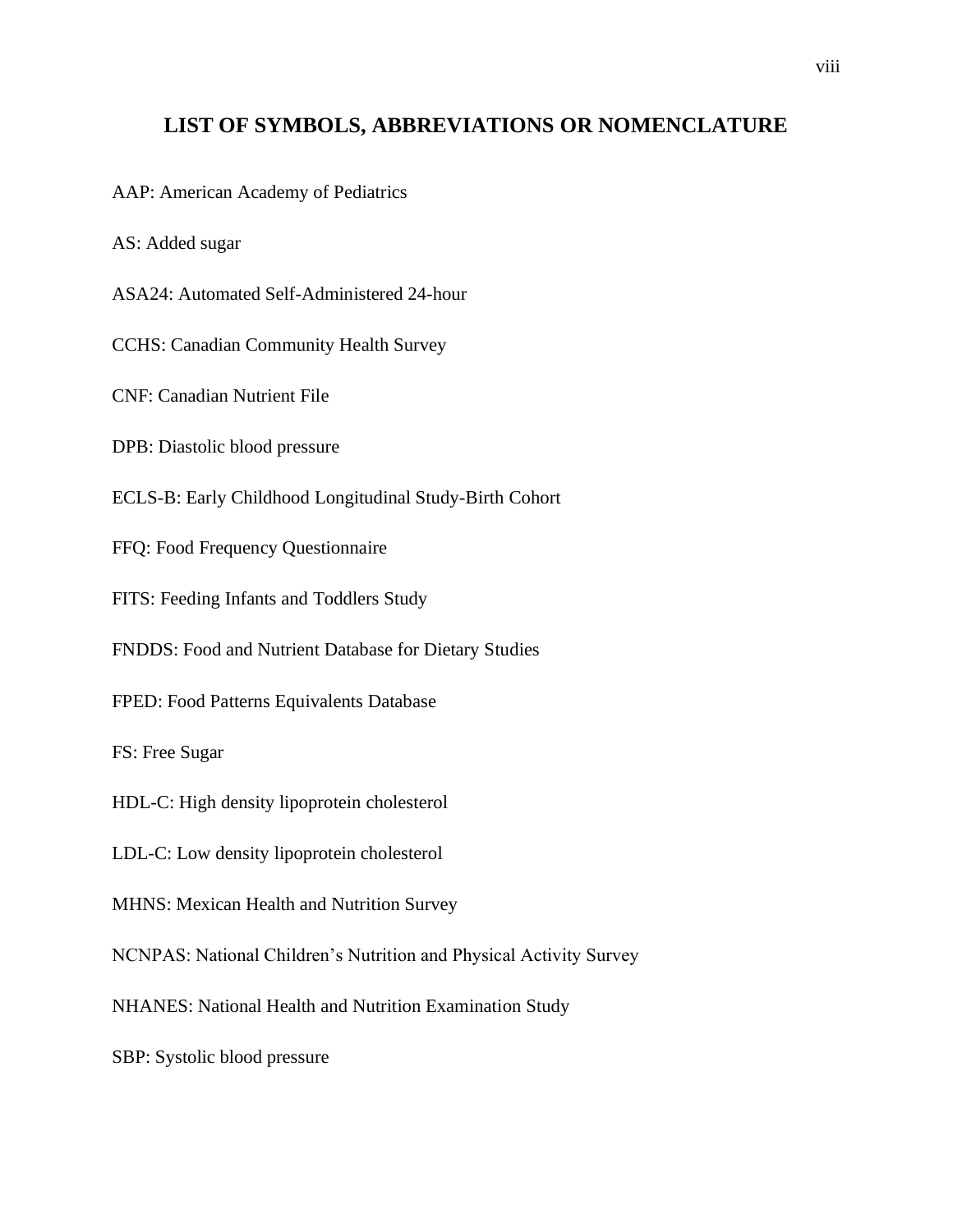SCB: Sugar-containing beverage

SES: Socioeconomic status

SSB: Sugar-sweetened beverage

TE: Total energy

TG: Triglycerides

TS: Total sugar

WHO: World Health Organization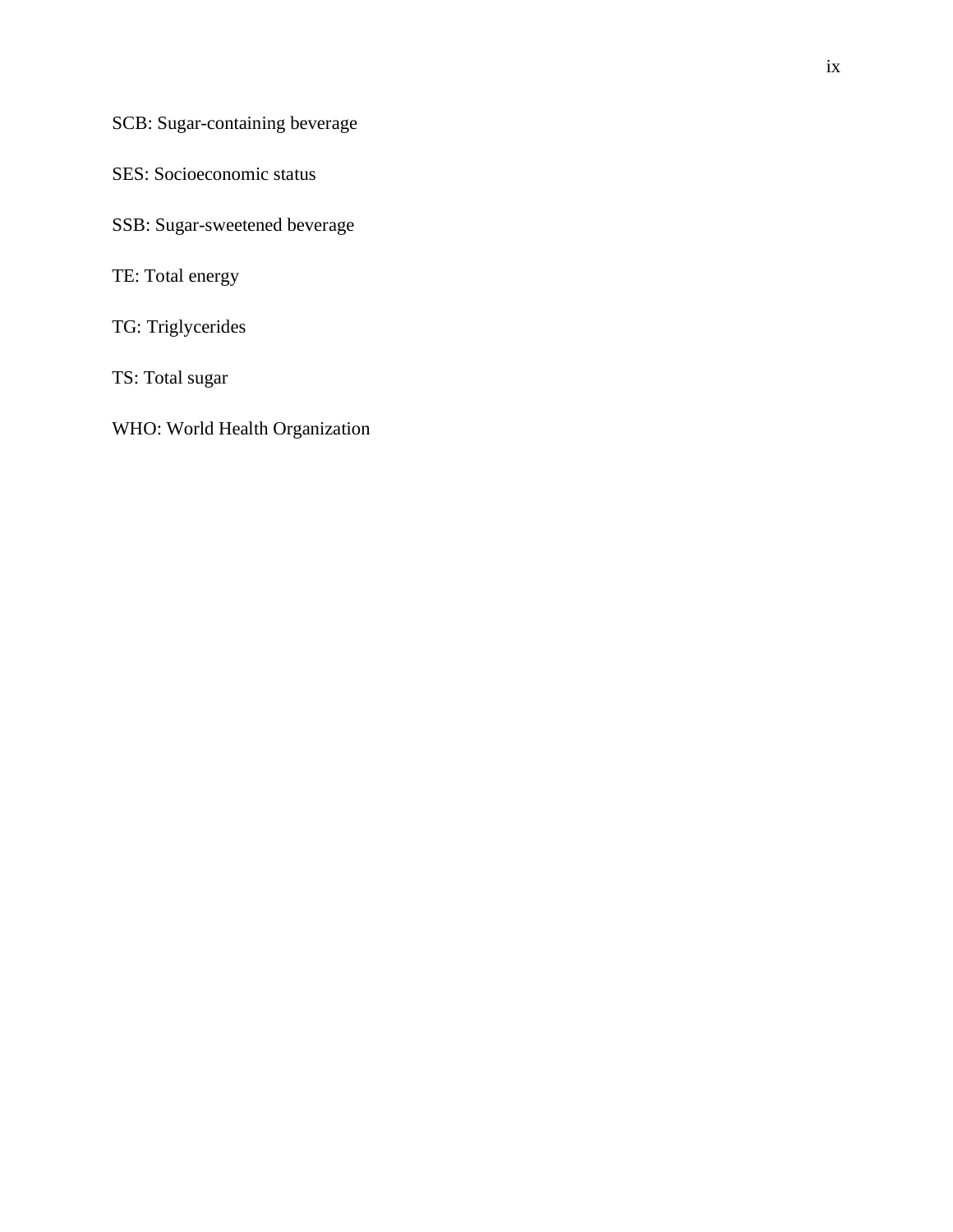# **LIST OF APPENDICES**

<span id="page-9-0"></span>

| Appendix $A$ – Narrative summary of studies investigating SSB intake among preschool-aged       |
|-------------------------------------------------------------------------------------------------|
| Appendix B – Narrative summary of studies investigating fruit juice intake among preschool-aged |
|                                                                                                 |
|                                                                                                 |
| Appendix $E$ – Snack intake by major and minor snack categories and their contribution to FS    |
|                                                                                                 |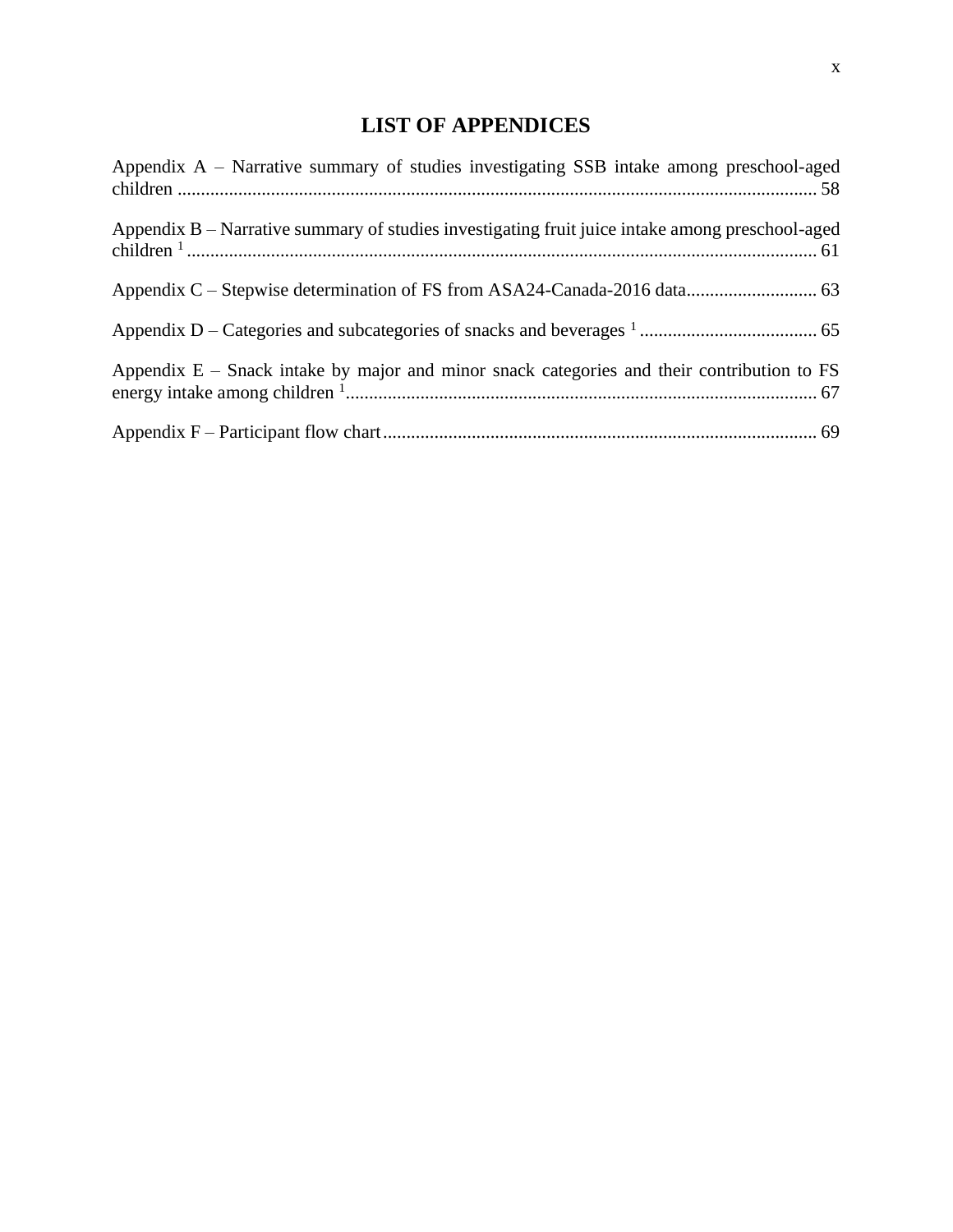# <span id="page-10-0"></span>**Chapter 1 Introduction and Literature Review: Sugary Snack and Beverage Consumption Among Preschool-aged Children**

#### <span id="page-10-1"></span>**1.1 Introduction**

Excess intakes of added sugar (AS) and free sugar (FS) have known associations with increased risk of dental caries and cardiometabolic disease (1,2). Health authorities such as the World Health Organization (WHO) recommend the reduction of AS and FS in the diet (2). However, preschool-aged children continue to over-consume AS and FS globally and feasible strategies are needed to help reduce FS intake in this population (3–5). Snacks may be an ideal target for health intervention as they contribute a large and increasing proportion of energy in young children and increased snacking frequency has been associated with increased AS intake among preschool-aged children (6–8). A clear understanding of snack and beverage dietary intake patterns in preschool-aged children will help to inform specific recommendations for this population.

The purpose of this review is to provide an overview of the role of snacks and beverages in AS and FS intake in preschool-aged children. In the first section, definitions and intake recommendations for total sugar (TS), AS, FS, snacks, and beverages are reviewed and summarized. In the second section, cardiometabolic association and intake data are summarized for snacks followed by beverages. Finally, variables impacting snack, beverage, and sugar intake, are investigated. Only studies investigating samples which included preschool-aged children 2-5 years old were included.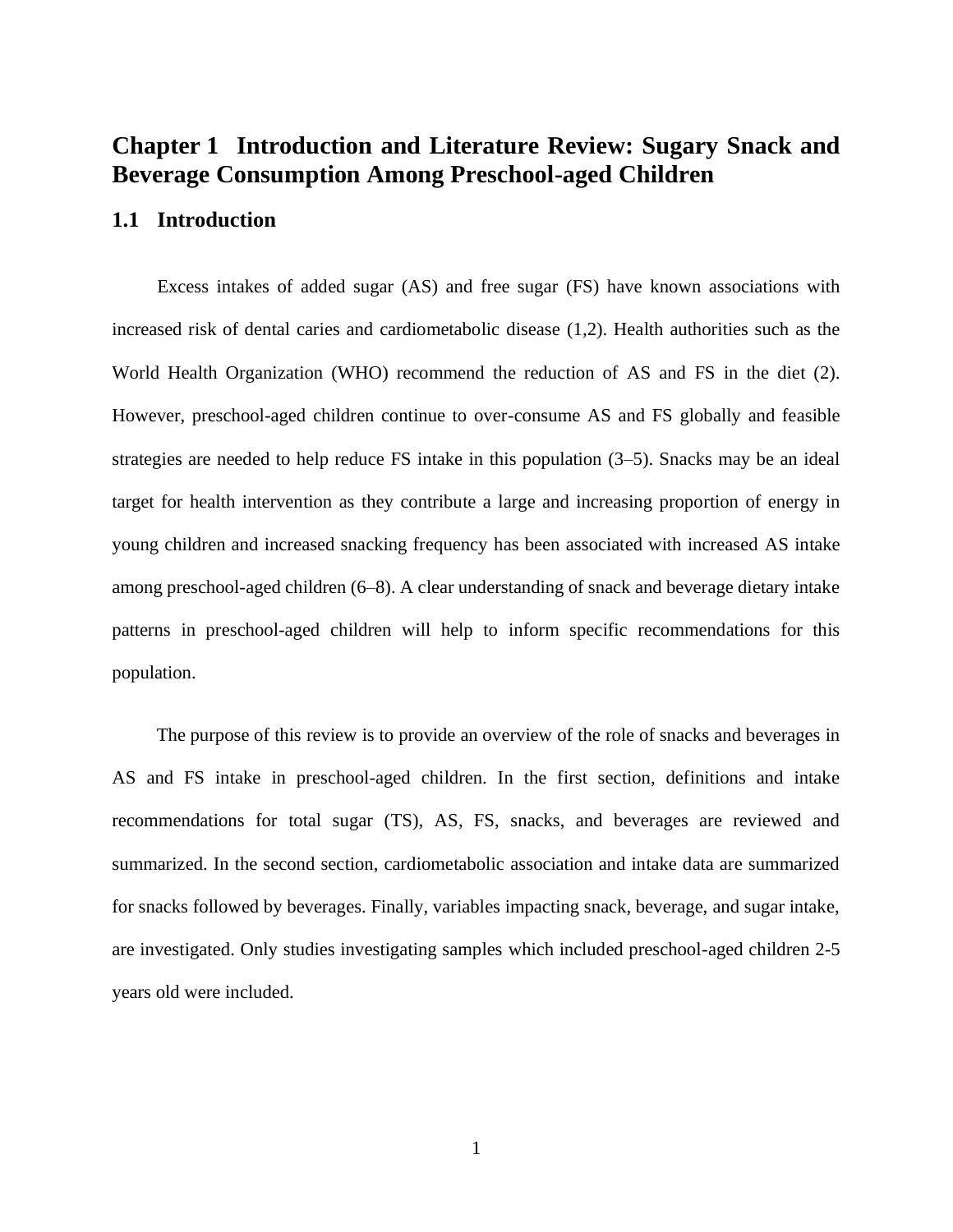#### <span id="page-11-0"></span>**1.2 TS, AS and FS: definitions and recommendations**

TS are defined as all sugars in foods and beverages, whether naturally present in intact fruits, vegetables, and milk, or in the form of AS or FS (9). AS are sugars added during processing and preparation and can generally be thought of as sugars added for the purpose of sweetening (9). FS are defined as all monosaccharides and disaccharides added to foods by the manufacturer, cook or consumer, plus sugars naturally present in honey, syrups and fruit juices (2,10). AS and FS are components of TS that should be differentiated because AS and FS consumption often represent excess calories without accompanying nutritional benefits. An example of this can be found by comparing the nutrient values of three apple-containing food and beverage items in **Table 1.1**. Known associations between excess AS and FS intake with increased dental caries and increased cardiometabolic risk are the basis of dietary sugar recommendations that exist globally (**Table 1.2**)  $(2,9)$ .

| Item                    | <b>Sugar Values</b> | Nutrient summary              |
|-------------------------|---------------------|-------------------------------|
| Medium apple            | $TS = 19g$          | Nutrient dense, contains      |
|                         | $-AS = 0g$          | nutrients including fibre     |
|                         | $-FS = 0g$          |                               |
| Minute Maid 100% Apple  | $TS = 19g$          | Less nutrient dense than an   |
| Juice                   | $-AS = 0g$          | apple, fibre removed          |
| $(177 \text{ mL})$      | $-FS = 19g$         |                               |
| Minute Maid Fruit Punch | $TS = 17.7g$        | Nutrient-poor, fibre removed, |
| $(177 \text{ mL})$      | $-AS = 16.2g$       | sugars added                  |
|                         | $-FS = 17.7g$       |                               |

<span id="page-11-1"></span>Table 1.1: Sugar values and nutrient summary for a medium apple processed to unsweetened apple juice, then fruit punch  $<sup>1</sup>$ </sup>

<sup>1</sup> Sugar values for the medium apple was sourced from the Canadian Nutrient File (CNF) (11). Sugar values for Minute Maid products were sourced from the US Minute Maid product website  $(12)$ .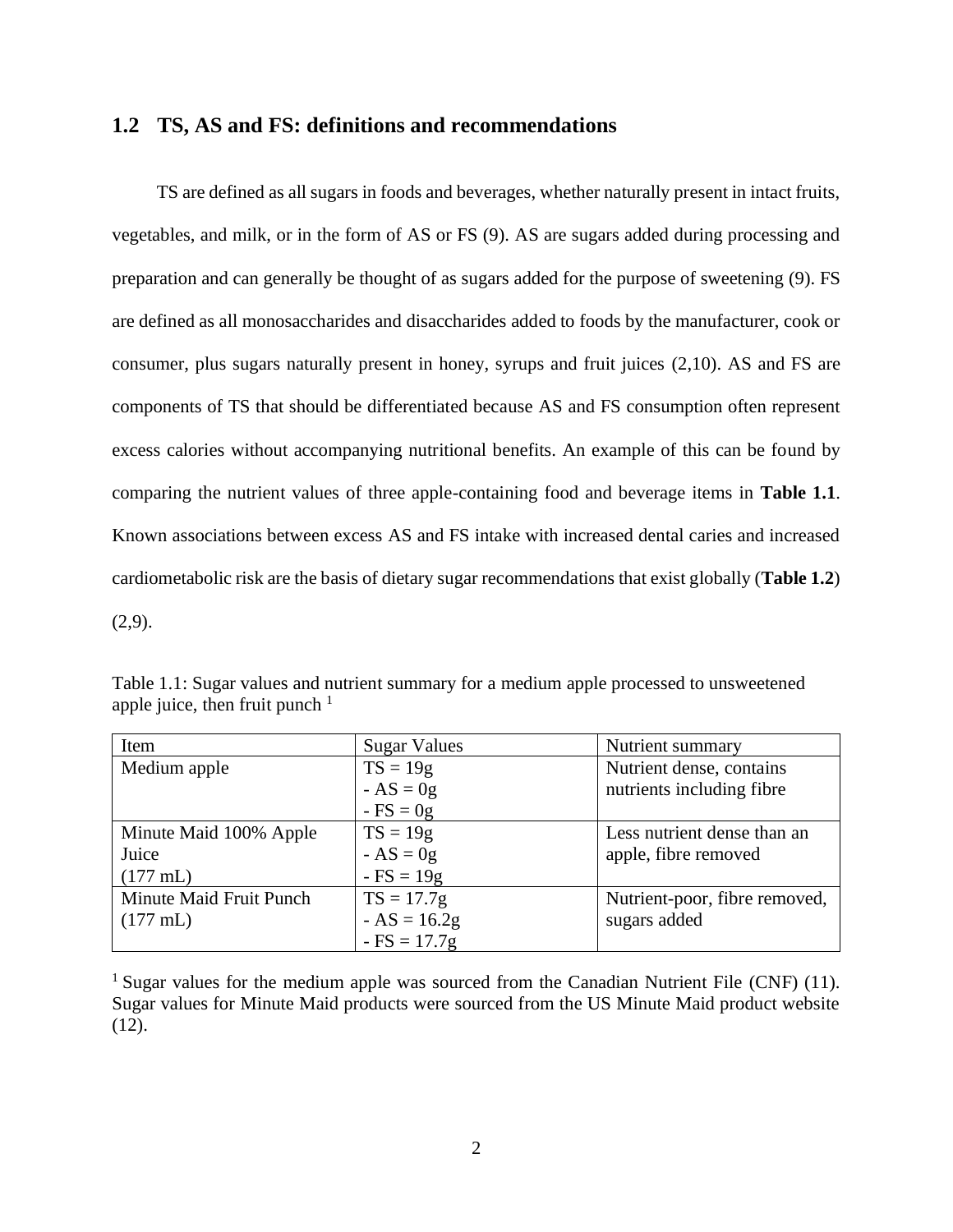| Organization and Reference                    | AS and FS Recommendation                                                                                                                                                                                                                                                                                                                                 |
|-----------------------------------------------|----------------------------------------------------------------------------------------------------------------------------------------------------------------------------------------------------------------------------------------------------------------------------------------------------------------------------------------------------------|
| WHO(2)                                        | Reduce intake of FS throughout the life course to<br>$\overline{\phantom{a}}$<br>reduce risk of dental caries and weight gain<br>Reduce intake of FS to $\langle 10\%$ of total energy<br>$\overline{\phantom{a}}$<br>intake (TE) in both adults and children to reduce<br>the risk of dental caries and $\leq$ 5% TE for a<br>further reduction of risk |
| Health Canada (13)                            | $\sim$ <10% of TE from FS, no specific<br>recommendations for children                                                                                                                                                                                                                                                                                   |
| Heart and Stroke Foundation of<br>Canada (10) | The Heart and Stroke Foundation recommends<br>that an individual's total intake of FS not exceed<br>10% of total daily calorie (energy) intake, and<br>ideally less than 5%.                                                                                                                                                                             |
| American Heart Association (9)                | $\leq$ 25 g AS (100 kcal or ~6 teaspoons) in children<br>Avoid AS in children $\leq$ years                                                                                                                                                                                                                                                               |

<span id="page-12-1"></span>Table 1.2: Select AS and FS intake recommendations for children

#### <span id="page-12-0"></span>**1.3 Snacks and beverages: definitions and recommendations**

Several definitions of snacks exist in the literature (14), however, this review supports the common definition of foods and beverages consumed between meal occasions (i.e., outside of breakfast, brunch, lunch, dinner, supper). There are no clear definitions of sugary snacks, however, in this review they are defined as foods and beverages consumed between meal occasions that can contribute to excess FS. This aligns with Health Canada's definition of sugary drinks: beverages that can contribute to excess FS (13). This encompasses the overlapping terms sugar-sweetened beverages (SSB) and sugar-containing beverages (SCB). SSBs include beverages with AS while SCBs include beverages with both AS and 100% fruit juice. Several recommendations exist to reduce intakes of FS from snacks and beverages (**Table 1.3**). Analysis of these recommendations found that most organizations take a total avoidance approach using language such as "should not be consumed regularly", "avoid", "stay away from", and "limit". Some organizations allow for a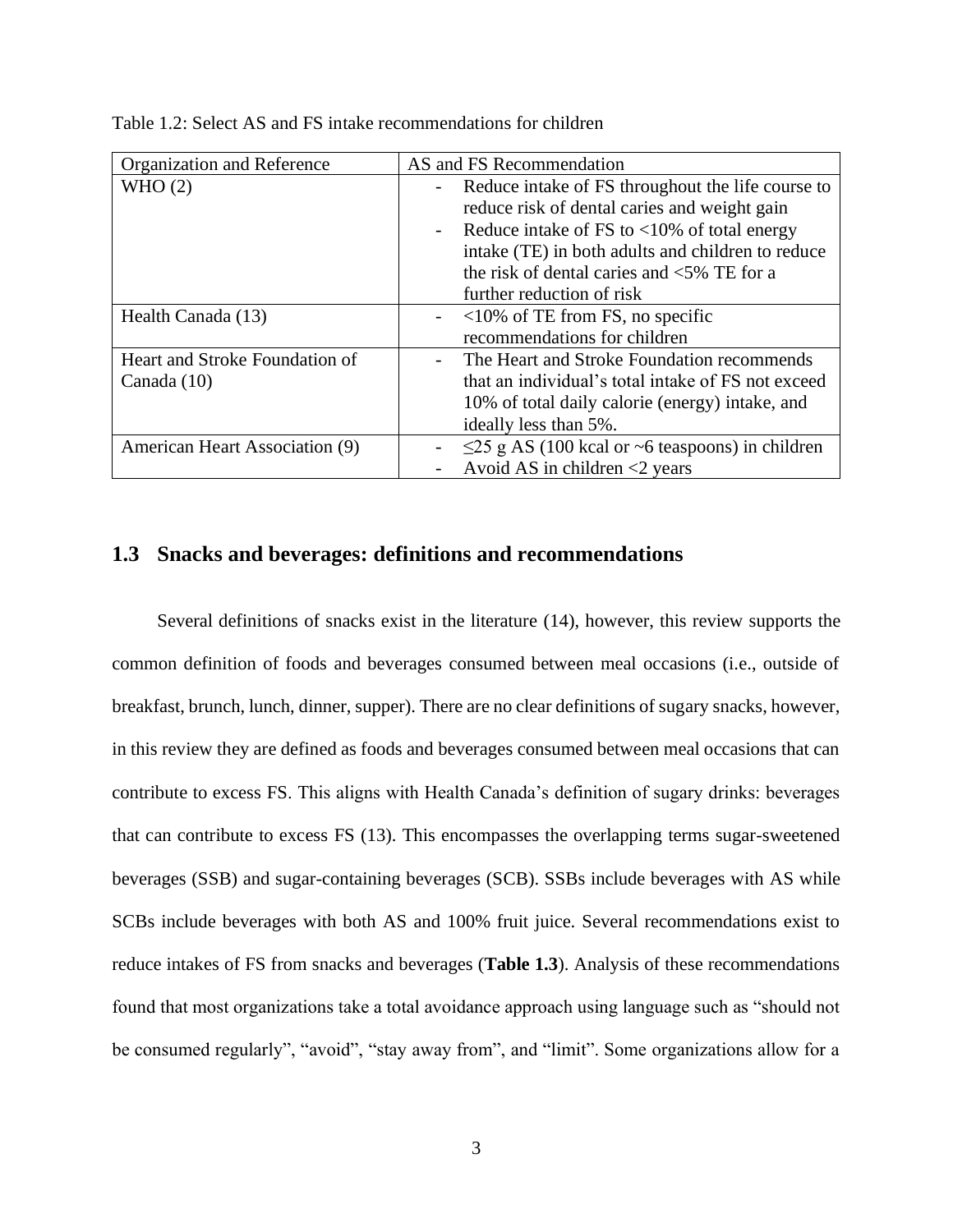certain amount of 100% fruit juice. However, most organizations recommend limiting and replacing all SCBs including 100% fruit juice with alternatives such as water or plain milk.

| Organization and Reference                                                                                       | <b>Sugary Snack or Beverage Recommendations</b>                                                                                                                                                                                                                                                                                                               |
|------------------------------------------------------------------------------------------------------------------|---------------------------------------------------------------------------------------------------------------------------------------------------------------------------------------------------------------------------------------------------------------------------------------------------------------------------------------------------------------|
| The European Society for Paediatric<br>Gastroenterology, Hepatology and<br>Nutrition Committee on Nutrition (15) | "Sugar should preferably be consumed as part of<br>a main meal and in a natural form as human milk,<br>milk, unsweetened dairy products, and fresh<br>fruits, rather than as SSBs, fruit juices,<br>smoothies, and/or sweetened milk products. FS<br>in liquid form should be replaced by water or<br>unsweetened milk drinks"                                |
| Canada's Food Guide (13)                                                                                         | "Sugary drinks and confectionaries should not be<br>consumed regularly"<br>"Prepare meals and snacks using ingredients that<br>have little to no added sodium, sugars or<br>saturated fat"                                                                                                                                                                    |
| American Academy of Pediatrics (AAP)<br>(16)                                                                     | "100% fruit juice consumption should be limited<br>to 4 ounces (118ml) per day in toddlers 1 through<br>3 years of age, and 6 ounces (177 ml)/day for<br>children 4 through 6 years of age"                                                                                                                                                                   |
| Indian Academy of Paediatrics (17)                                                                               | "recommends intake of regional and seasonal<br>whole fruits over fruit juices in children and<br>adolescents, and advises no fruit juices/drinks to<br>infants and young children (age $\langle 2 \rangle$ years),<br>whereas for children aged 2-5 years and $>5-18$<br>years, their intake should be limited to 125<br>mL/day and 250 mL/day, respectively" |
| World Health Organization (18)                                                                                   | "limiting the consumption of foods and drinks"<br>containing high amounts of sugars, such as<br>sugary snacks"                                                                                                                                                                                                                                                |

<span id="page-13-0"></span>

|  |  |  | Table 1.3: Sugar snacking and beverage recommendations |
|--|--|--|--------------------------------------------------------|
|  |  |  |                                                        |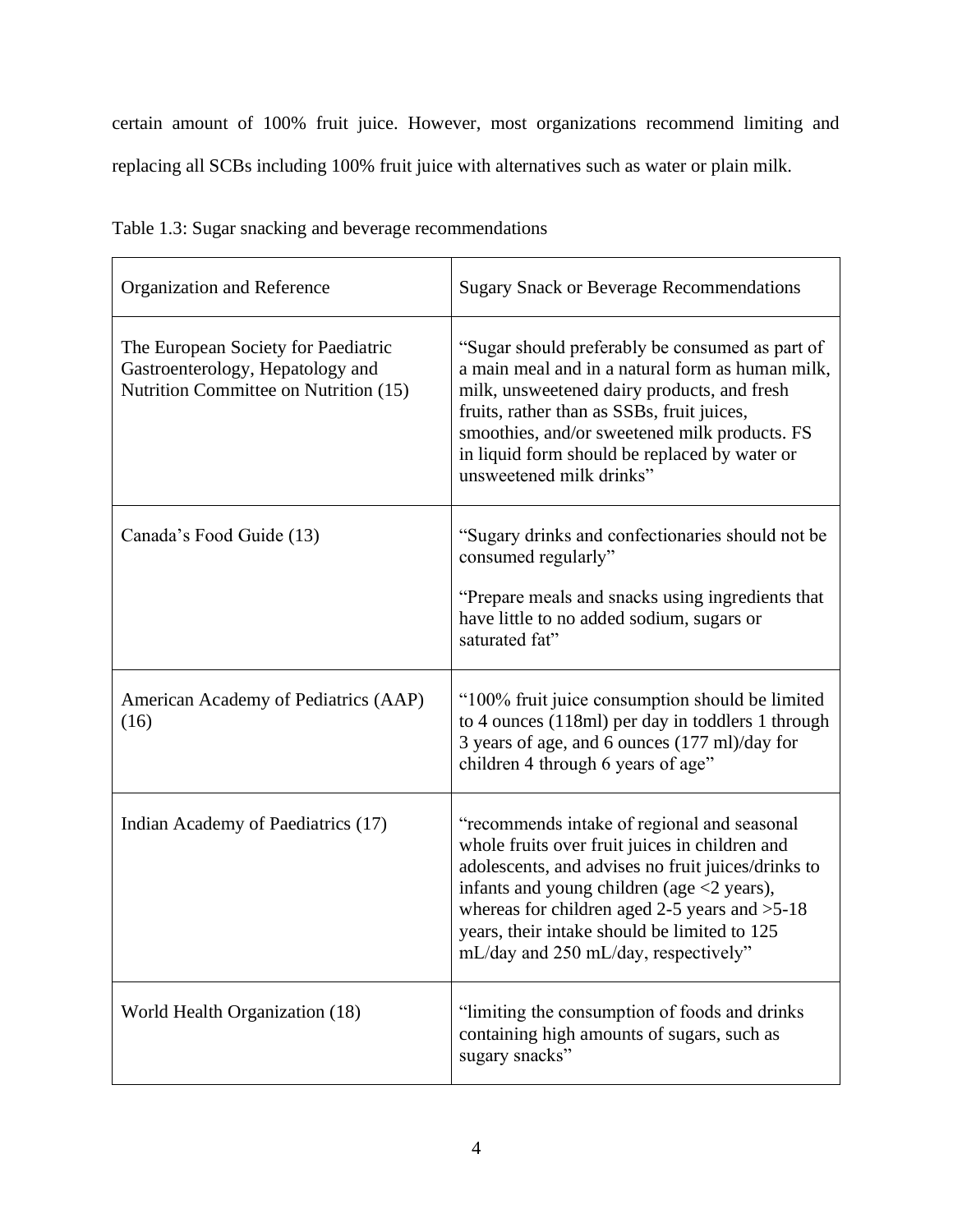|                                               | "eating fresh fruit and raw vegetables as snacks"<br>instead of sugary snacks"                                                                                                                                                                                                                                             |
|-----------------------------------------------|----------------------------------------------------------------------------------------------------------------------------------------------------------------------------------------------------------------------------------------------------------------------------------------------------------------------------|
| Heart and Stroke Foundation of Canada<br>(19) | "Snack sensibly. Stock up on roasted nuts,<br>lower-fat, lower-sodium cheese and crackers,<br>veggies and dip, and plain yogurt with fresh fruit.<br>Reduce the amount of baked goods, sweet<br>desserts, candies, and chocolates you eat."<br>"Avoid sugary drinks."                                                      |
|                                               | "Avoid soft drinks and sports drinks. They are<br>high in sugar and have no nutritional value<br>(which is why they are called "empty calories")."                                                                                                                                                                         |
|                                               | "Avoid fruit juice, even when it is 100% fruit<br>juice. Although fruit juice has some of the<br>benefits of the fruit (vitamins, minerals), it has<br>more sugar than the fruit and less fibre. Fruit<br>juice should not be consumed as alternative to<br>fruits. Canadians should eat their fruits, not drink<br>them." |
|                                               | "Stay away from fancy hot drinks with FS. Order<br>a latte instead of a mocha coffee. Add nutmeg<br>and cinnamon toppings for extra flavor rather<br>than adding sugar."                                                                                                                                                   |
| Diabetes Canada (20)                          | "Limit intake of SSBs and drink water in their<br>place."                                                                                                                                                                                                                                                                  |

## <span id="page-14-0"></span>**1.4 Sugary snacks and cardiometabolic risk**

Health Canada recommends the reduction of consumption of AS and FS through several methods such as preparation of snacks using ingredients that have little to no AS. Although intakes of AS and FS have been linked to increased cardiometabolic risk (1), research investigating the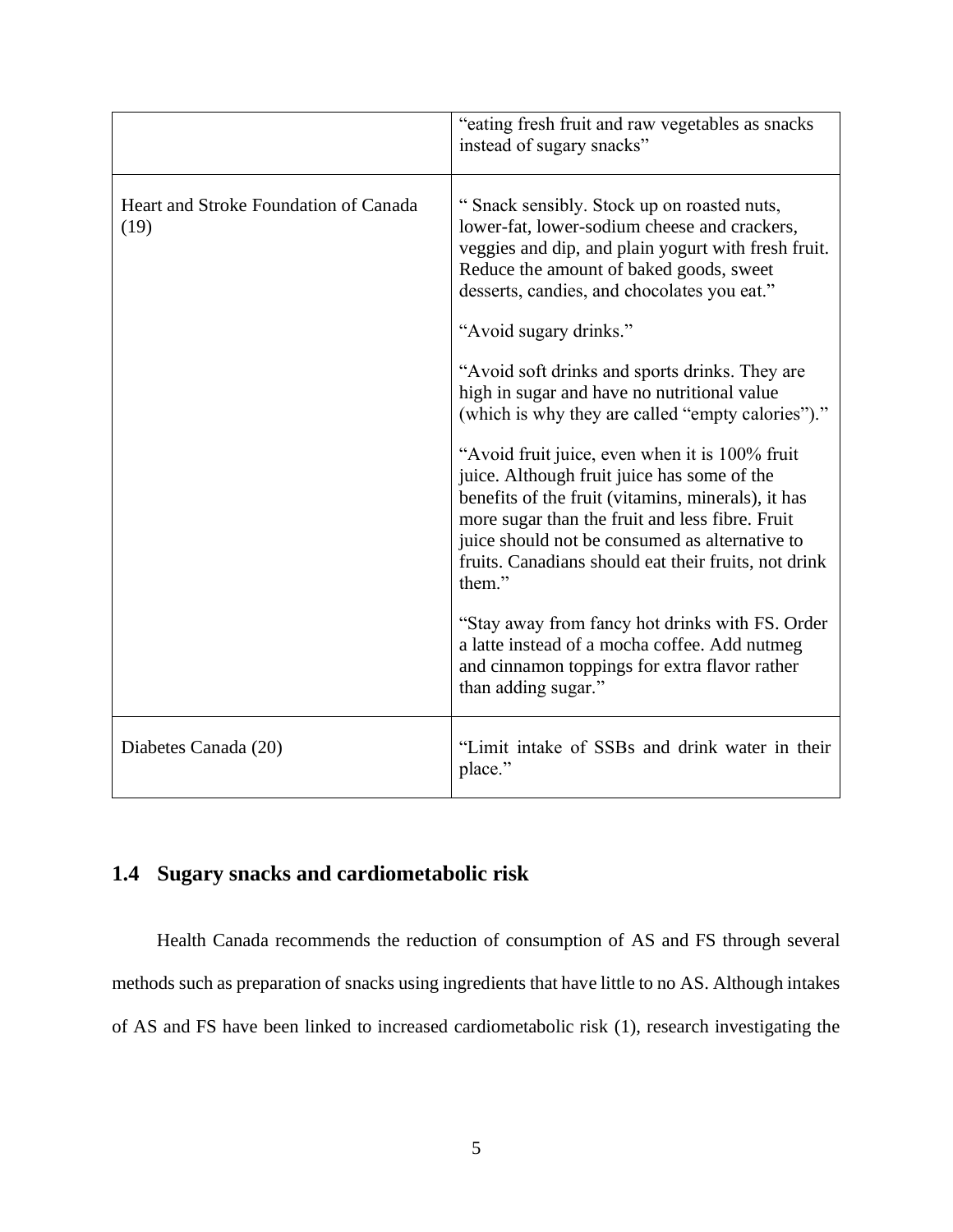relationship between sugary snack intake and particularly non-beverage sugary snack intake and cardiometabolic risk is limited (2).

In a cross-sectional study in 18,988 adults in the National Health and Nutrition Examination Survey (NHANES), the relationship between snacking clusters and select cardiometabolic risk factors was examined using in-person 24-hour dietary recalls (21). Snacks were defined by participant-identified snacking occasions. Participants were assigned to one of 12 snacking clusters according to which one contributed the greatest to their total snacking energy intake. Compared to non-snackers, the snacking clusters of Cakes/Cookies/Pastries, Sweets, Milk Desserts, and Soft Drink were all significantly associated with increased consumption of total AS. Furthermore, the snacking clusters of Sweets and Milk Desserts were significantly associated with higher energy intake compared to non-snackers and the Soft Drink snacking cluster was significantly associated with lower diet quality compared to non-snackers. Despite associations with higher AS intake, the snacking clusters of Cakes/Cookies/Pastries, Sweets, Milk Desserts, and Soft Drinks were not significantly associated with increased cardiometabolic risk as measured by diastolic blood pressure (DBP), systolic blood pressure (SBP), high density lipoprotein cholesterol (HDL-C), and low density lipoprotein cholesterol (LDL-C) (21). These findings suggest that in adults, sweet snacking is generally associated with increased AS intake. However, specific sweet snacking categories have complex relationships with TE. It should be noted that these data are being compared with data from non-snackers. Since most children snack and snacking can be part of a wholesome diet, future research should investigate the associations between snacking clusters and intake of total AS, diet quality, and cardiometabolic risk (without comparison to non-snackers) in young children. No research investigating the relationship between sugary snacks and cardiometabolic risk was identified in children.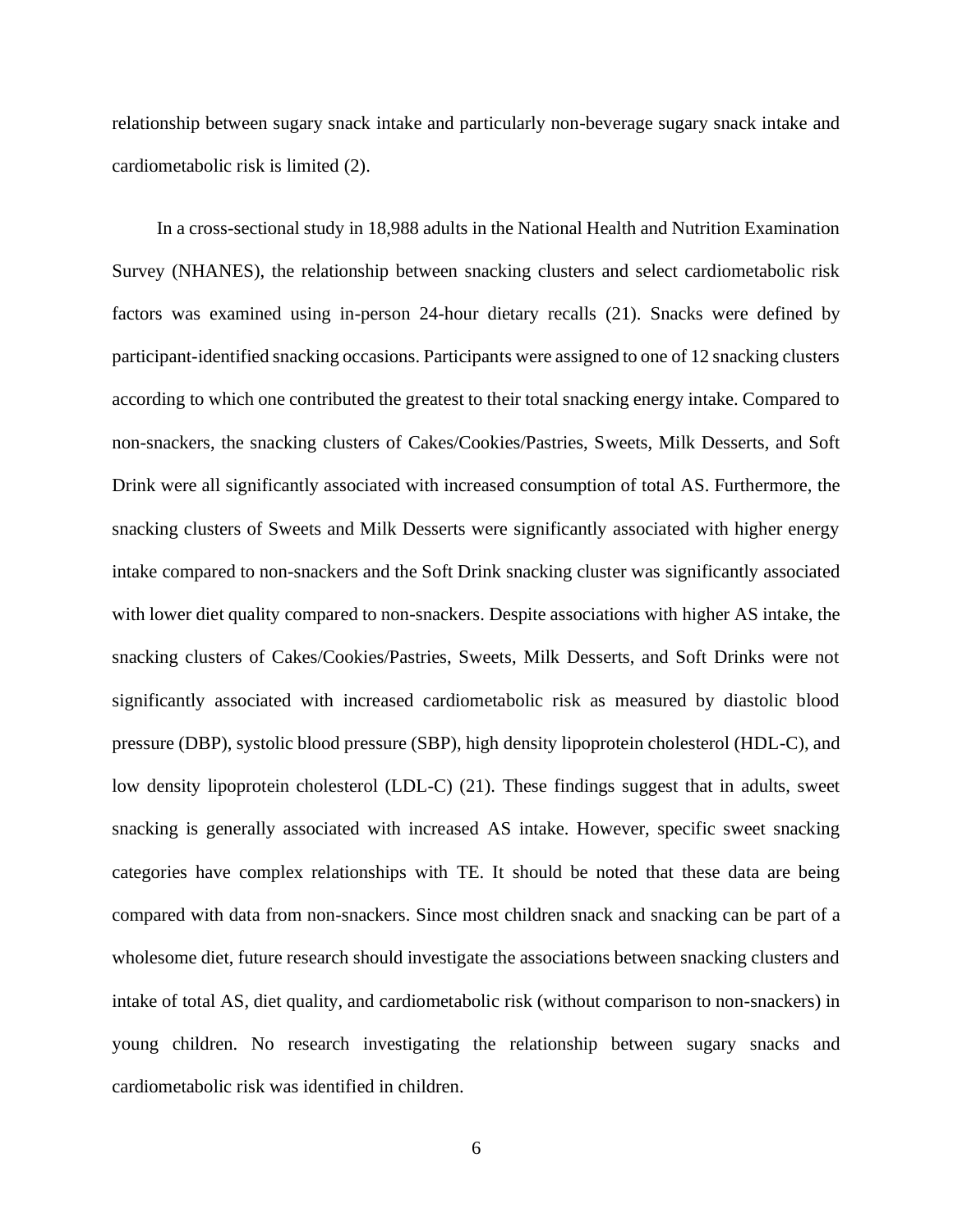#### <span id="page-16-0"></span>**1.5 Sugary snack trends**

Snacking is common among preschool-aged children and contributes a substantial amount of children's energy intake; studies have found that >25% of Canadian preschool children's TE comes from snacks and in the United States (US), it is 28% (22–25). Recent data demonstrate that snacking is becoming more frequent and is contributing an increasing proportion of energy (26). For example, Dunford and Popkin (26) found that in a nationally representative sample of US preschool-aged children (2-5 years), the number of daily snacks consumed, percentage of children who snacked, and energy consumed per snacking occasion all increased from 1977 to 2014. Most young Canadian children have been found to consume snacks multiple times a day. The 2015 Canadian Community Health Survey (CCHS) conducted by Health Canada found that in a nationally representative sample of Canadians, consumption of at least one snack in the past 24 hours was most prevalent in children aged 2-5 years (96.4%) (24). This study found that 18%, 64%, and 19% of children 2-5 years old consumed snacks once, 2-3 times, and  $\geq 4$  times in the past 24 hours, respectively. Other studies have shown that sugary snacks are introduced early in life. For example, the US Feeding Infants and Toddlers (FITS) 2008 study found that cookies were fed to 8.7% of infants 6-8 months and 17.5% of children 2 years of age (27). Furthermore, candy or SSBs were consumed as a snack by approximately 14% of children 1-<2 years of age and nearly 20% of children 2 years of age. In Canada, FS from snacks has not been assessed in preschoolers although a national Canadian study found that in children >1 year old, "sugars, syrups, preserves, confectionary and dessert", "regular soft drinks", "baked products", "juice (w/o AS)", "frozen desserts", and "fruit drinks" were the top six contributors to FS (5). Given the tendency of young children to be "grazers" and recent increases in snacking frequency, it is clear that snacking is playing an increasingly important role in the overall diet quality of young children.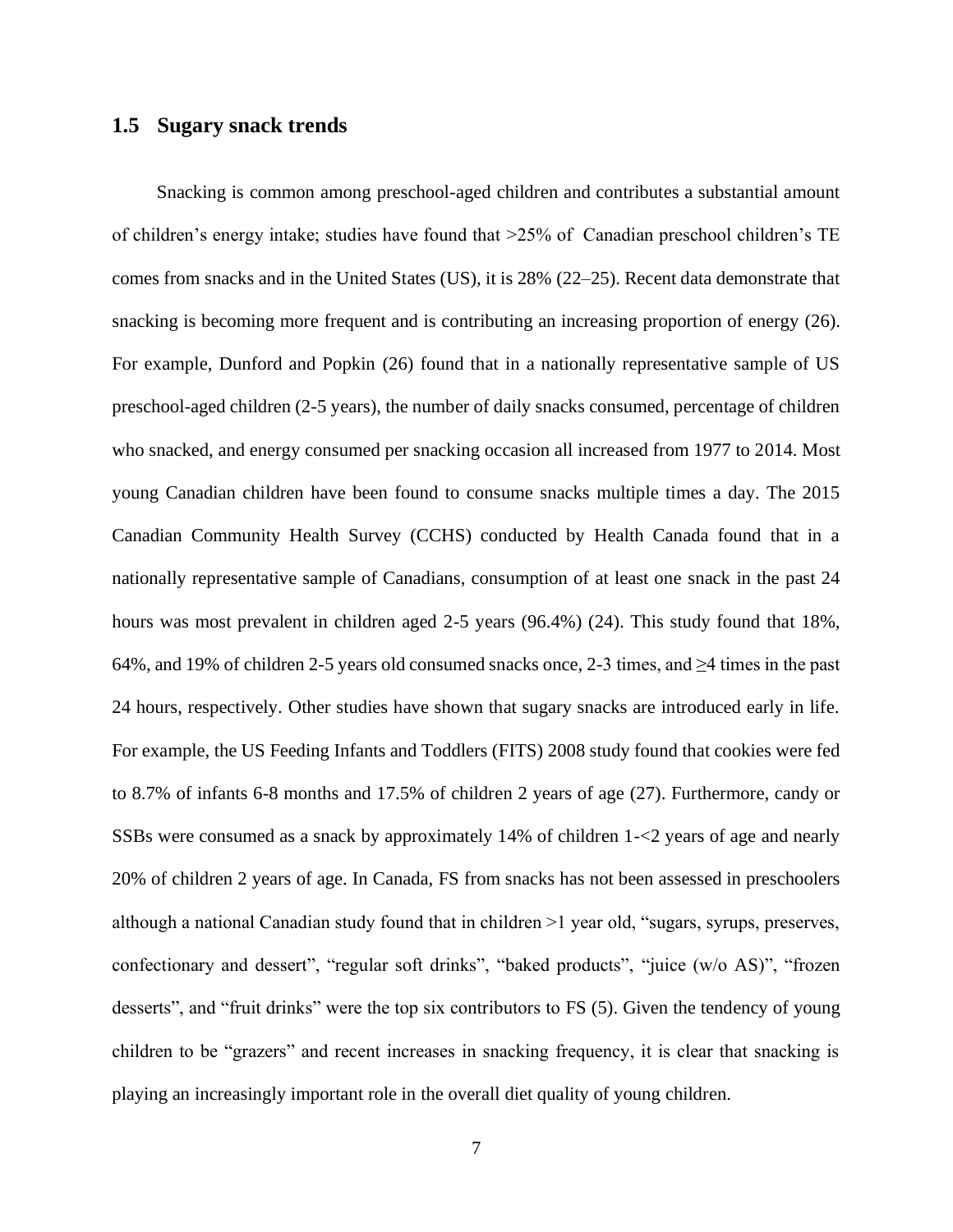Categories of snacks being consumed may also be changing over time. Dunford and Popkin (26) found that consumption of SSB as a snack among children and adolescents decreased from 1977 to 2014. This study used data from eight surveys representative of the US population to investigate snacking trends in 49,952 children ≤18 years from 1977 to 2014. Data were from the 1977–1978 Nationwide Food Consumption Survey; the 1989–1991 Continuing Survey of Food Intake by Individuals (CSFII), the 1994–1996 CSFII and the 1997–1998 CSFII. Four NHANES were used: NHANES 2003–2004, 2005–2006, 2011–2012 and 2013–2014. In children 2-5 years old, calorie intake from SSB as a snack decreased from 1977 to 2012. This trend was reflected in the overall sample ≤18 years where consumption of SSB as a snack increased from 1977 to 2006 and decreased from 2006 to 2014 resulting in overall lower intake of SSB as a snack. Upon stratification by race, SSB intake increased only in non-Hispanic Black individuals. Furthermore, calorie intake from Desserts and Sweets as snacks slightly increased in children 2-5 years although there was no difference found in the entire sample. Lower intake of SSBs as a snack may be an effect of altered public beliefs; however, sociodemographic differences suggest that resources should be allocated both towards general population interventions and targeted to vulnerable populations. Limitations including differences in dietary collection methods among the surveys that the study included should be considered.

#### <span id="page-17-0"></span>**1.6 Snack categories**

Previous studies have investigated food and beverage sources of AS and FS, as well as the amount of sugar in the food supply (4,5,28). Studies suggest that bakery products and SSB are categories that contribute excess added and FS intake (4). However, only a few studies investigated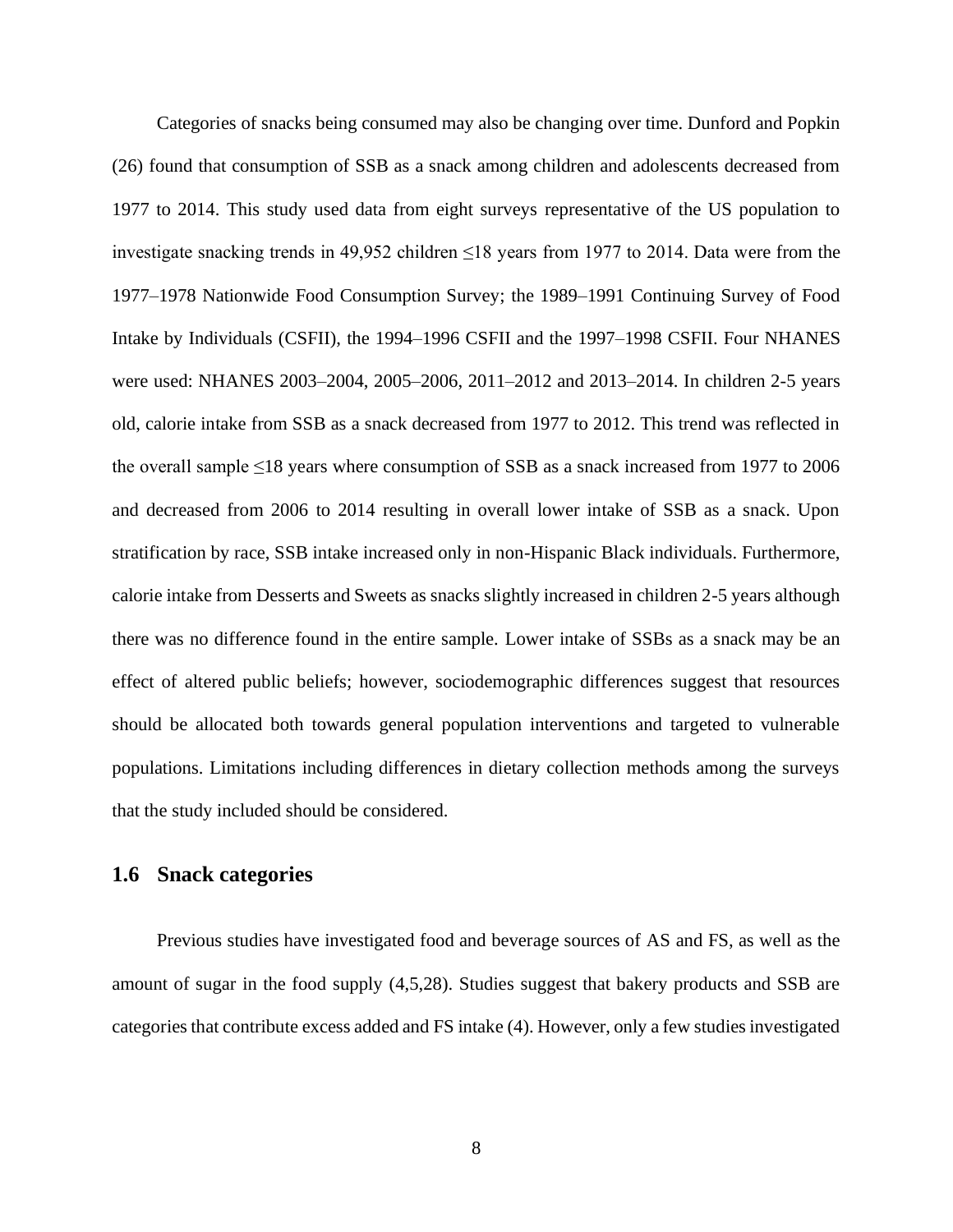how specific snacking categories contribute to AS and FS energy intakes in preschool-aged children.

Two studies reporting the proportion of children consuming various snack categories were identified. As part of FITS 2008, the cross-sectional snacking of (n=1461) preschool-aged children 2-4 years old was investigated (27). Among children 2-3 and 3-4 years old, percent consumers of snack categories were as follows: fruit (46.3%, 42.9%), cow's milk (38.4%, 40.7%), cookies (36.8%, 33.1%), 100% fruit juice (25.7%, 19.1%), sweetened beverages (19.9%, 17.7%), candy (19.8%, 23.9%), yogurt (12.8%, 12.2%), and frozen desserts (8.0%, 12.2%). Daily per capita consumption of snack categories in decreasing order for the same age groups was as follows: Cow's milk (95.8 g, 93.4 g), 100% fruit juice (45.4 g, 41.2 g), and SSBs (42.7 g, 35.2 g). Kay et al. (29) analyzed 1733 children 0-4 years old from FITS, 2016. Among children 1-<2 years and 2- 4 years, 24% and 22.1% consumed 100% fruit juice and 13.2% and 16.6% consumed fruit flavored drinks as a snack, respectively. Consumption of other SSBs during snacking occasions were not reported due to low prevalence of consumption. Together, these studies suggest that among US preschool-aged children, cookies, fruit juice, SSBs, candy, and yogurt are commonly consumed sugary snacks.

Among US children (n=3,429) 2-5 years from 2005-2012 NHANES, the top sources of snack AS energy were sweetened beverages (i.e., soda and fruit drinks) (25%), sweet bakery products (20%), other desserts (15%), candy (14%), flavored milk (6%), and yogurt (4%), jams, syrups toppings (3%), ready-to-eat cereals (2%), coffee and tea (1%) (23). GFHS pilot data (n=52) found that SSBs were consumed on average 0.2 times per day, and sugary treats (such as Bear Paws™, yogurt, and granola bars) were consumed 0.7 times per day (22). Girls consumed significantly more sugary treats than boys (0.8 versus 0.5 times per day).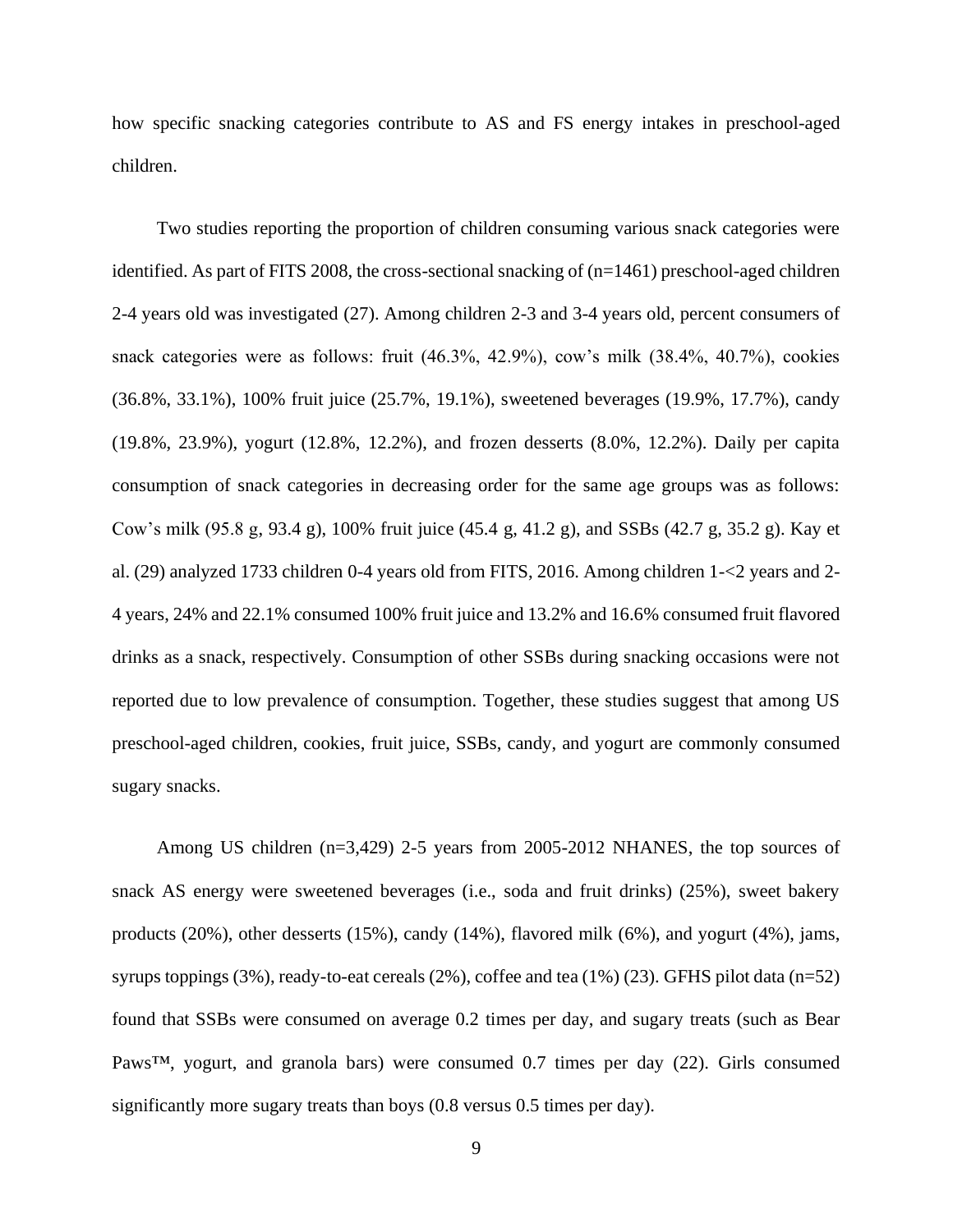#### <span id="page-19-0"></span>**1.7 Snacks, AS, FS and energy contribution**

Assessing how sugary snacks contribute to energy is important to understand snacking in the context of energy recommendations. For example, the WHO recommends that FS intake be limited to less than 5% or 10% of TE (Table 2). Consumption of sugary snacks may increase TE as well as raise excess AS and FS consumption over recommended levels. This section summarizes research investigating how sugary snacks contribute to TE, AS energy and FS energy in preschool-aged children (**Table 1.4**).

Snacks were consistently found to contribute more than a quarter of TE among preschoolaged children. Cross-sectional analysis of 2005-2012 NHANES (n=3429), CCHS 2015  $(n=1,181,823)$  and pilot data from the GFHS  $(n=52)$  revealed that in preschool-aged children (2-5) years), snacks accounted for 28%, 27%, and 33.2% of TE, respectively (22–24). Large contribution of snacks to TE is mirrored by snack contribution to AS. Analysis of 2005-2012 NHANES found that snacks contributed 39% (22 g) of AS in children 2-5 years old (23). Another cross-sectional analysis of US preschool-aged children enrolled in FITS 2008  $(n = 1461)$  found that snacks accounted for 35.6% and 38.5% of total AS in 2-3 year ( $n = 736$ ) and 3-4 year ( $n = 725$ ) old children, respectively (27).

Nutrient density of snacks is also relevant to consider. Shriver et al. (23) found that snacks had an average nutrient density of 4.9 grams (19.6 kcal) of AS per 100 calories. This energy density variable is useful to assess the AS content of the snacks the children are consuming.

In conclusion, previous studies suggest that snacks contributed over one quarter of TE in US and Canadian samples and over one third of AS energy in US samples. Through analysis of energy density, Shriver et al. (23) found that approximately 1 in 5 snack calories was from AS. It can be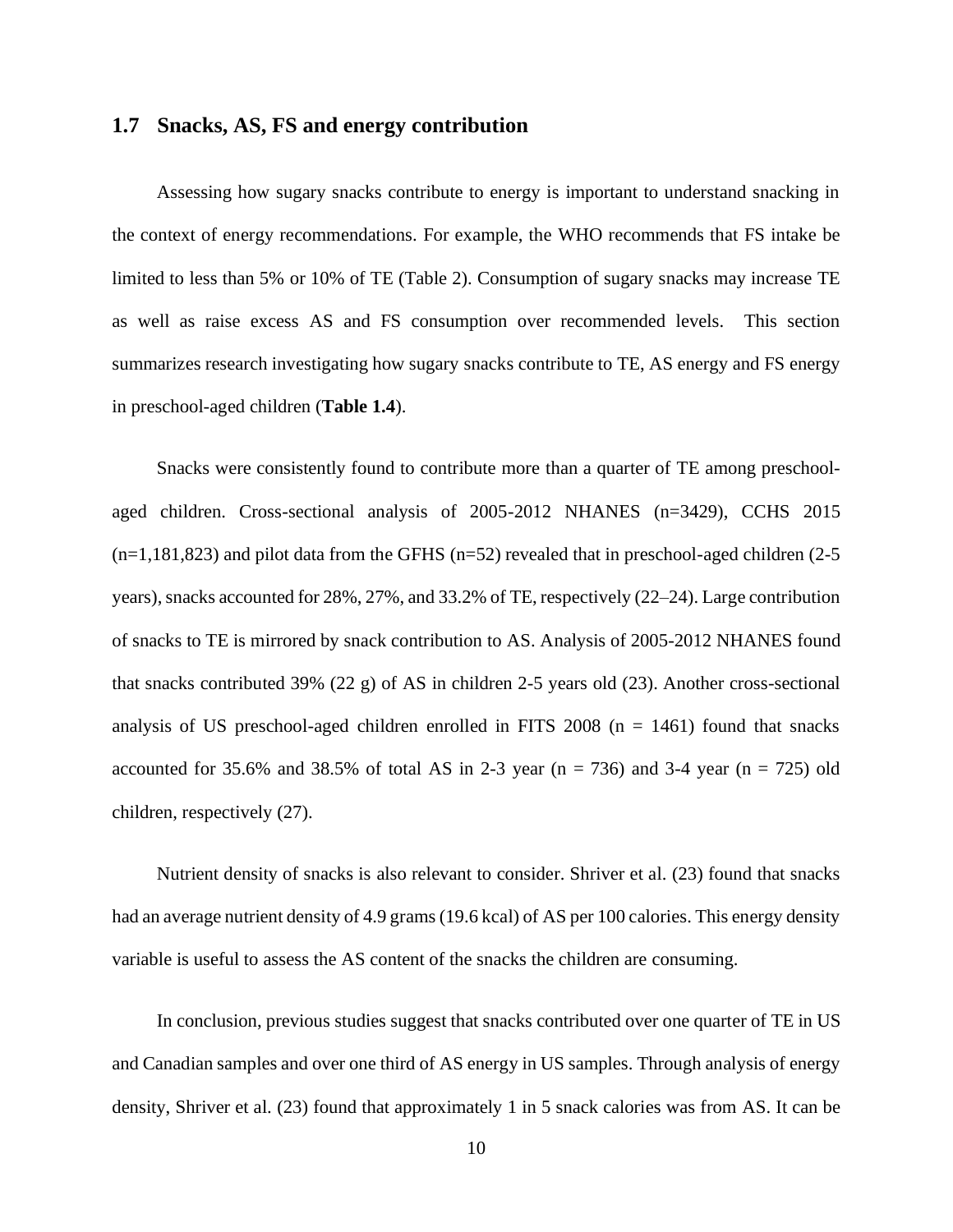concluded from these data that snacks are a major source of TE and that they significantly contribute to FS energy and AS energy in preschool-aged children (23,27). Research investigating specific snack categories suggest that bakery products, SCB, and candy are categories of sweet snacks that are consumed by the highest proportion of children, particularly in the US. Research investigating how snack categories contribute to AS or FS intake was not identified in this population and sugar snacking data relevant to Canadian preschool-aged children is lacking.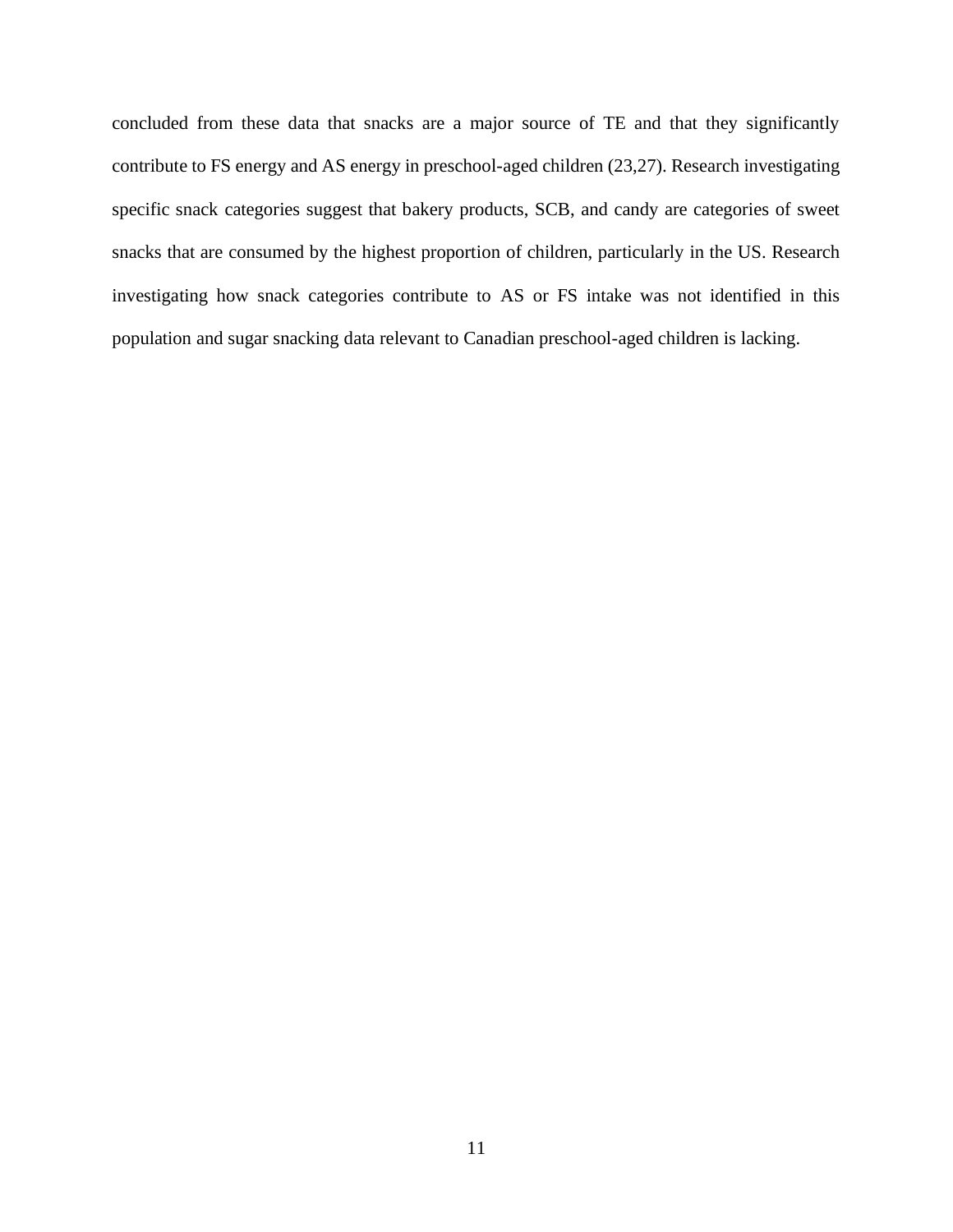<span id="page-21-0"></span>Table 1.4: Narrative summary of studies investigating snack intake among preschool-aged children

| Country,<br>Study,<br>Sampling<br>Year(s),<br>Reference | $\mathbf n$ | Age<br>(years) | Dietary Assessment<br>Method                                                                                                                                                                                                    | <b>Relevant Results</b>                                                                                                                                                                                                                                                                                     |
|---------------------------------------------------------|-------------|----------------|---------------------------------------------------------------------------------------------------------------------------------------------------------------------------------------------------------------------------------|-------------------------------------------------------------------------------------------------------------------------------------------------------------------------------------------------------------------------------------------------------------------------------------------------------------|
| Canada<br><b>GFHS</b><br>2014-2015<br>(22)              | 52          | $1.5 - 5$      | 3-day food records (2 days,<br>1 weekend day) by proxy,<br><b>ESHA Food Processor</b><br>Snack categories Sugary<br>treats, salty snacks, SSBs<br>(All beverages with AS)                                                       | Frequency of snack consumption<br>-SSBs: 0.2 times per day<br>-Sugary treats: 0.7 times per day<br>-Bear Paws, yogurt, and granola bars<br>were frequently consumed sugary<br>snacks.<br><b>Contribution to TE</b><br>-Snacks: 33.2%<br>-TS from snacks: 12.4%                                              |
| <b>US</b><br><b>NHANES</b><br>2005 and<br>2012<br>(23)  | 3,429       | $2 - 5$        | 24-h recall, AMPM by<br>proxy, in-person interview,<br>Food Patterns Equivalents<br>Database (FPED), Food and<br>Nutrient Database for<br>Dietary Studies (FNDDS).<br>Snack categories:<br>What We Eat In America<br>Categories | <b>Contribution to TE</b><br>-Snacks: 28%<br><b>Contribution of snacks to AS: 39%</b><br><b>Contribution to snack AS</b><br>-Soda and fruit drinks: 25%<br>-Sweet bakery products: 20%<br>-Other desserts: 15%<br>-Candy: $14%$<br>-Flavored milk: 6%<br>-Yogurt: 4%                                        |
| <b>US</b><br><b>FITS 2008</b><br>(27)                   | 1,461       | $2 - 4$        | 24-h recall, multiple pass<br>by proxy, telephone<br>interview, FPED, FNDDS<br>SSB: Carbonated and non-<br>carbonated sweetened<br>beverages<br>Snack categories:<br>FITS Food groups                                           | Percent consumers (2-3 years, 3-4<br>years)<br>-Cookies (36.8%, 33.1%)<br>-100% fruit juice (25.7%, 19.1%)<br>$-SSBs(19.9\%, 17.7\%)$<br>-Candy (19.8%, 23.9%)<br>-Yogurt (12.8%, 12.2%)<br>-Frozen desserts $(8.0\%, 12.2\%)$<br><b>Contribution of snacks to AS</b><br>$-2-3$ y: 35.6%<br>$-3-4$ y: 38.5% |
| <b>US</b><br><b>FITS 2016</b><br>(29)                   | 1,733       | $1-4$          | 24-h recall, multiple pass<br>by proxy, telephone<br>interview, FPED, FNDDS<br><b>Snack categories: FITS</b><br>Food groups adapted to<br>better align with NHANES                                                              | Percent consumers (1-2 years, 2-4<br>years)<br>-100% fruit juice: 24%, 22.1%<br>-Fruit flavored drinks: 13.2%, 16.6%                                                                                                                                                                                        |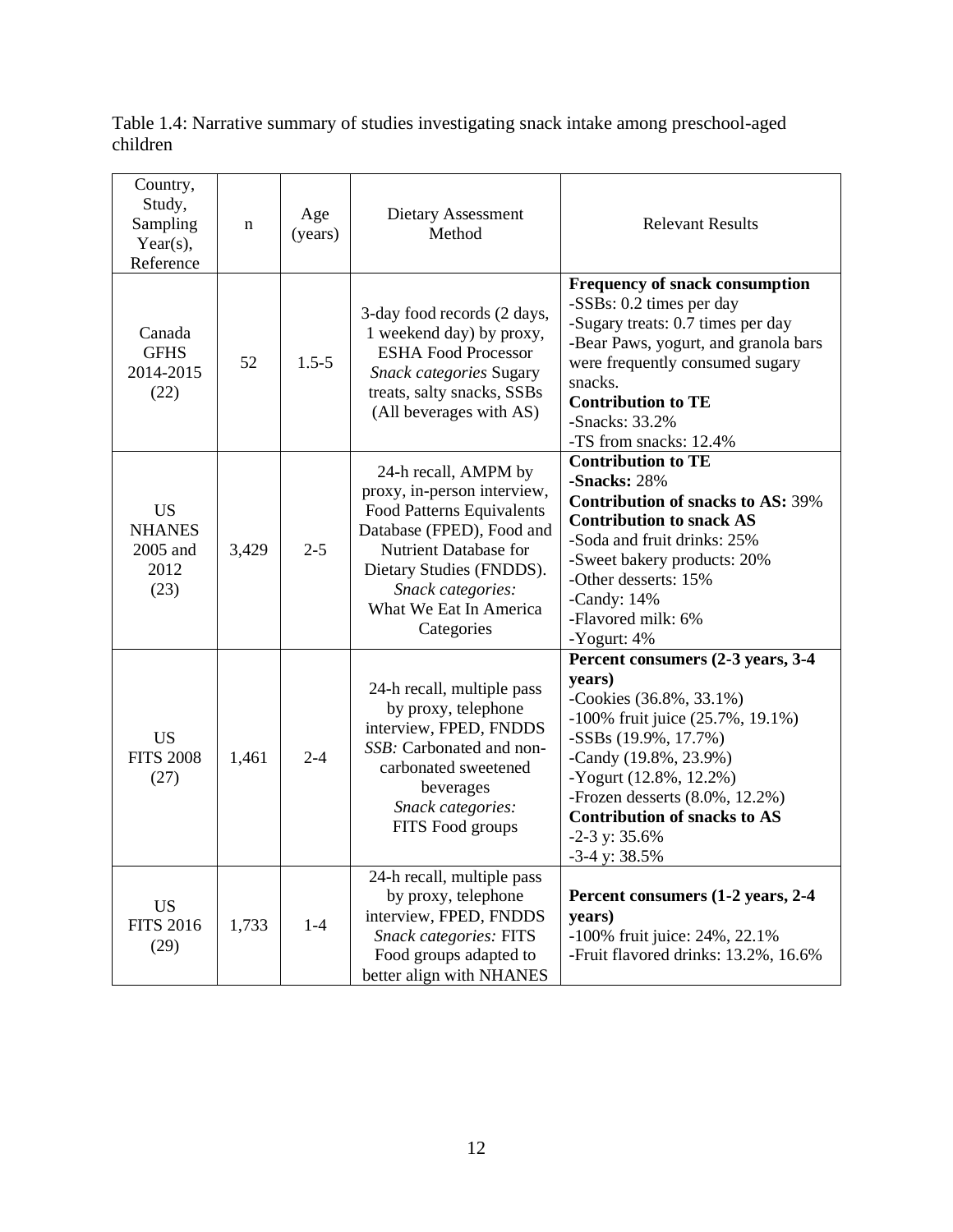#### <span id="page-22-0"></span>**1.8 Sugary drinks and cardiometabolic risk**

Four studies have investigated the impact of sugary beverages on cardiometabolic risk in preschool-aged children (30–33).

The first study investigated the cross-sectional impact of SCB, SSB, and 100% fruit juice on cardiometabolic risk outcomes using repeated measures in 1778 children 2-6 years of age recruited in TARGet Kids! (Hamilton, Canada) between 2008 and 2017 (30). Dietary data were assessed using a detailed Nutrition and Health Questionnaire, which queried parents on how many 250 mL cups of each drink their child consumes in a typical day. SCBs were the sum of responses from 100% fruit juice, sweetened drinks, soda/pop. SSBs were the sum of sweetened drinks and soda/pop. A cardiometabolic risk score was calculated using SBP, waist circumference, triglycerides (TG), glucose, and HDL-C. Each additional cup of SCB intake was accompanied with a non-significant increase in the cardiometabolic risk score by 0.05 SD units after adjustment for socioeconomic status (SES) and child and parent characteristics, but not when the model was adjusted for BMI z-scores. However, analysis of individual risk factors found that each additional cup of SCB consumption was associated with a significant 0.02 mmol/L reduction of HDL-C and a significant Log (0.02 mmol/L) increase in triglycerides after adjustment. Furthermore, each additional cup of 100% fruit juice was significantly associated with a 0.02 mmol/L decrease in HDL-C. This study found that consumption of sugary beverages was associated with a small increase in cardiometabolic risk in young children.

A second study investigated the longitudinal associations of SCB intake at the age of 1 year with cardiometabolic health at median age of 5.9 years in 2045 Dutch children (31). The primary caregiver responded to a semi-quantitative food frequency questionnaire (FFQ) asking for the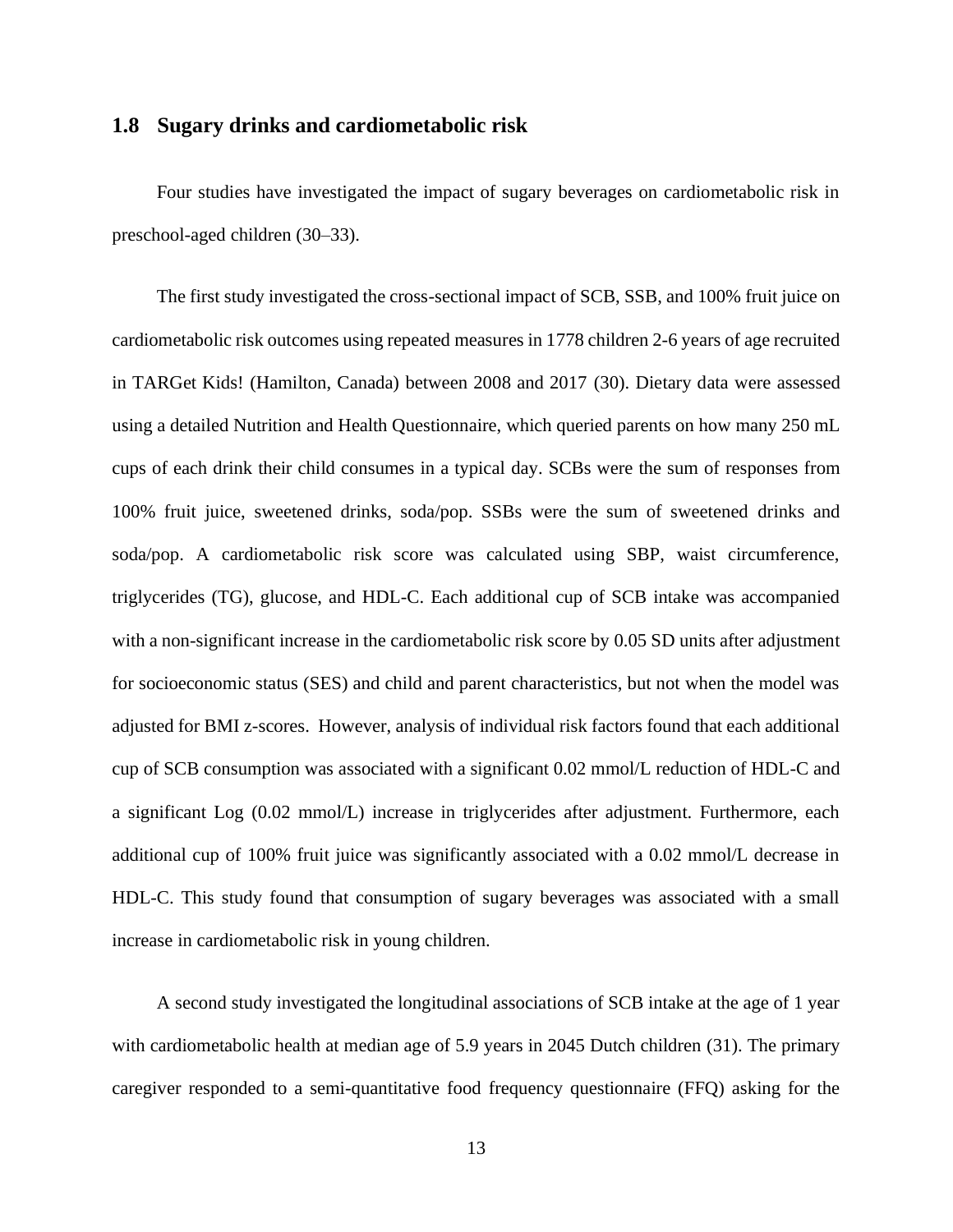infant's habitual diet over the last month, i.e., from 12 months to 13 months old. Habitual SCB intake was assessed using this FFQ and participants were separated into tertiles based on SCB intake. At the 6-month timepoint, cardiometabolic health outcomes were measured and a cardiometabolic risk score of insulin, C-peptide, HDL-C, total cholesterol, LDL-C, TG, SBP, DBP, mean arterial pressure and abdominal fat mass was calculated. In the total population, the highest tertile of SCB intake was significantly associated with a 0.13 SD higher cardiometabolic risk factor score as compared to the lowest tertile after adjustment for sociodemographic and lifestyle factors. Boys in the highest tertile of SCB intake had a significantly higher cardiometabolic risk factor score (0.18 SD) compared to boys in the lowest tertile of SCB intake. In this study, no associations were found between SCB intake and individual risk factors after adjustment.

A third study investigated the longitudinal impact of SSB intake on obesity in (n=1257) children in the Dutch GECKO Drenthe birth cohort (33). Dietary intake was assessed at 5/6 years with a FFQ and SSBs were defined to include soda, fruit drinks, instant lemonade made with fruit syrup, sugar-sweetened tea, and sugar-sweetened yogurt drinks. Anthropometrics were measured at 5/6 years and 10/11 years. Logistic regression revealed that the odds of overweight at 10/11 years in the highest versus lowest quartile of SSB consumers at 5/6 years was 3.12 (95% CI, 1.60– 6.07).

A fourth study investigated the longitudinal impact of SSB intake on obesity in (n=227) Mexican preschoolers from the Early Life Exposure in Mexico to Environmental Toxicants birth cohorts (32). SSB intake was defined as the sum of daily intake of sodas, fruit drinks, and flavoured water with sugar; and was measured every six months. Anthropometrics were measured at age 8- 14 years. In this study, preschoolers who were in the  $3<sup>rd</sup>$  tertile of cumulative SSB intake (high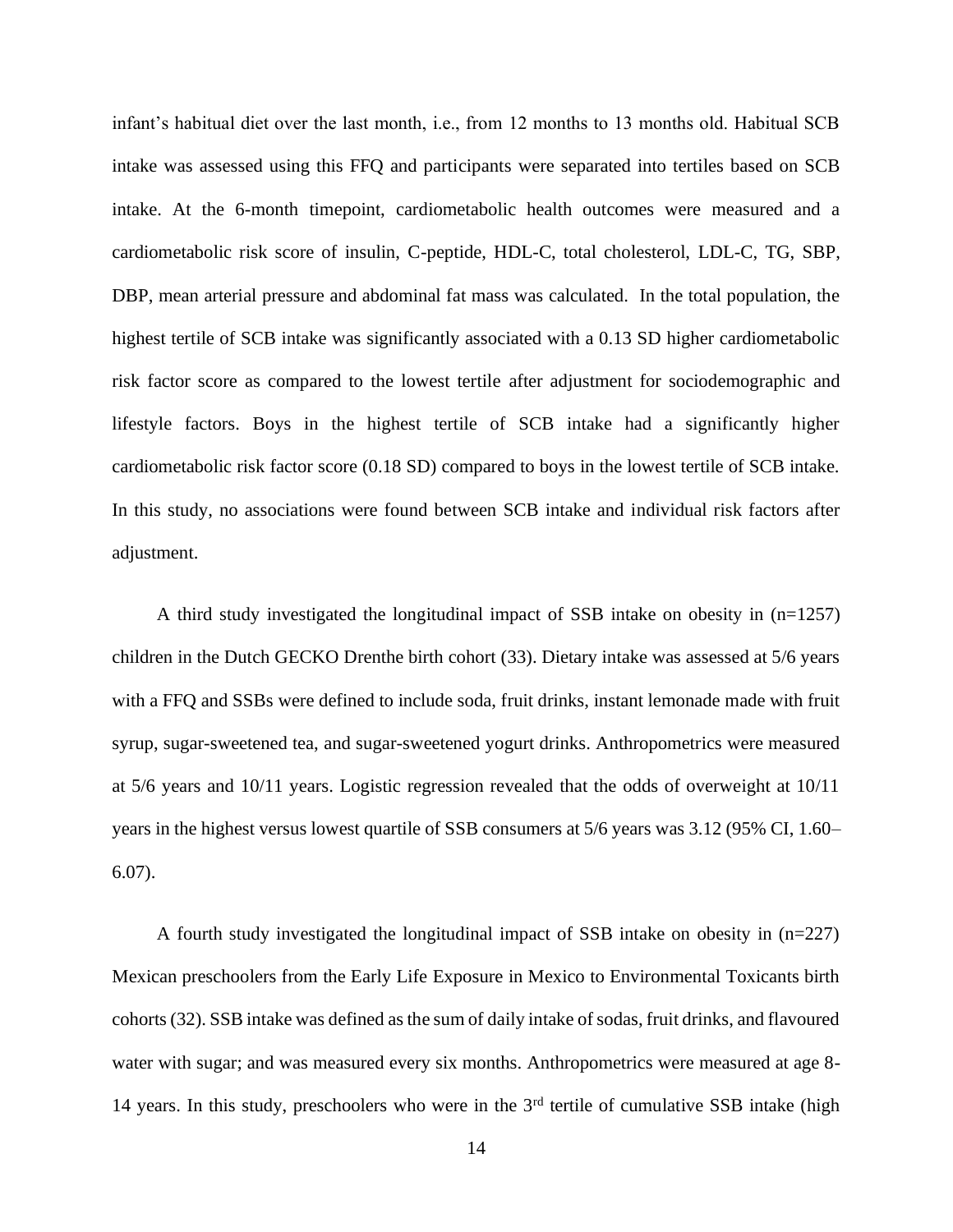intake) compared to the  $1<sup>st</sup>$  tertile had a 2.99 (95% CI, 1.27, 7.00) times increased adjusted odds of obesity and 2.70 (95% CI, 1.03, 7.03) times increased adjusted odds of abdominal obesity at 8- 14 years.

These studies indicate that associations between SSBs and SCBs with weight gain, risk of type 2 diabetes, and cardiometabolic disease risk found in adults may also be present in young children (30–34). Continued monitoring and reduction of sugary beverage intake in preschoolaged children is therefore important to improve health in this population and is reviewed in the following sections.

## <span id="page-24-0"></span>**1.9 Sugary drink trends in Canada and US – Comparative studies**

The proportion of Canadian and US children consuming SCBs has decreased over the past decade (6,7). The changes found in two national cohorts (NHANES and CCHS) are summarized in **Table 1.5**.

In US preschoolers, the proportion of children consuming various sweet beverage categories has decreased (6). Cross-sectional analysis of 4,384 US preschool-aged children 2-5 years using NHANES data collected from 2003 to 2014 found that 68.9% of children consumed a sugary beverage on a given day in the 2003-2004 survey, whereas 46.5% of children consumed a sugary beverage in the 2013-2014 survey (6). Furthermore, the proportion of children consuming 100% fruit juice decreased from 55.6% to 45.4%, soda decreased from 31.4% to 14.9%, and fruit drinks decreased from 44.0% to 24.1%. Garriguet et al. (7) completed a comparable study using 24-hour dietary data collected from the CCHS in 2004 and 2015. From 2004 to 2015, the proportion of children 1-8 years who consumed 100% fruit juice decreased from 54.0% to 46.1%, regular soft drinks decreased from 14.1% – 6.3%, and fruit drinks decreased from 36.8% to 14.4%. For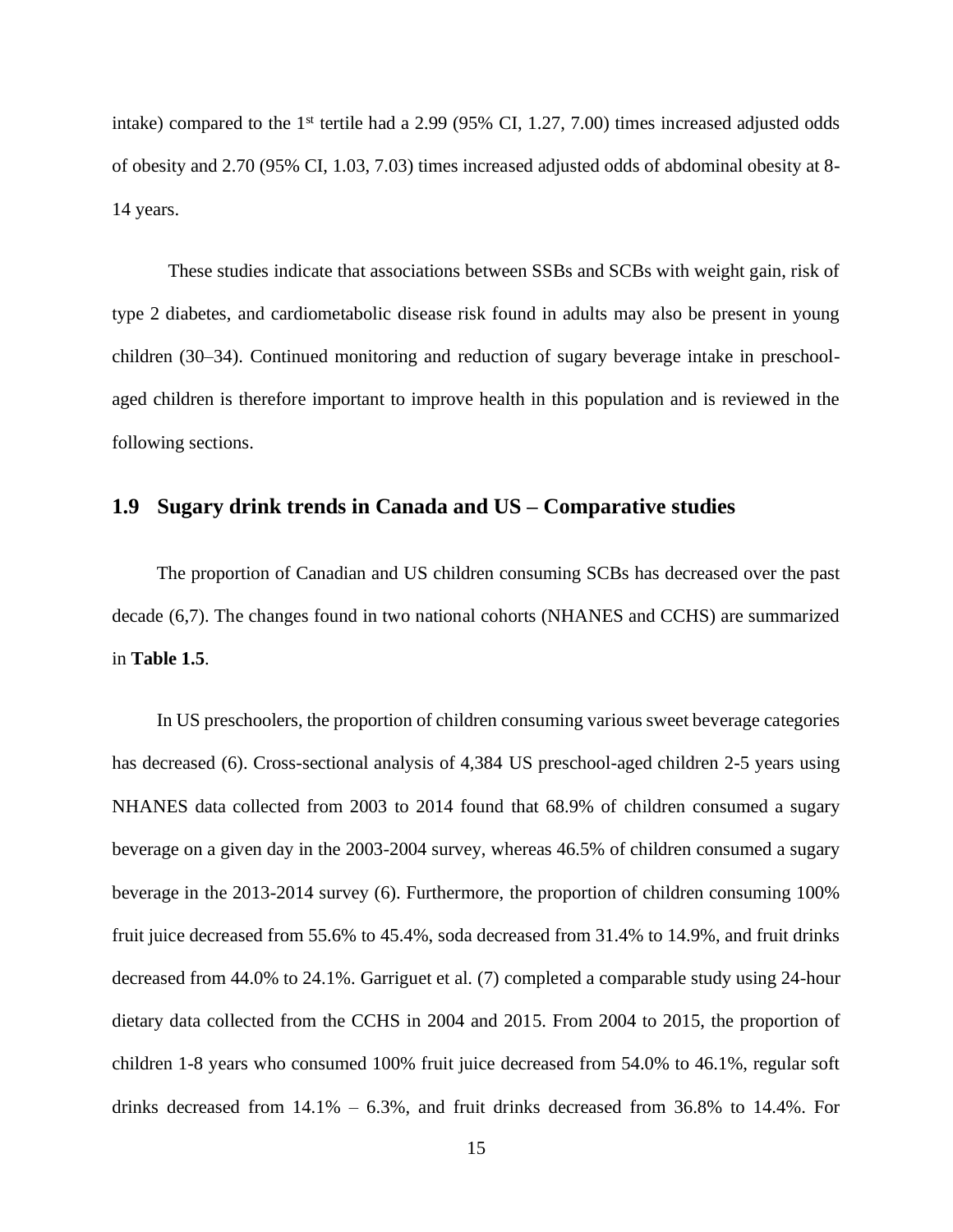contribution to TE, fruit juice decreased from 4.8% to 3.8%, soft drinks decreased from 1.0% to 0.4%, and fruit drinks decreased from 3.3 to 1.1%. In terms of mean quantity consumed per consumer (g), 100% fruit juice decreased from 327g to 266g, regular soft drinks decreased from 302g to 229g, and fruit drinks decreased from 332g to 277g. Finally, fewer children may be consuming extremely large amounts of SSBs. Analysis of NHANES 24-hour dietary data from 2003 to 2016 found that heavy  $(\geq 500 \text{ kcal/day})$  SSB intake (non-dairy and non-dairy alternative beverage with >0 g AS) decreased from 4.7% to 0.4% in US preschoolers 2-5 years (35).

These data demonstrate that sweet drink intake has decreased in young US and Canadian children from around 2003 to 2015. However, sweet drinks still contribute significant excess added and FS in these populations. The following section will summarize studies investigating how beverages contribute to FS intake.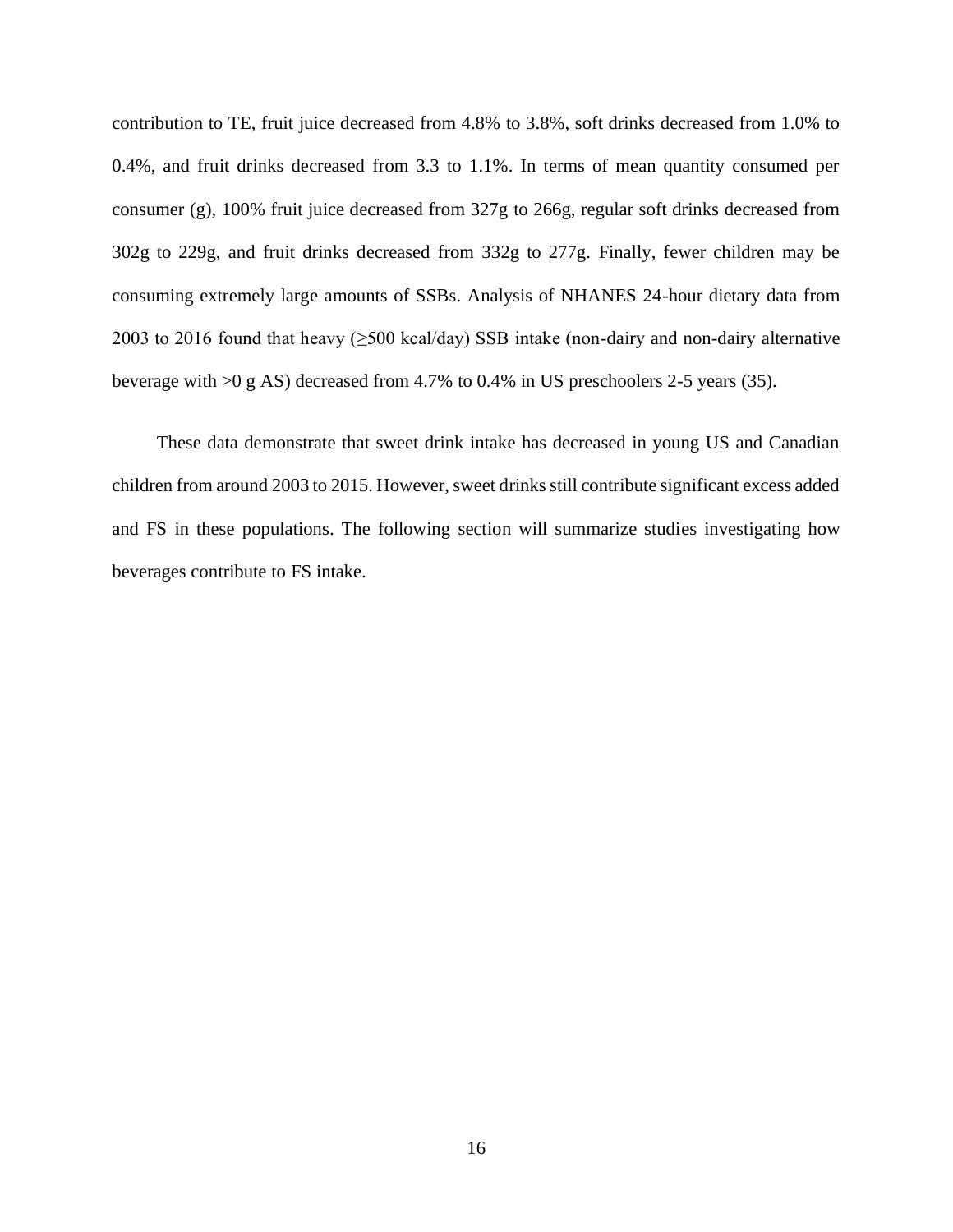| Study,                                          |                                                              | Dietary                                                                                                      | Age     |                                                                                                                                                                                                                                                                                                                                                                                                                                                        |
|-------------------------------------------------|--------------------------------------------------------------|--------------------------------------------------------------------------------------------------------------|---------|--------------------------------------------------------------------------------------------------------------------------------------------------------------------------------------------------------------------------------------------------------------------------------------------------------------------------------------------------------------------------------------------------------------------------------------------------------|
| Country,                                        | $\mathbf n$                                                  | Assessment                                                                                                   | (years) | Results                                                                                                                                                                                                                                                                                                                                                                                                                                                |
| Reference                                       |                                                              | Method                                                                                                       |         |                                                                                                                                                                                                                                                                                                                                                                                                                                                        |
| <b>NHANES</b><br>2003-2014,<br><b>US</b><br>(6) | 4,384                                                        | Proxy, 24-hour<br>dietary recalls,<br><b>AMPM</b>                                                            | $2 - 5$ | Percent consumers (2003 versus 2014)<br>Change<br>-Sugary beverages: 86.9% to 46.5%<br>$-100\%$ fruit juice: 55.6% to 45.4%<br>-Diet drinks: $5.3\%$ to $3.5\%$<br>-Soda: 31.4% to 14.9%<br>-Fruit drinks: $44.0\%$ to $24.1\%$<br>No change<br>-Sports drinks: 3.7% to 3.9%<br>-Low calorie SSBs: 3.0% to 5.3%.                                                                                                                                       |
| <b>CCHS 2004</b><br>and 2015,<br>Canada,<br>(7) | 5,650 <sup>1</sup><br>(2004)<br>2,550 <sup>1</sup><br>(2015) | Proxy or<br>parent-<br>assisted, 24-<br>hour dietary<br>recall, in<br>person or<br>telephone,<br><b>AMPM</b> | $1 - 8$ | Percent consumers (2004 versus 2015)<br>$-100\%$ fruit juice: 54.0% to 46.1%<br>-Regular soft drinks: 14.1% to 6.3%<br>-Fruit drinks: $36.8\%$ to $14.4\%$<br>Per capita contribution to TE<br>$-100\%$ fruit juice: 4.8% to 3.8%<br>-Regular soft drinks: 1.0% to 0.4%<br>-Fruit drinks: $3.3$ to $1.1\%$ .<br>Per capita contribution (g)<br>$-100\%$ fruit juice: 327g to 266g<br>-Regular soft drinks: 302g to 229g<br>-Fruit drinks: 332g to 277g |

<span id="page-26-1"></span>Table 1.5: Trends in beverage intake among young Canadian and US children

<sup>1</sup>Sample size of age groups was not reported by Garriguet et al. (7) and was obtained from Stats Canada correspondence (36).

## <span id="page-26-0"></span>**1.10 SSBs, SCBs, and fruit juice**

**SSBs and fruit juice** consumption is common among preschool-aged children and children may be consuming SSB and 100% fruit juice in excess of recommendations. Researchers have identified the use of three general approaches to investigate the consumption of sweet beverages: 1) Describing the proportion of the sample consuming beverage categories; 2) Volume of consumption (per capita, per consumer and comparing volume to recommendations); and 3) Energy contribution of beverage categories (to TE and added/FS energy). This section summarizes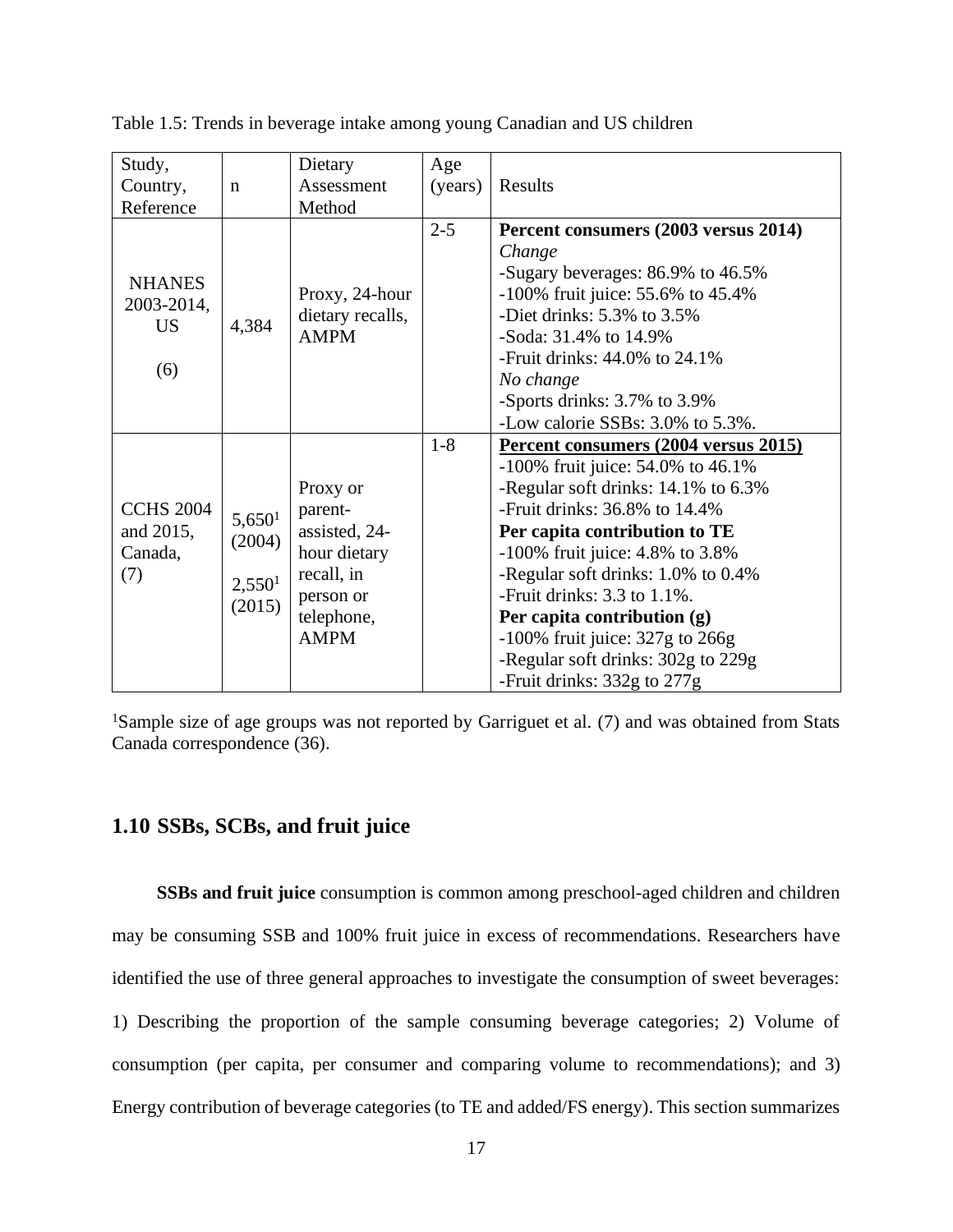articles investigating sweet beverage intake. In particular, research focused on SSB, SCB and fruit juice intake is summarized in **Appendices A and B**.

*SSBs and SCBs.* Children have been found to overconsume SSBs and SCBs. It should be noted that studies have used various definitions of SSBs and SCBs, sometimes excluding fruit juice and flavoured milk (29,37,38).

Although SSB intake is decreasing in Canadian and US preschool-aged children, overall intake remains of concern (6,7). US studies using 24-hour recalls have found that 31% to 46% of preschool-aged children (1.5 – 5 years) consume SSBs per day (29,39). Concerningly, in 2005, almost one in three US children (mean 4.5 years) drank SSBs every day and 72.9% drank  $SSB \ge 1$ time in the past week (40). A cross-sectional analysis of 24-h diet recalls from 1733 children (2-4 years) enrolled in FITS 2016 found that the proportion consuming, mean consumption per capita and per consumer values for SSBs was high (45.5%, 135.9g, and 298.7g, respectively); SSBs were composed of fruit drinks (34.5%, 90.7g, 263.1g), soft drinks (8.8%, 19.6g, 228.8g), and tea and coffee (unreported), while flavoured milk was analyzed separately from the SSB category (15.2%, 38.4g, 252.4g) (29). Another analysis of FITS 2016 found that in (n=600) children 2-4 years old, 6.9% of children consumed sweetened teas and 1.8% consumed sports drinks (41).

Wang et al. (42) completed a cross sectional analysis of 3,345 non-breastfed children,  $\leq$ 5 years from three NHANES cycles (2009-2014) and found that SCBs contributed 6.7% of TE. Since this value was calculated from all macronutrients and not just sugar, a deeper analysis of AS was completed. In this analysis, SSBs were not explicitly defined, however, AS from SSBs were indirectly calculated by calculating AS from all beverages. AS from SSBs contributed 3.8% TE and this proportion increased with age as follows:  $0 - 1$ -years  $(0.3\%)$ ,  $1 - 2$ -years  $(3.4\%)$ ,  $3 - 4$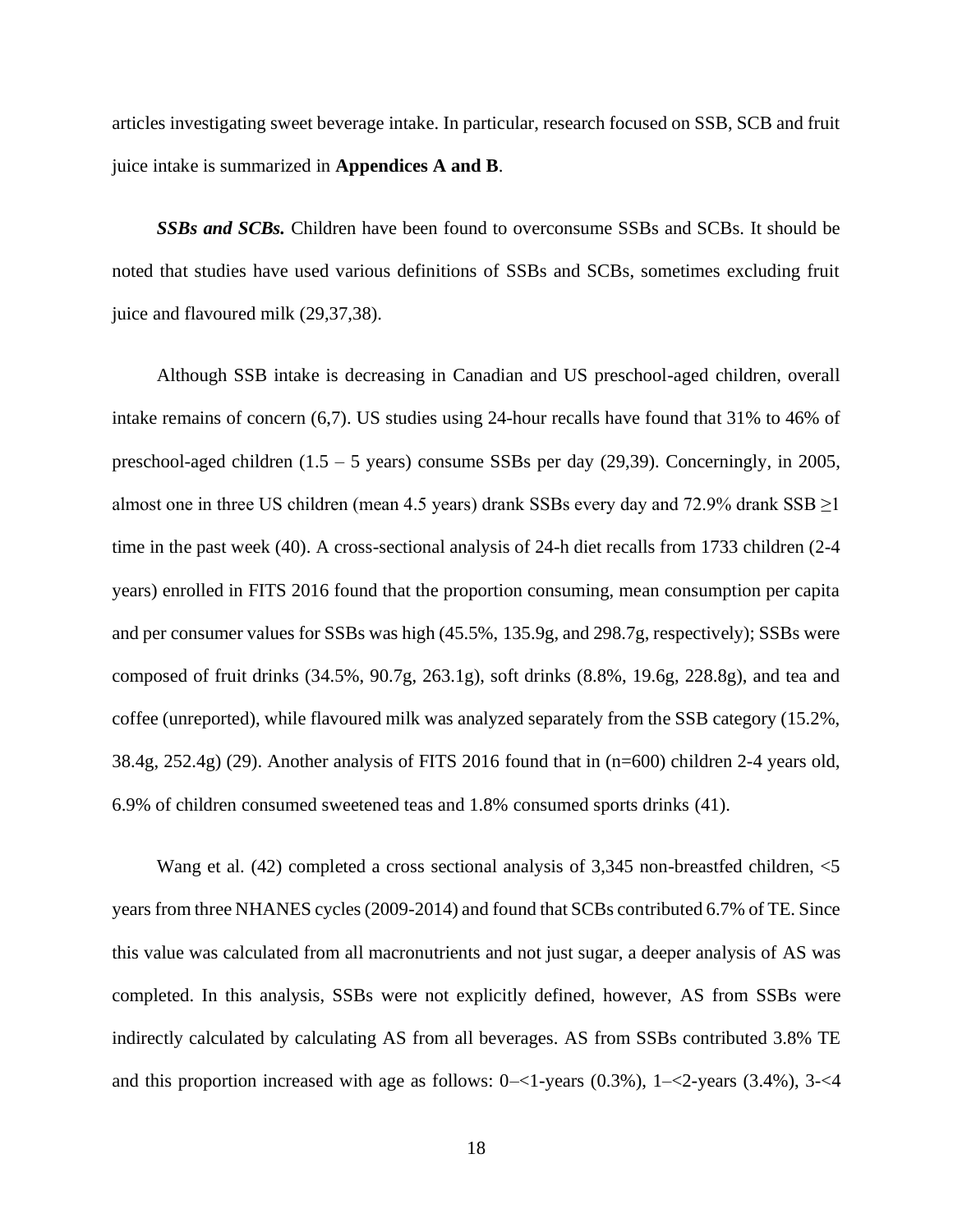years (4.6%), and 4-<5 years (5.1%). Given that AS from SSBs contributes 3.8%TE among 0-5y and 5.1%TE among 4-<5y US children, contribution of FS from SCBs (includes fruit juices) likely exceeds the WHO FS <5%TE recommendation in this sample. In the same study, fruit drinks were the third leading source of AS among food and beverages, contributing a mean of 12.0% of AS intake overall and remained stable among children 2-5 years old. Another analysis of NHANES using 651 US children between the ages of 1-2 years from cycles 2011-2016 found that fruit drinks were the top source of AS (19.6% of AS) and sweetened drinks (which included soft drinks, sports and energy drinks, nutritional beverages, smoothies, grain drinks, and coffee and tea) contributed 7.5% of AS (3). These data suggest that among US preschoolers, FS from beverages likely exceeds WHO recommendations and fruit drinks were the top beverage source of AS intake among US preschoolers.

While fruit drinks appear to be of particular concern in the US, the types of SSBs consumed are country and sample specific. Among 1,191 Australian children 2-3 years old, enrolled in the 2007 National Children's Nutrition and Physical Activity Survey (NCNPAS), SSBs including carbonated products, energy drinks, juices with AS, cordial (defined as flavoured drink concentrate), sports drinks, milkshakes/smoothies, and flavoured milk were found to contribute a mean of 4.2% and 3.8% of TE in boys and girls, respectively (43). Sweetened juice contributed the largest proportion (39.9%) of SSB intake, which was equivalent to a per capita mean intake of 145 mL (39.9%, 145 ml). This was followed by flavoured milk (22.1%, 38.8 ml), cordial (19.9%, 27.7 ml), carbonated soft drinks (15.0%, 56.5ml), milk shakes/smoothies (3.8%, 12.9 ml), and sports drinks (0.3%, 1.2 ml) (43). In Mexican preschool-aged children 1-4 years old from the Mexican Health and Nutrition Survey (MHNS) 2006, the percent consumers, amount per consumer (mL), calories per consumer (kcal) and percent contribution of sweet beverage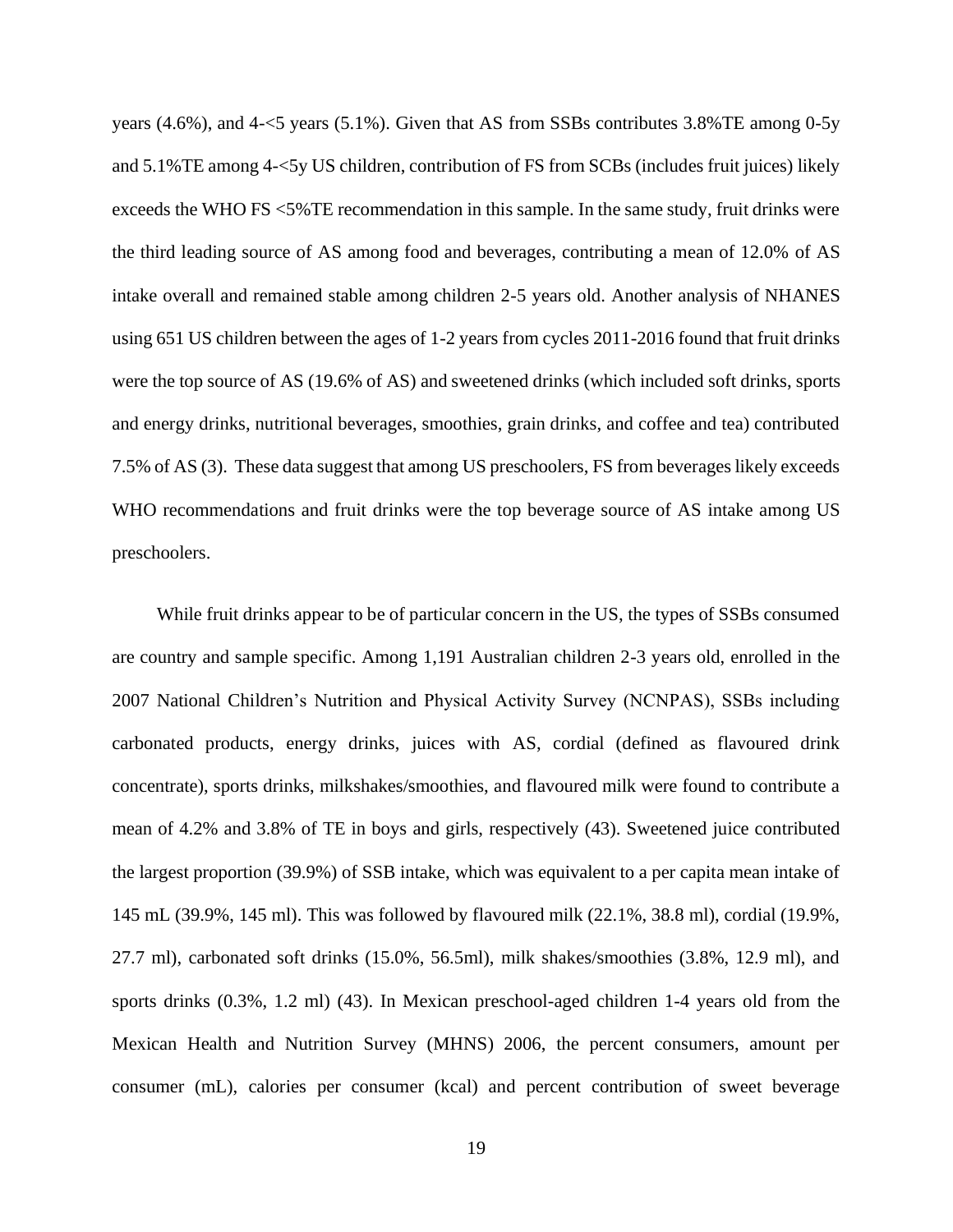subcategories to TE listed in order of most consumed to least consumed were as follows: regular soft drinks (68.0%, 59.5 mL, 26.9 kcal, 2.4%), sweetened beverages (i.e., sweetened fruit water sugar added orange juice, sweetened flavored waters (65.2%, 110.9 mL, 58.4 kcal, 5.1%), atole (traditional Mexican cornmeal drink) (10.9%, 80.4 mL, 86.3 kcal, 8.6%), sweetened coffees and teas (37.5%, 72.7%, 14.6 kcal, 1.6%), flavoured whole milks (5.4%, 205.7 mL, 201.2 kcal, 0.8%), and diet soft drinks & unsweetened flavor (3.7%, 67.4 mL, 0.16 kcal, 0.01%) (37). These data indicate that compared to US children, Mexican children are consuming a greater amount of SCBs, specifically soda (29,37). Green et al. (44) found that in (n=495) Indonesian children (6-35 months), the preceding day, 40.0%, 33.3%, 10.1%, 3.4%, and 0.4% of children consumed any SSB (beverage with AS), sweetened milks, sweetened teas, packaged juice, and soda, respectively. Furthermore, 56.4% 49.7%, 21.6%, 10.5%, and 1.2% of children consumed the same categories the preceding week. Overall, consumption of SSBs among preschoolers is high and the categories that contribute most to AS/FS intake varies by country.

*Fruit juice.* Younger US preschool-aged children may be more commonly consuming 100% fruit juice than older preschool-aged children, although both are exceeding recommendations. In 2017, the AAP recommended that fruit juice be limited to less than 4 ounces/118 mL in children 1-3 years old and less than 6 ounces/177 mL in children 4-6 years (16). Studies comparing children's juice intake with AAP and WHO recommendations are presented in Appendix B. For comparison with AAP recommendations, 1 g of fruit juice was assumed to be equivalent to 1 mL in this review. A cross-sectional analysis of children in FITS, 2016 found that among 2–4-yearold children (n=1733), 46.7% consumed 100% fruit juice, and the mean consumption per capita and per consumer was 113.2g/113.2mL and 242.2g/242.2 mL, respectively (29). This indicates that on average, these children exceeded AAP fruit juice recommendations on a per consumer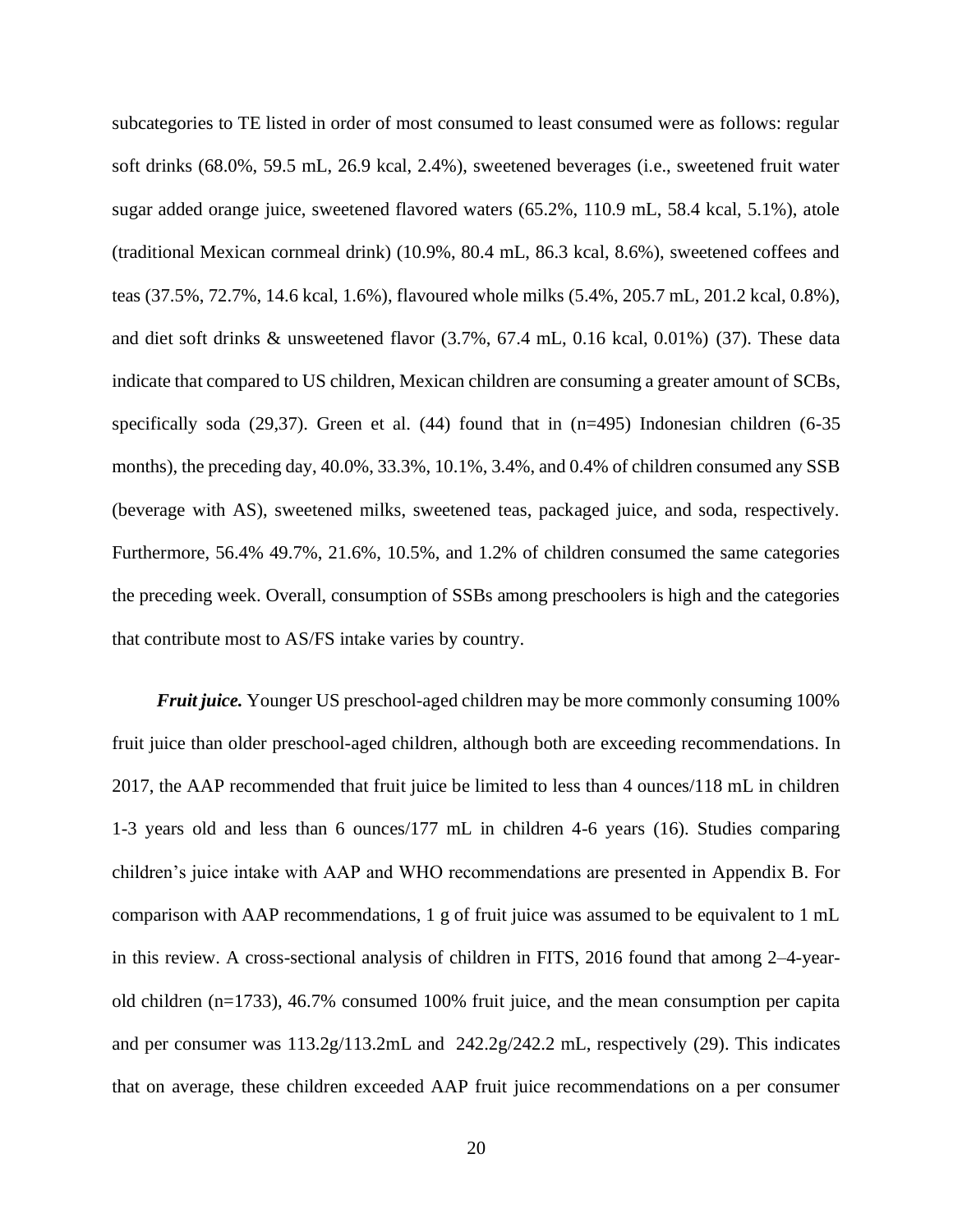basis by not a per capita basis. Roess et al. (39) completed an analysis of (n=413) children 1.5-2 years old in FITS, 2016 and found that 55% consumed 100% fruit juice. In children 18 months-20.9 months (n=251), 40% consumed >4 ounces and 29% consumed >6 ounces of 100% fruit juice. In children 21-23.9 months (n=162), these values were 46% and 32%, respectively. The Early Childhood Longitudinal Study-Birth Cohort (ECLS-B) 2005 assessment found that in 8900 US preschool-aged children (44.0 – 65.3 month old), for the week prior, most children drank juice  $\geq$ 1 time/day, almost 1 in 5 children drank juice 3 times/day and only 8% drank no juice in the past week (40). Since then, fruit juice intake has decreased. But among US preschool-aged children from NHANES cycles between 2009-2014, FS from 100% fruit juice still contributed significant amounts of TE  $(3.8\%)$ , which increased from 0-5 years: 0-<1-years  $(1.7\%)$ , 1-<2 years  $(4.7\%)$ , 2- $\langle$ 3 years (4.0%), 3- $\langle$ 4 years (4.1%), and 4- $\langle$ 5 years (3.8%) (42). Given that the WHO recommends that less than 5% of TE come from FS, this contribution from fruit juice is of concern. Large contribution of fruit juice to energy may be a result of its perceived health benefits compared to other SCBs.

In (n=3,552) Mexican children 1-4 years from the MHNS-06, the proportion of children who consumed fruit juice was nearly half that of US children (29,37,39). The proportion of children who were consumers, amount per consumer (mL), calories per consumer (kcal) and percent contribution to TE of fruit juice was 25.3%, 54.5 mL, 24.6 kcal, and 2.15%, respectively. These data show that fewer Mexican children consume fruit juice and fruit juice contributes a lower proportion of TE compared to US children.

In summary, previous studies indicate that many sugary drinks contribute excess sugars and calories, but little to no nutrients. SSBs and SCBs have known associations with cardiometabolic risk in adolescents and adults; and research suggests that this association is present in preschool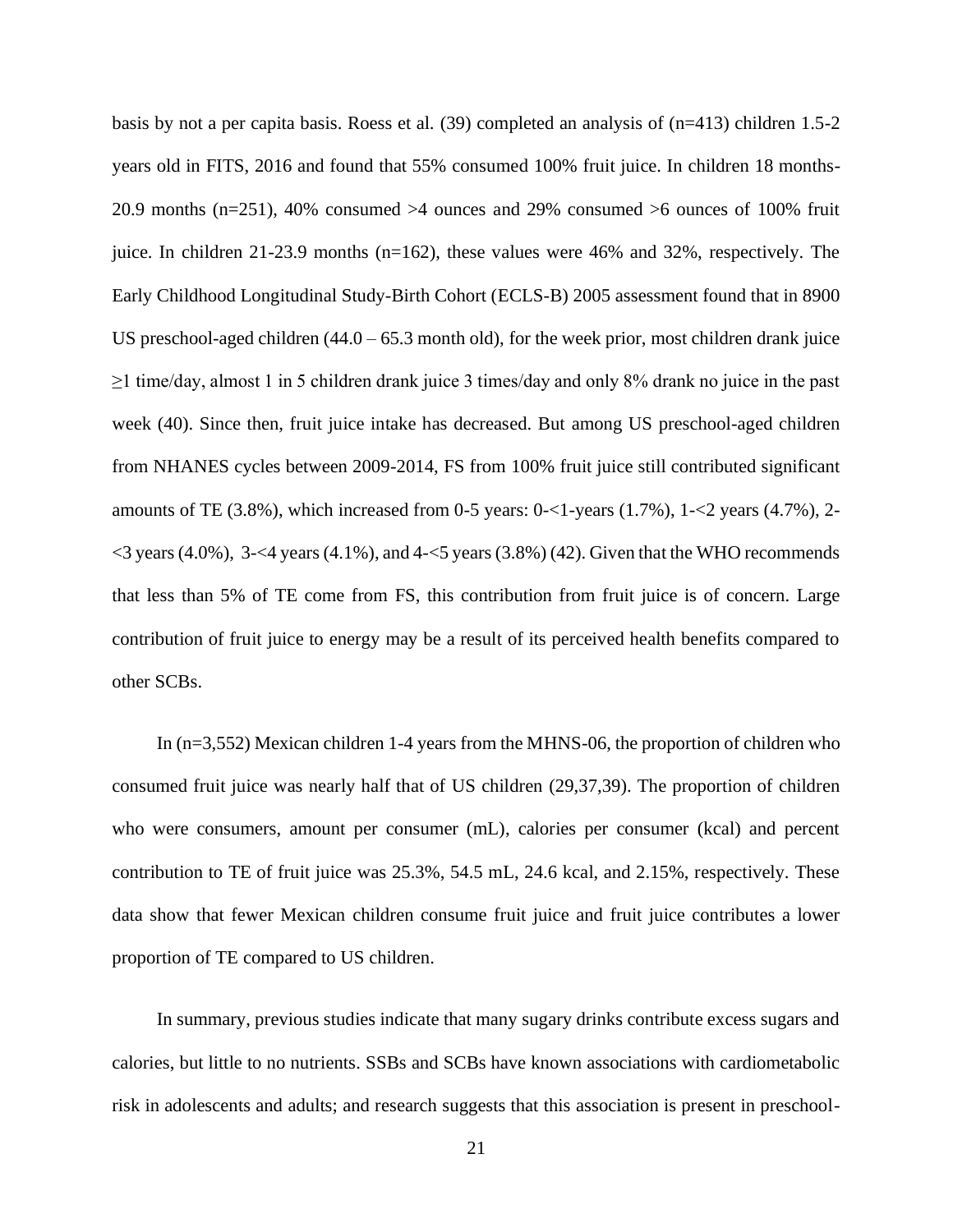aged children as well. Sugars consumed in the form of beverages may have a reduced impact on satiety and health authorities recommend the reduction of sugary drink intake to improve dental and cardiometabolic health outcomes (Table 1.3). Furthermore, dietary habits of preschoolers have been found to track into older childhood. For example, level of preschool SSB intake was associated with the level of SSB intake at 8-14 years (32). Sugary beverage intake is decreasing among North American children (Table 1.5); however, high consumption is still of concern (Table 1.5, Appendices A and B). The summarized studies indicate that in Canadian and US preschoolaged children, SSB and fruit juice intake is decreasing with time. However, sweet beverage intake remains high and fruit juice and fruit drinks are of particular concern since they are consumed by many children, consumed in large quantities and contribute a large amount to TE. Studies suggest that important beverage sources of AS vary by country among preschoolers: US and Canada (fruit drinks), Australia (Sweetened juice), Mexico (soda), Indonesia (sweetened milk). Variables that impact differences in sweet snack and beverage intake and their relationship with health are summarized in the next section.

#### <span id="page-31-0"></span>**1.11 Determinants of snack, SSB and fruit juice intake**

A thorough review investigating factors that impact children's eating behaviours including parent and family, community, demographic, SES, food characteristics, and child characteristics was completed by Scaglioni et al. (45). Thus, these same factors may impact sweet snack and beverage intake. Studies investigating the determinants of sweet snack and beverage intake in preschoolers are reviewed below.

One study investigating 26 US preschoolers found that providing children with a larger sized beverage during a snacking occasion increased beverage and/or food intake and serving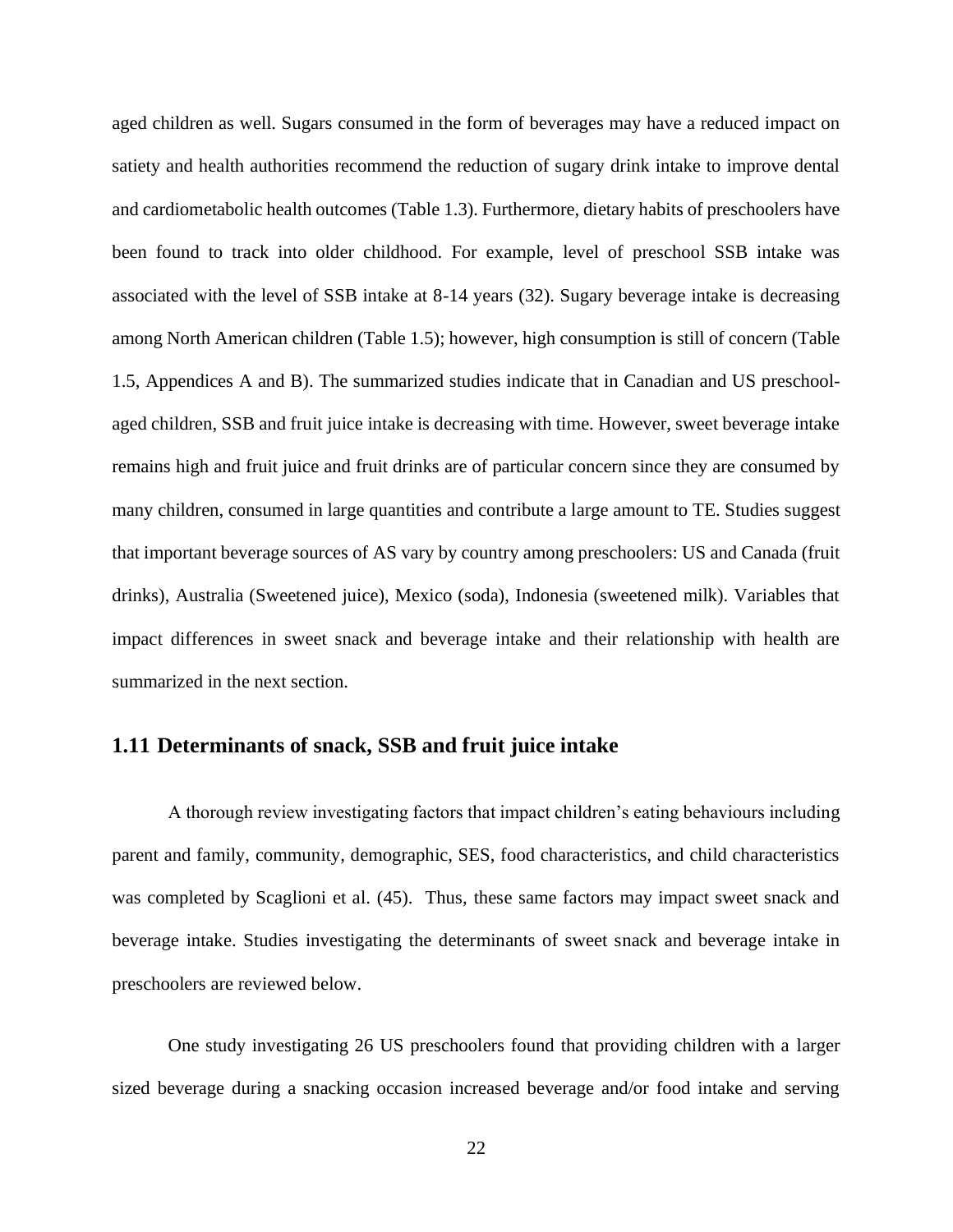100% fruit juice led to greater overall snack energy intake (46). In a cross over study, US preschoolers (n=45) were not found to regulate their intake when faced with a 5-day increased food challenge (i.e., their daily energy intake increased) (47). Furthermore, children with higher weight status had greater increases in daily energy intake from larger portions. Among 50 lowincome US preschoolers, children were found to consume larger serving sizes when offered less healthy versus healthier snack foods; for example, canned versus fresh fruits (48). Despite the palatability of sweet snacks and beverages, replacing energy dense snacks with fruits and vegetables has been found to be a feasible method of reducing TE and improving diet quality in preschool-aged children from the United Kingdom (49). Furthermore, providing children with a variety of fruits and vegetables as a snack has been found to increase intake of fruits and vegetables among 61 US preschoolers from Pennsylvania (50). Thus, strategies including replacement, controlling access to and portion size of sweet snacks, and providing a variety of fruits and vegetables as snacks may help to reduce FS intake from snacks.

Maternal characteristics have also been studied in relation to child snack intake. In Indonesian children (n=594) 0-35 months, children of less educated mothers were 2-4 times more likely to consume a commercial snack food compared to children of mothers with a post-secondary level of education (44). The most common reason that mothers reported providing commercial snack products or SSB were that the child requests it (34%) followed by it makes the child happy (32%). Furthermore, frequency of consumption of commercial snack foods increased from 6 to 35 months of age. In a study of 136 Dutch mothers with children (2-7 years), mothers recorded each instance of providing their child with a snack along with their considerations for providing that snack over 13 days. Fruits, cookies, and candy were the most frequently provided snacks (51). Healthfulness of the snack and child preference were the most common maternal considerations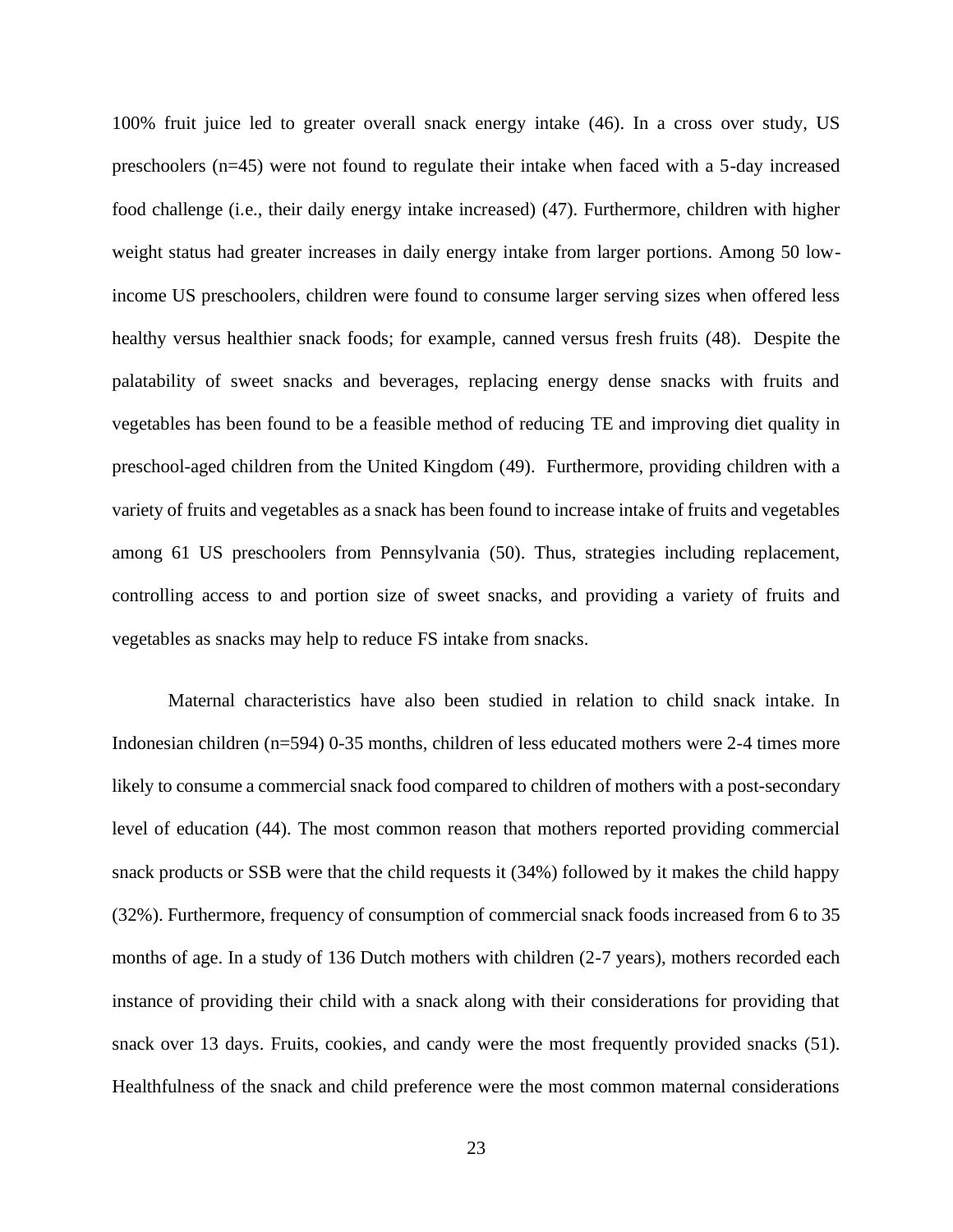when providing the snack. Higher maternal education was associated with considerations such as diet variation, whereas mothers with lower education were more likely to use health-conscious considerations as justification for providing less healthy snacks. Use of child preference as a consideration did not vary based on maternal education. In this same study, mothers of children 6- 7 years gave more candy and vegetables as a snack compared to mothers of children 2-3 years. Studies investigating the father's role in child snack intake are lacking. These studies suggest that snack portion size, child age, maternal education, and child preference may be associated with child sweet snack intake.

Several determinants including SSB portion size, TV viewing, snack consumption, child SSB liking, home availability of SSBs, parental SSB consumption and attending out of homecare have been positively associated with SSB intake among young children, while parental (positive) monitoring and high SES has been associated with lower SSB intake (52). Among 2322 Dutch preschoolers, most SSBs were found to be consumed in the home emphasizing the importance of the family environment to child SSB intake (33). Preferred beverages may also be country or region specific. For instance, cordial is a popular SSB consumed in Australia and atole is a popular Mexican cornmeal drink. Ethnicity has been found in some studies to impact sweet beverage intake and in the US, Mexican American and Non-Hispanic white preschool-aged children have been found to consume more soda than non-Hispanic black preschool-aged children, while fruit drink intake was higher in non-Hispanic Black preschool-aged children (53). Furthermore, Mendez et al. (53) found that high household income was associated with lower SSB intake in non-Hispanic white, but not non-Hispanic black or Mexican-American preschool-aged children. Given that non-Hispanic black toddlers have been found to consume more AS than non-Hispanic White, non-Hispanic Asian, and Hispanic toddlers, these data indicate that targeting fruit drink intake and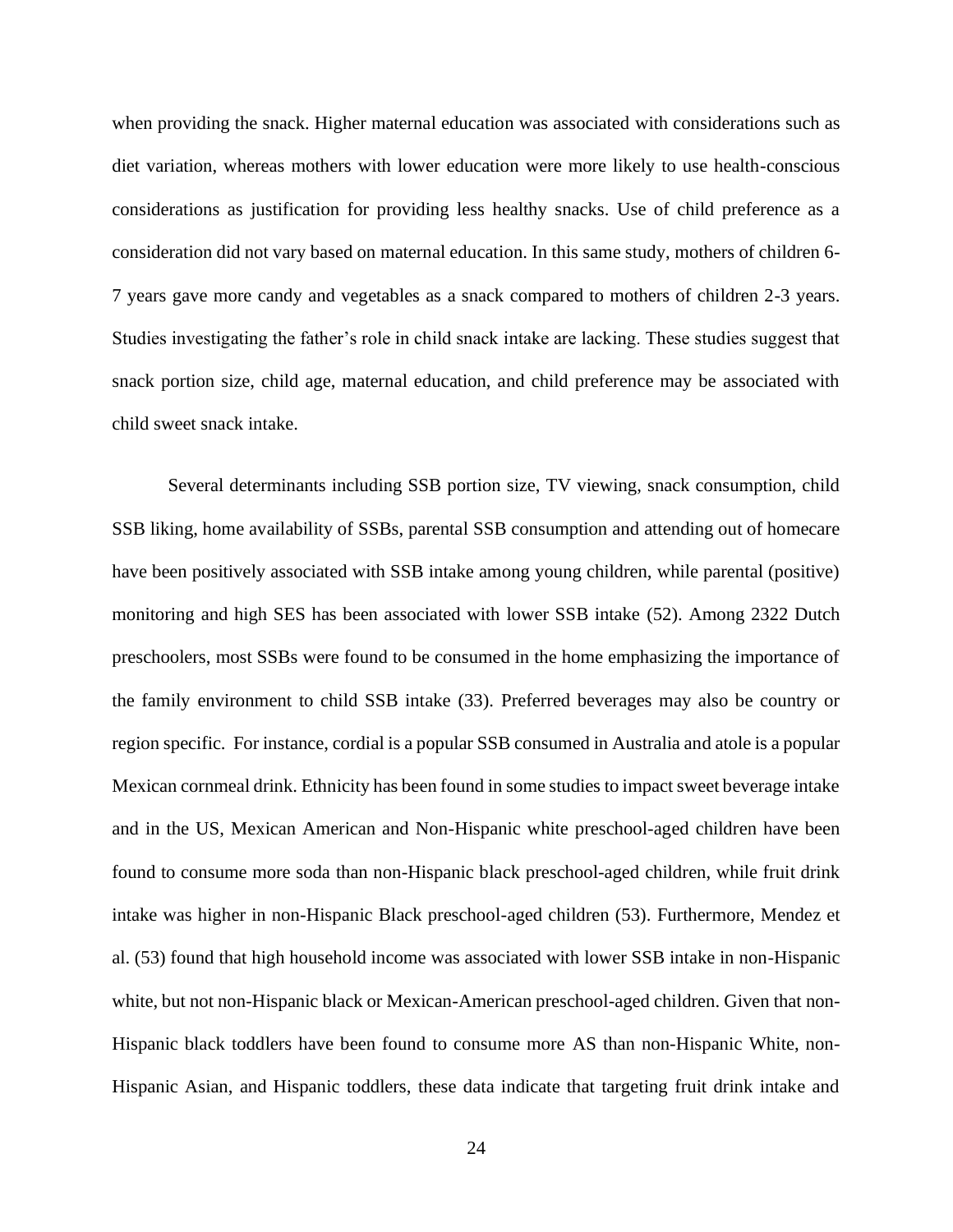further investigating the interactions between SES and SSB intake may be particularly helpful for non-Hispanic black toddlers (3).

In preschoolers, males have also been found to have higher intake of SSBs, carbonated SSBs, juices and sweetened beverages when compared to females (37,43). Increased SSBs have also been repeatedly found to be associated with increased age (37,42,43). For example, contribution of AS from SSBs and 100% fruit juice calories to TE increased with age among US children 0-5 years (42). In Australian preschool-aged children, parent education was negatively associated with level of SSB consumption (43). Contrary to results in high income countries, in Mexico, higher SES has been associated with higher SSB intake (37,52). This is likely a result of accessibility since Mexican preschool-aged children from urban compared to rural areas consumed more regular soft drinks, sweetened beverages, whole milk, and unsweetened fruit juice, but less sweetened coffee and tea, and atole (37) Data may have changed since.

### <span id="page-34-0"></span>**1.12 Conclusion**

The present review has assessed how snacks and beverages contribute to excess AS and FS intake in preschool-aged children. Existing studies are inconsistent in the data reported with studies investigating frequency, percent consumers, amount consumed (energy, volume), contribution to TE, and contribution to AS causing difficulties in comparison across studies. However, this review provides evidence that sugary snacks and beverages contribute a large proportion of AS and FS intake among children. Furthermore, several determinants including age, sex, ethnicity, parent education, and parent income may impact sweet snack and beverage intake. Thus, it is logical to target snacks and beverages to help this age group meet recommendations, although it is unknown how specific snack and beverage categories contribute to FS energy or if intake varies by age or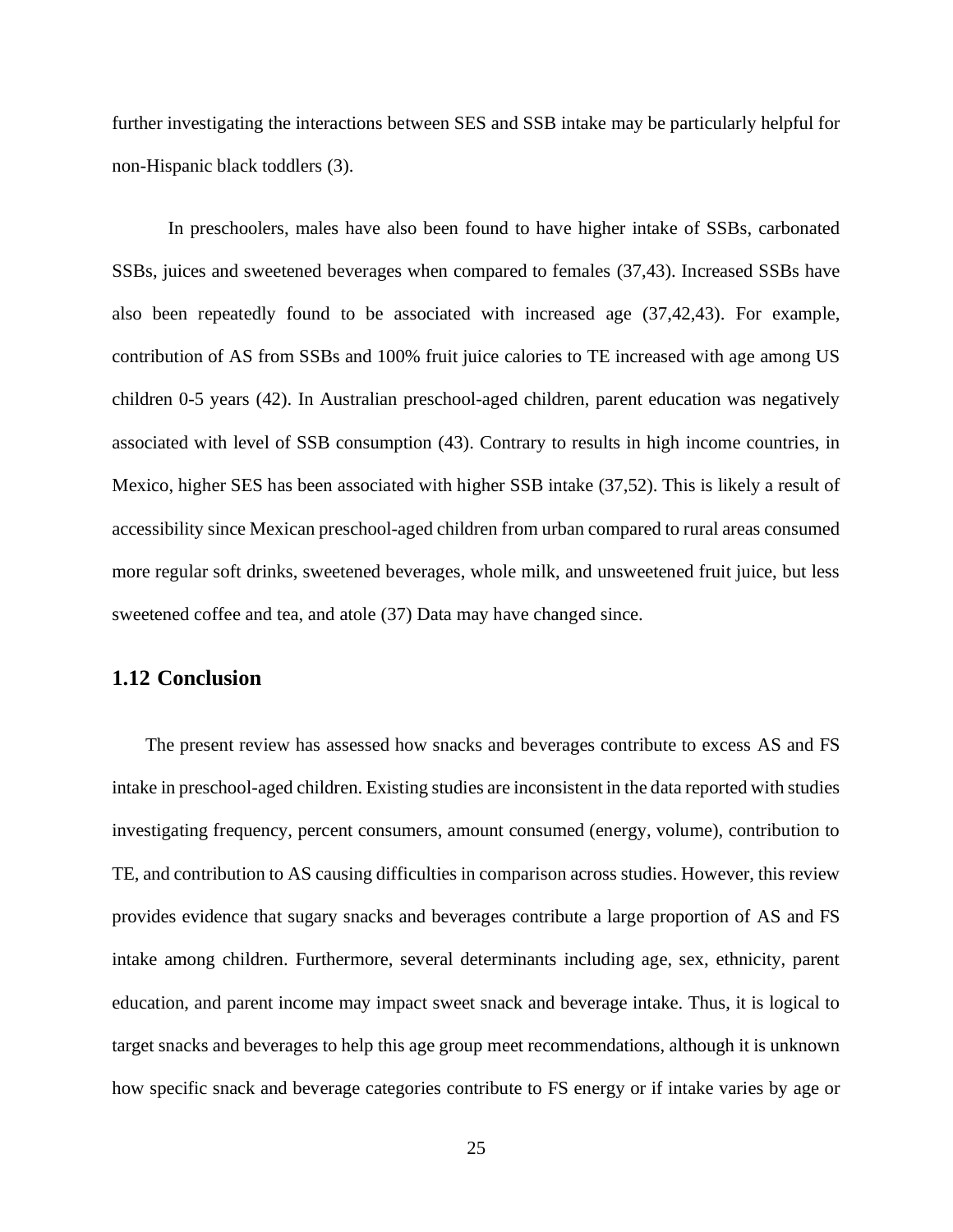sex. Overall, research investigating how snack and beverage categories contribute to FS consumption is needed in preschool-aged children to help inform health interventions.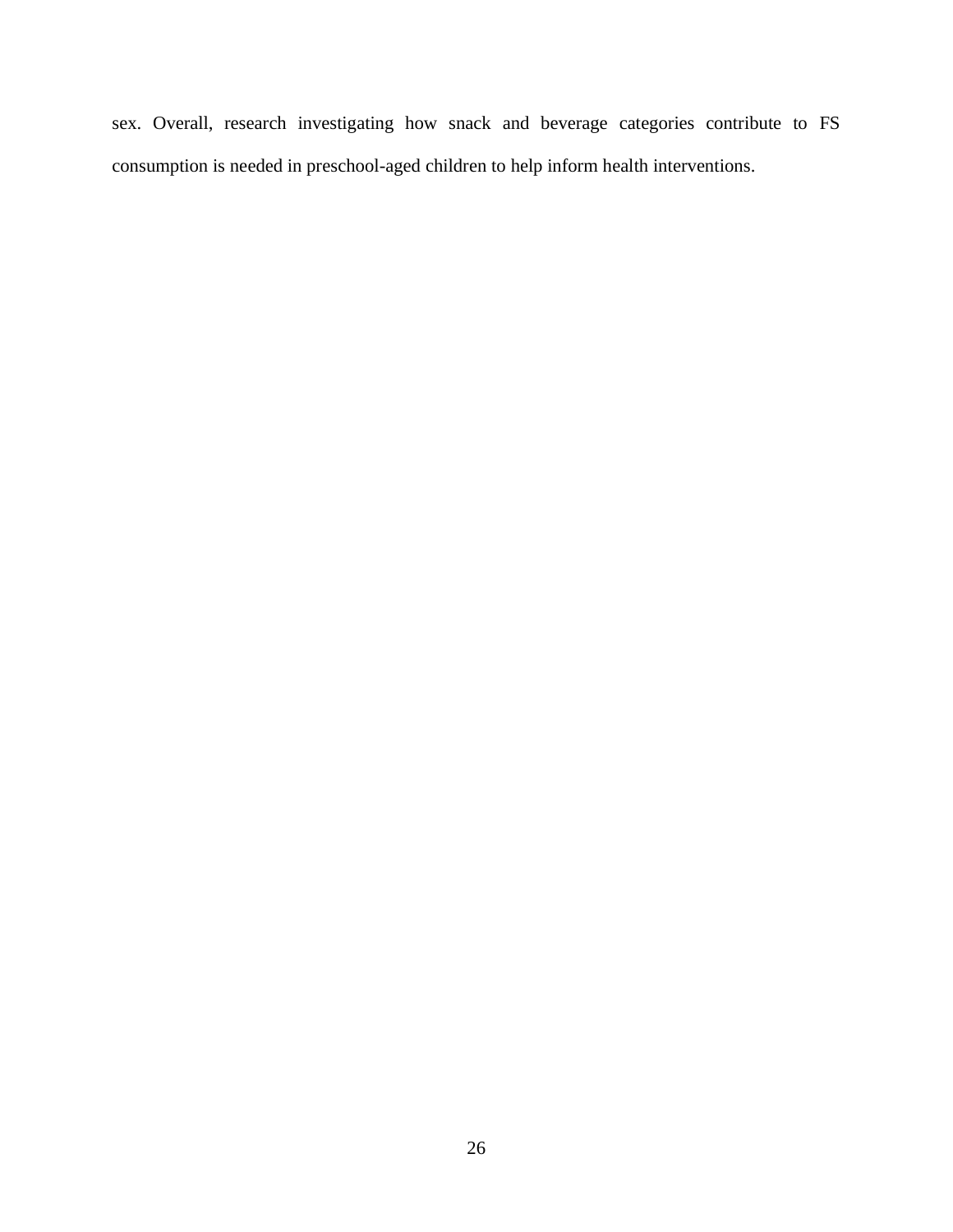## **Chapter 2 Rationale, Objectives, and Experimental Design**

## **2.1 Rationale**

While healthful snacks and beverages can be a part of a wholesome diet, sugar-dense snacks and beverages may contribute to poor diet quality by displacing nutrient-dense foods and contributing excess calories. Research from the Guelph Family Health Study (GFHS) found that snacks contributed 1/3 of children's daily energy intake and TS contributed 37.2% of snacking energy (22,25). The GFHS found that the top sources of FS were "beverages", "bakery products", "sugars and sweets" and "cereals and grain products" (4). A study of Canadians  $\geq 1$  years from the 2015 CCHS found that the top four sources of FS were "sugars, syrups, preserves, confectionary, desserts", "soft drinks", "baked products", and "100% fruit juice" (5). However, these top sources of FS may not reflect those of young children. Furthermore, FS intake was not assessed by meal occasion and thus, research identifying sugar intake during snacking occasions and by various snacking categories can provide insight into specific dietary intervention messages to reduce FS energy intake. Overall, the contribution of snacks to FS intake has not been investigated in young Canadian children. Given the importance and frequency of snacking and the need to address Canadian preschool-aged children consuming FS above Health Canada recommendations, research investigating the contribution of snacks to FS intake in this age group is warranted.

## **2.2 Objectives**

The overall objective was to determine the contribution of energy intake from FS from snacks and beverages in preschool-aged children. The specific objectives were to determine: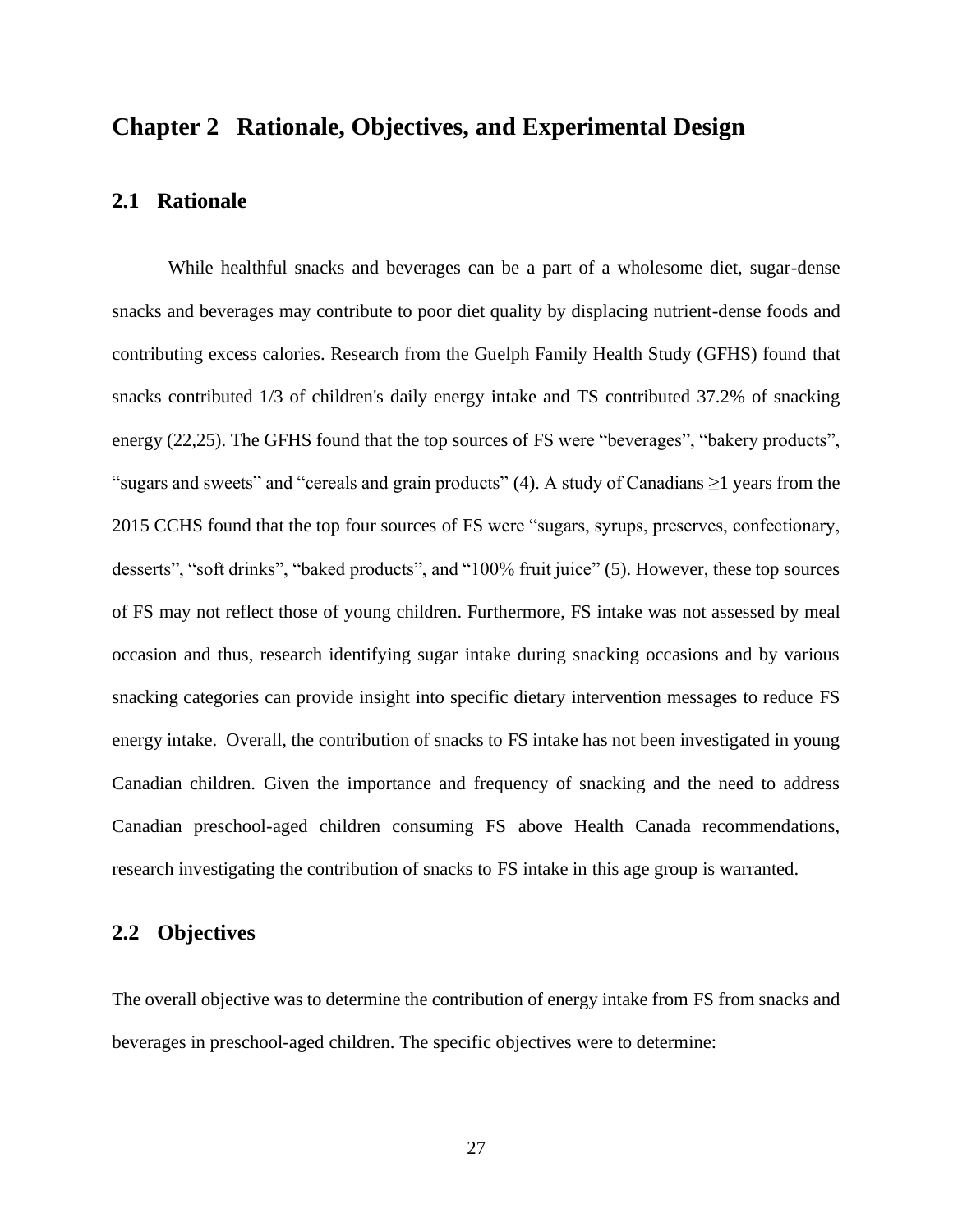- 1. the mean contribution of FS from snacks (food snacks and beverage snacks) and beverages, expressed as a percentage of daily TE and daily FS energy intake.
- 2. the contribution of FS intake from snack and beverage categories.
- 3. if snack and beverage intake vary by age and/or sex.
- 4. the percentage of children exceeding the WHO FS recommendations through snack or beverage FS intakes.

## **2.3 Experimental design**

The Guelph Family Health Study is a lifestyle family-based intervention study that consists of two pilot studies and one full study cohort. This secondary analysis used cross-sectional baseline data from children enrolled in the full study cohort, which was initiated in 2017. Families with at least one child between the ages of 1.5 and 5 years and who were not planning to move in the next year were recruited from Guelph-Wellington areas via the Family Health Team, Community Health Centre, Ontario Early Years Centres, community events, and social media. At baseline, parents reported sociodemographic data including age, sex, household income, parent education, and ethnicity for their child(ren). Child dietary data were collected between 2017 to 2020 using the online Automated Self-Administered 24-hour (ASA24) Dietary Assessment Tool 2016 - Canadian version (National Cancer Institute, Bethesda, MD) (54). Parents were instructed to report all the foods and beverages consumed by their child(ren) in 24 hours, amount consumed, eating occasion, and time of eating occasion. ASA24 automatically calculated AS data.

FS, snack, and beverage data were analyzed by trained researchers. FS intake was assessed from 24-hour dietary recalls using a novel and semi-automated stepwise approach. Snacks were defined as foods and/or beverages (except water) consumed between parent-identified meals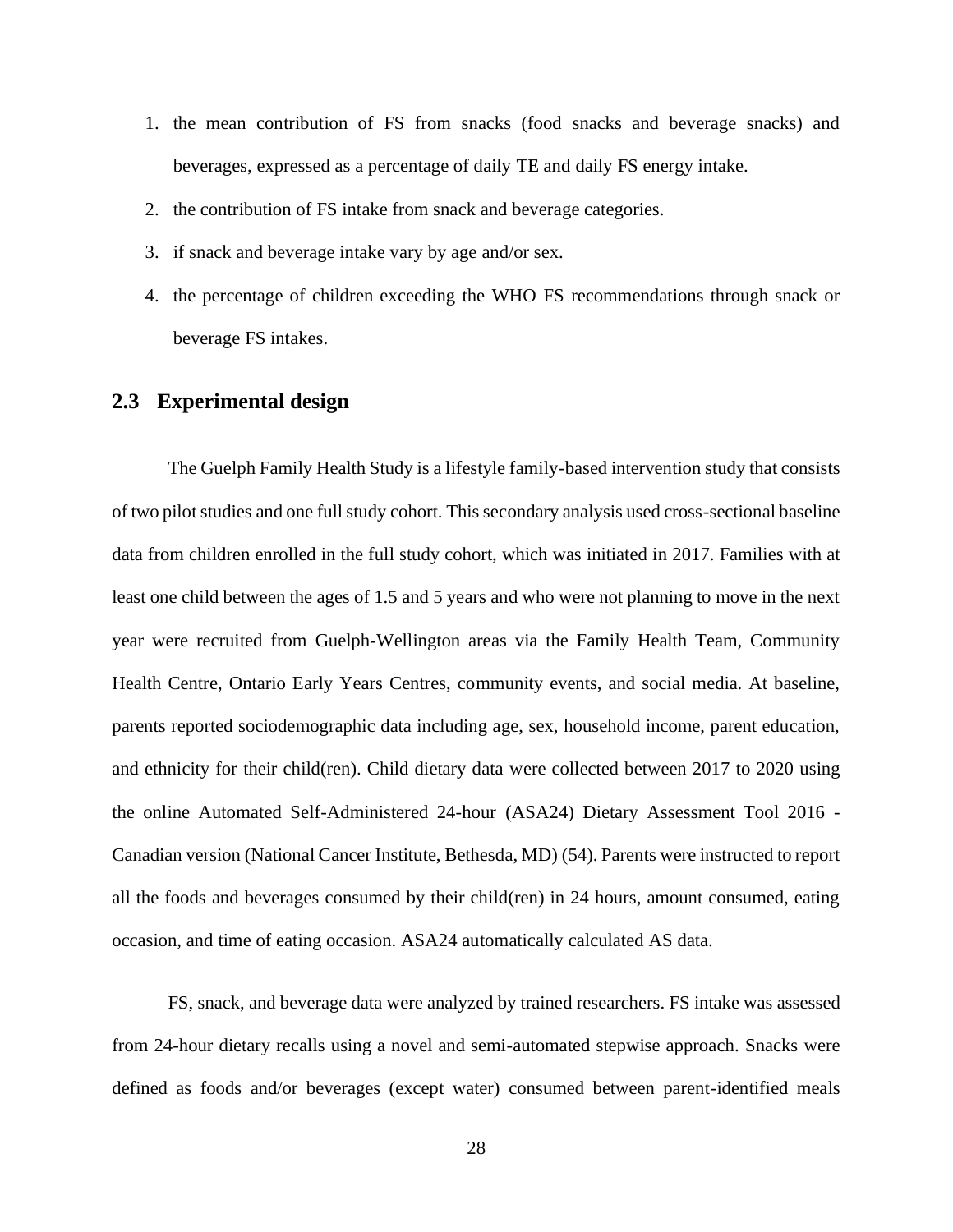(breakfast, brunch, lunch, dinner, and supper). Beverages were defined as all drinks consumed within the 24-hour recall. Snacks and beverage items were further categorized using a system adapted from Bernstein et al. (28) and FS from these sources was determined.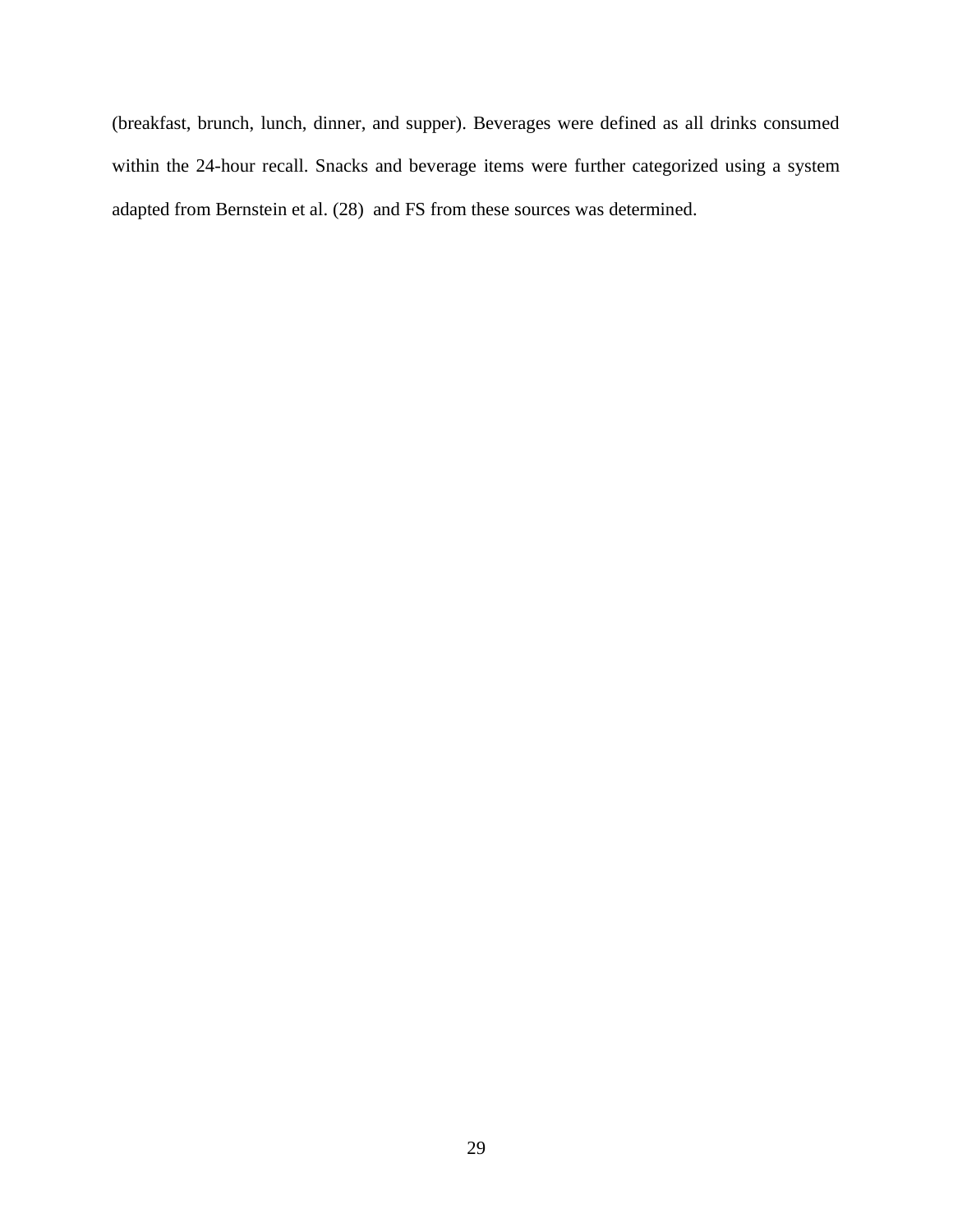## **Chapter 3 Experimental Chapter: Snack and beverage sources and intakes of FS in Canadian preschool- and toddler-aged children – a cross-sectional study**

## **3.1 Introduction**

The WHO recommends that FS intake be limited to  $< 10\%$  of TE to reduce the risk of unhealthy weight gain and <5% of TE to reduce the risk of dental caries. FS is defined as monosaccharides and disaccharides added to foods and beverages by the manufacturer, cook or consumer, and sugars naturally present in honey, syrups, fruit juices and fruit juice concentrates (2). Intakes of preschool- and toddler-aged children have been found to exceed recommended levels of FS (3–5,55,56), which is of particular concern because of short term consequences such as dental caries and the fact that dietary habits formed in young children have been found to track into adulthood (2,57).

Canada's new Dietary Guidelines have adopted the WHO recommendation that FS intake be limited to <10% TE. They also encourage the overall reduction of FS through several strategies including the preparation of nutritious snacks with little to no AS and the selection of water as the beverage of choice (13), despite the contribution of snacks and beverages to FS intake being poorly understood. This is concerning because in Canadian and US children, snacking is becoming more prevalent and snacks contribute >25% TE (22–24,26,58). Studies in Canada and US reveal promising data that sweet beverage consumption is decreasing in children; however, intake still remains high (6,7). Continuous monitoring is necessary given evidence that FS from beverages have a particularly adverse impact on cardiovascular risk (2,59).

While it is known that many young children exceed recommendations for FS, few studies have explored specific food or beverage sources of FS (4,5,55). Understanding the top sources of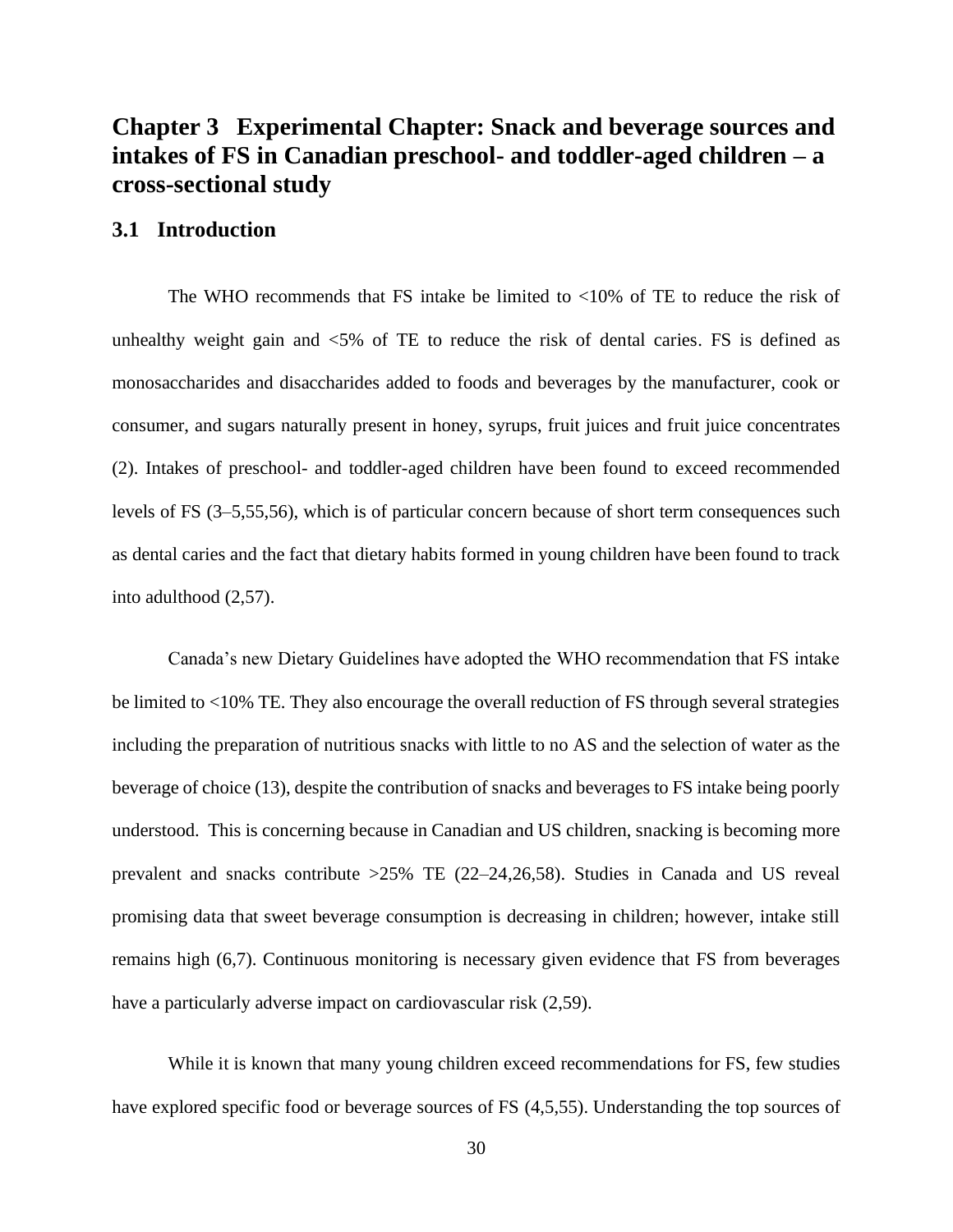FS can help inform approaches to reduce sugar intake among young children. This study investigated how snacks, beverages, and their categories (e.g., bakery products, frozen desserts, candy and sweet condiments, flavored milk, 100% fruit juice) contribute to FS intake among young Canadian children. The objectives of the present study were to investigate the proportion of children whose intakes exceed recommended FS limits through snacks and beverages and to identify leading snack and beverage sources of FS.

#### **3.2 Methods**

#### **Study design**

This study is a cross-sectional secondary analysis of baseline data obtained from children participating in the Guelph Family Health Study-Full Study cohort. The University of Guelph Research Ethics Board approved the study, and parents provided written informed consent (REB#17-07-003).

#### **Setting and participants**

The Guelph Family Health Study is a family-based behavior change intervention study (NCT02939261). Between 2017-2020, families with at least one child between the ages of 1.5 and 5 y and who were not planning to move in the next year were recruited from Guelph-Wellington areas via the Family Health Team, Community Health Centre, Ontario Early Years Centres, community events, and social media platforms.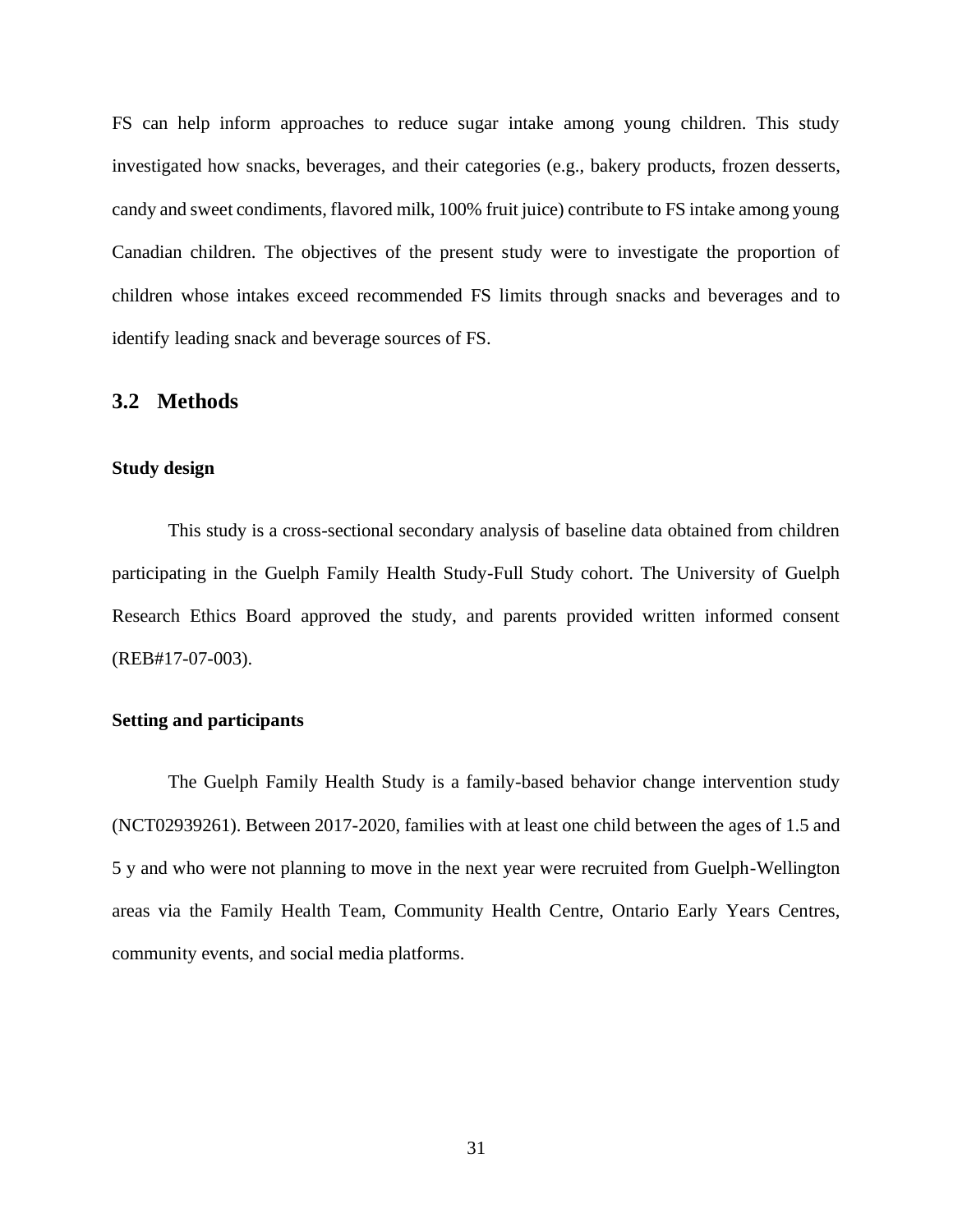#### **Dietary assessment**

A single 24-hour dietary assessment was completed for each child by one of their parents using the online ASA24 Dietary Assessment Tool 2016 - Canadian version (National Cancer Institute, Bethesda, MD) (54). Parent-reported dietary data for preschool children using ASA24 has been previously validated (60). The ASA24 included a detailed description of all foods and beverages consumed with brand names, time and eating occasion. Dietary supplement data were not included in this analysis. Energy and nutrient intakes were screened for mathematical outliers and implausible dietary intakes.

TS and AS intakes were determined by ASA24. FS intake was defined as AS plus sugar from 100% fruit juice (includes not from concentrate and fruit juice concentrate diluted to single strength); and determined using a standardized and semi-automated stepwise approach as described in **Appendix C.**

#### **Snacks, beverages, and their categories**

Snacks were defined as foods (i.e., food snacks) and beverages excluding water (i.e., beverage snacks) consumed between parent-identified meals. Beverages were defined as all beverages (including water) consumed at any meal or snack during the 24-hour recall. Items were classified into snack and beverage categories by two data analysts to ensure quality of data entry. Snack and beverage items were classified into 15 categories and several subcategories using a classification system adapted from Bernstein et al. (28) (**Appendix D**). FS intakes were determined from these sources.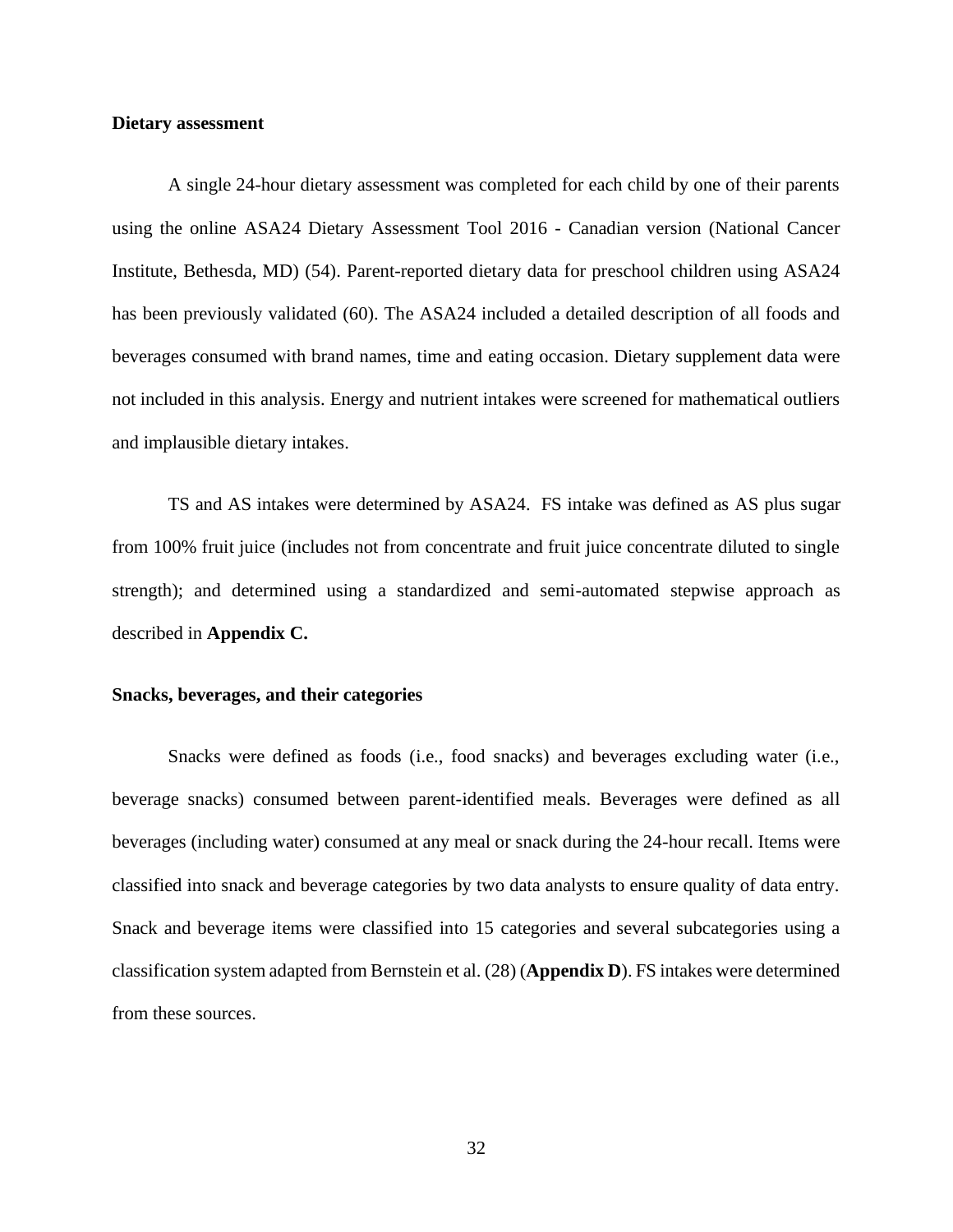#### **Statistical analyses**

Statistical analyses were completed using SAS® University Edition version 9.4 (SAS Institute, Inc., Cary, NC) with  $p<0.05$  considered significant. The percent contribution (mean  $\pm$ SD) of snacks, beverages, and their FS to TE and total FS energy was calculated using summary statistics. The proportion of children whose intakes exceeded WHO FS recommendations (<10% TE and <5% TE) from snacks or beverage alone was determined.

To identify snack and beverage sources of FS, the proportion of children consuming each snack and beverage category (**Appendix E)** and each category's FS contribution to TE were determined. The frequency and percent of children consuming each snack and beverage category (regardless of serving size) over 24-hours were reported. For each participant, %TE from FS per snack and beverage category was determined by summing FS energy for the snack or beverage category, dividing the sum by the participant's TE, and multiplying the resulting quotient by 100%. Then, participants' %TE from FS (mean, 95% CI) was calculated for snack and beverage categories consumed by at least 30 participants (to ensure adequate data for a meaningful summary). Associations between child age  $\leq$ 3 years versus  $\geq$ 3 years) or sex and FS variables were assessed using linear models with generalized estimating equations (GEEs) to account for correlated data amongst siblings.

*Sub-analysis.* The percent contribution of beverage categories to beverage FS energy in children  $\leq$  3 years versus  $\geq$  3 years was assessed. For each beverage category, the sum of FS energy from the beverage category was divided by the sum of FS energy from all beverage categories and multiplied by 100%.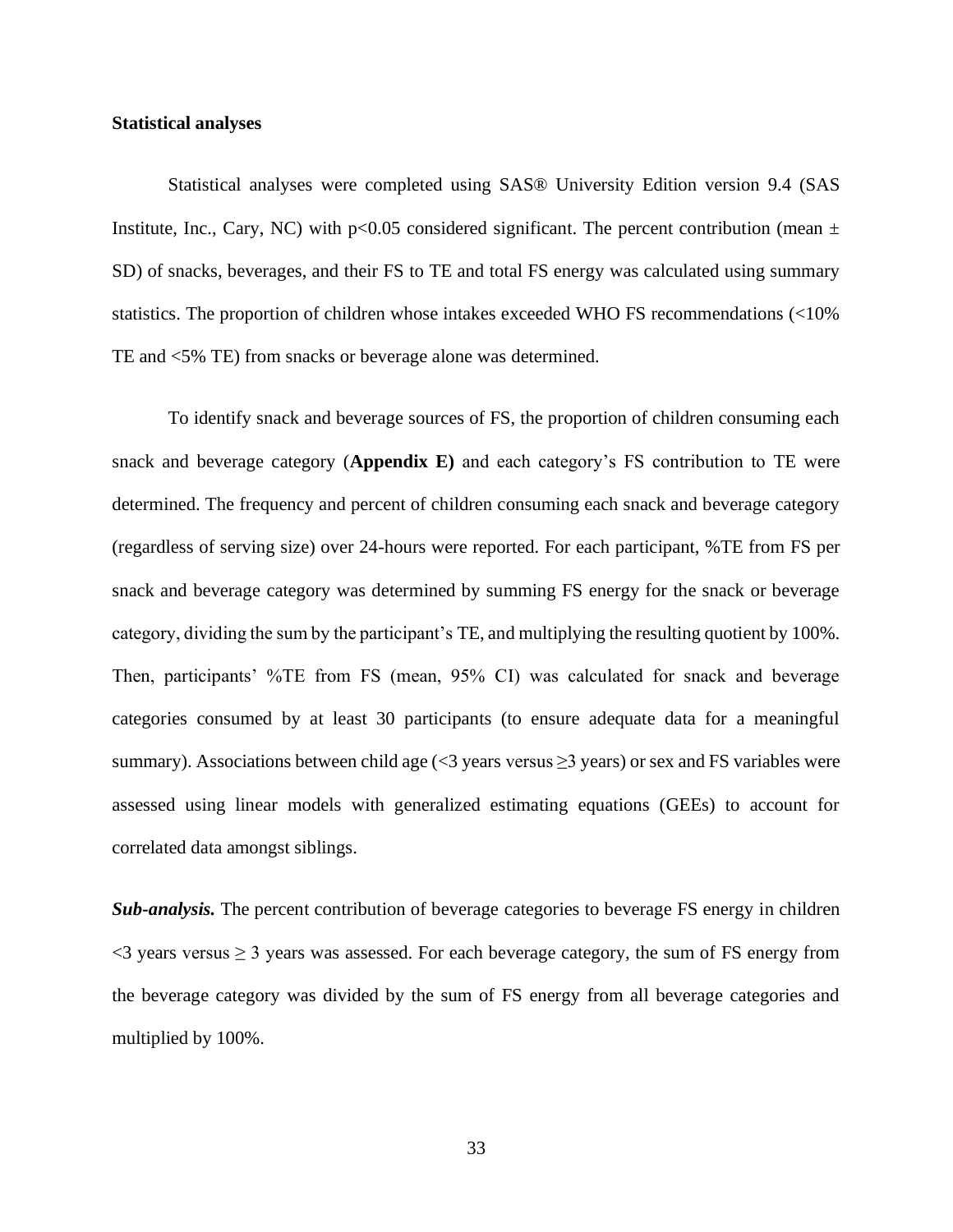## **3.3 Results**

#### **Sample Characteristics**

A total of 322 children were enrolled in the Guelph Family Health Study full study cohort. Exclusion criteria included incomplete  $(n=28)$  or unreliable  $(n=12,$  mathematical outlier and implausible intake) ASA-24 records. Breast- or formula- fed (n=15) children were also excluded since breastmilk intake could not be accurately quantified and FS present in formula is not the focus of this study. Thus, the final cross-sectional analysis used baseline data from 267 (n=129 boys, n=138 girls) children from 210 families. **Appendix F** presents a participant flow chart.

In the final analytical sample, over half (52%) of families had a household annual income of ≥\$100,000 and the majority (79%) had at least one parent with a university degree or higher **(Table 3.1)**. Most families (73%) had one child included in the analysis. The majority of the children (77%) were Caucasian with an average age of  $3.6 \pm 1.2$  y (mean  $\pm$  SD).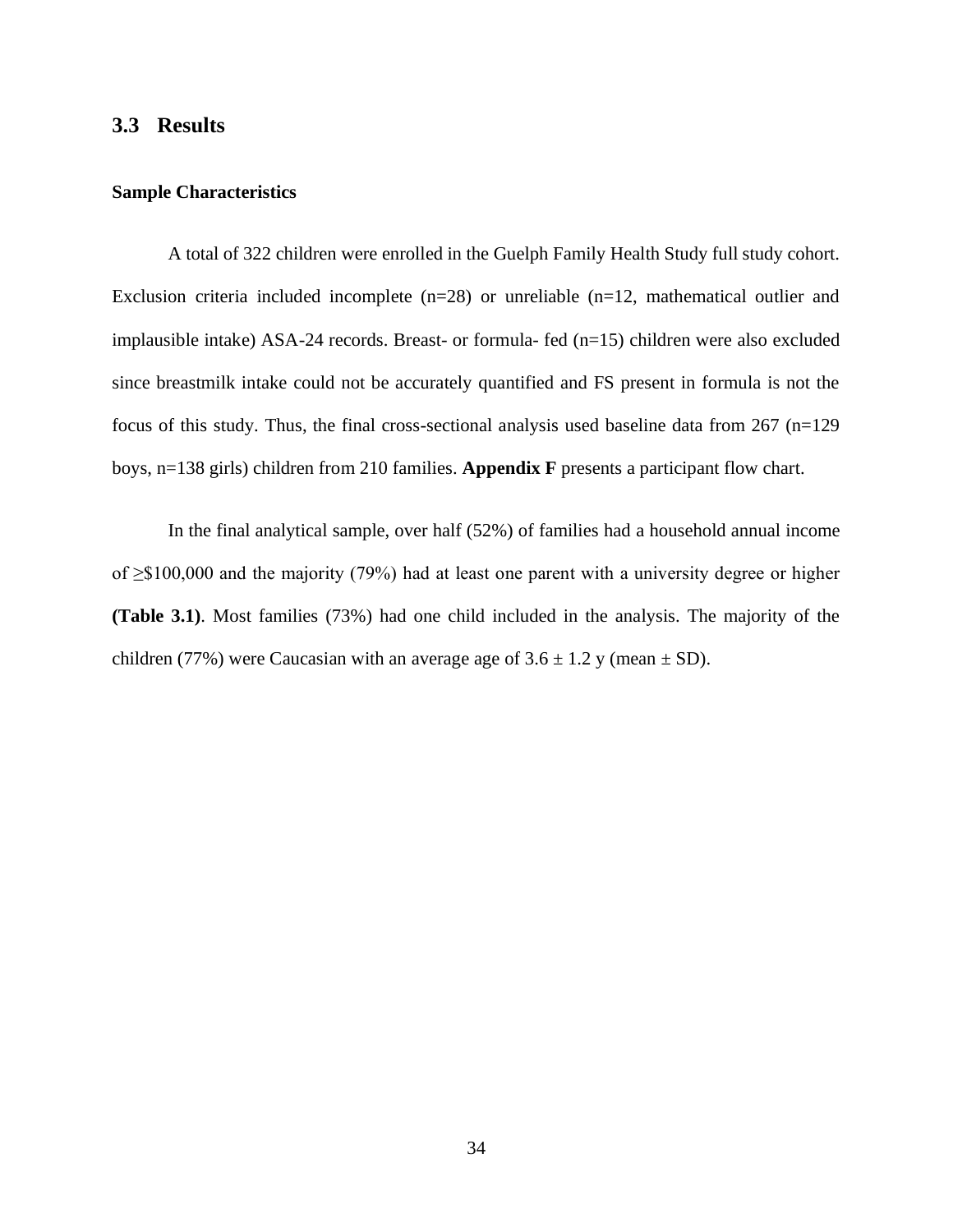| <b>Family Characteristics (n=210)</b>      | N(%)                               |
|--------------------------------------------|------------------------------------|
| <b>Household Income (Canadian Dollars)</b> |                                    |
| $<$ \$60,000                               | 33(16)                             |
| $$60,000 - $99,999$                        | 56 (27)                            |
| $\geq$ \$100,000                           | 110(52)                            |
| Did not answer                             | 11(5)                              |
| Highest level of education obtained by at  |                                    |
| least one parent                           |                                    |
| Some university, some college or technical | 13(6)                              |
| School, high school graduate               |                                    |
| College graduate                           | 31(15)                             |
| University graduate                        | 63(30)                             |
| Postgraduate training or degree            | 103(49)                            |
| Child(ren) included in this analysis       |                                    |
| 1 child                                    | 154 (73)                           |
| 2 or 3 children                            | 56 (27)                            |
| <b>Participant Characteristics (n=267)</b> | N(%)                               |
| <b>Child Ethnicity</b>                     |                                    |
| Caucasian                                  | 205(77)                            |
| Other                                      | 55(21)                             |
| Did not answer                             | 7(3)                               |
| Child Age in years, Mean $\pm$ SD          | $3.6 \pm 1.2$                      |
| <b>Child Sex</b>                           | $N$ (%), Mean age (years) $\pm SD$ |
| Male                                       | $129(48), 3.6 \pm 1.3$             |
| Female                                     | $138(52), 3.5 \pm 1.2$             |

Table 3.1: Demographic characteristics of families and participants

## **Snacks and beverages: FS energy**

Among all children, FS contributed 10.6 ± 6.9% of TE (**Table 3.2)**. Furthermore, FS from snacks and beverages contributed approximately 5.7% of TE, which exceeded WHO recommendations. Snacks contributed more than one-third of total FS energy, and snacks and beverages combined contributed nearly half of all total FS energy.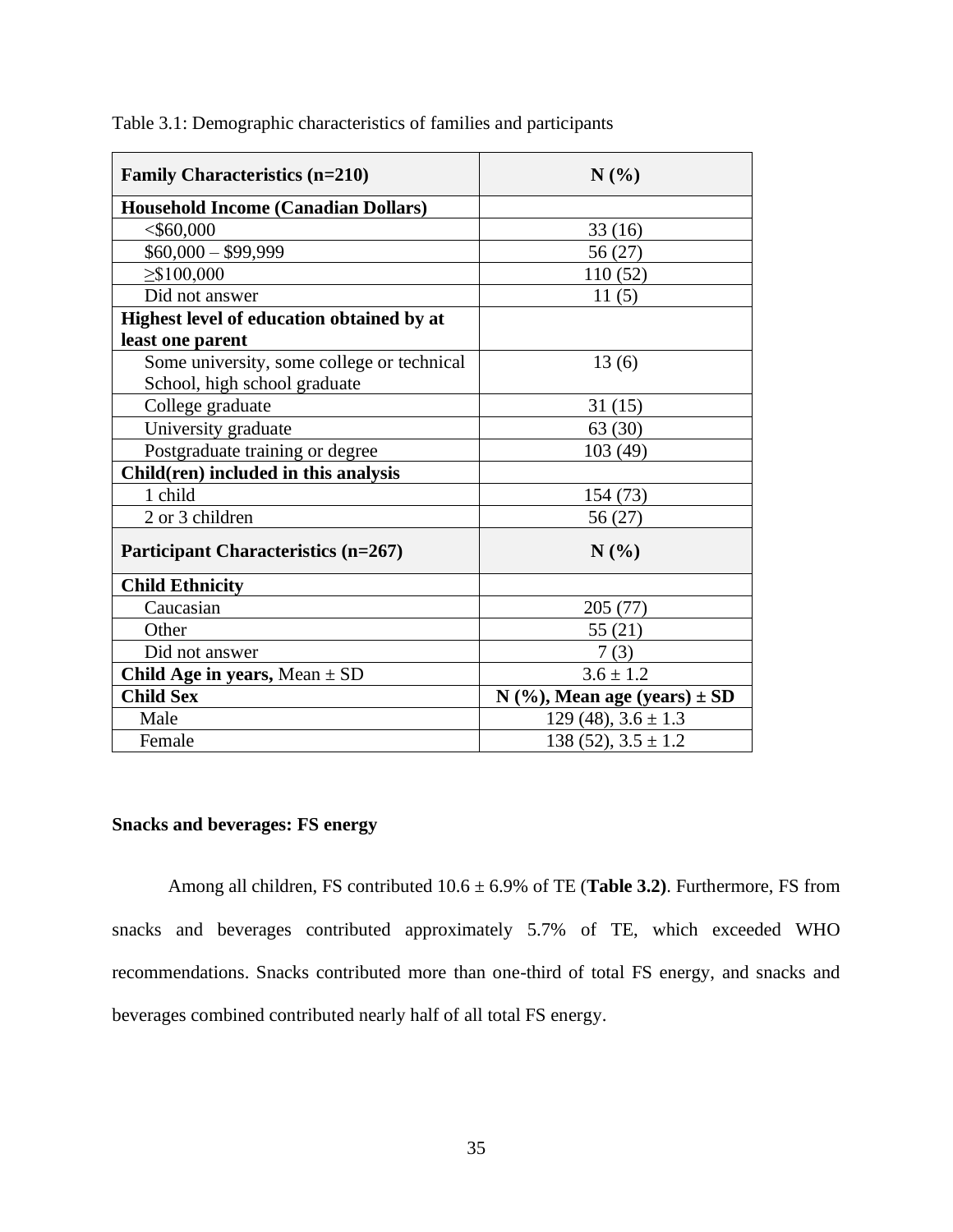|                         | $%$ TE<br>$(\text{mean} \pm \text{SD})$ | % total FS energy<br>$(\text{mean} \pm \text{SD})$ |
|-------------------------|-----------------------------------------|----------------------------------------------------|
| <b>Total FS</b>         | $10.6 \pm 6.9$                          |                                                    |
| <b>Snacks</b>           | $26.6 \pm 13.6$                         |                                                    |
| FS from snacks          | $3.9 \pm 4.0$                           | $36.5 \pm 28.1$                                    |
| FS from food snacks     | $3.1 \pm 3.4$                           | $29.9 \pm 26.7$                                    |
| FS from beverage snacks | $0.8 \pm 2.2$                           | $6.6 \pm 16.4$                                     |
| <b>Beverages</b>        | $12.4 \pm 10.9$                         |                                                    |
| FS from beverages       | $2.6 \pm 4.2$                           | $19.3 \pm 26.0$                                    |

Table 3.2: Percent of children's TE contributed by FS, snacks, and beverages  $<sup>1</sup>$ </sup>

<sup>1</sup>Sample included (n=267) non-breastfed Canadian children 1.5-5 years from the Guelph Family Healthy Study. Snacks and beverages are not exclusive. Beverage snacks are beverages (excluding water) consumed during snacking occasions (i.e., between meals), whereas beverages include water and are consumed at any time within the 24-hour recall. FS, Free Sugar; TE, Total Energy

#### **Snacks and snack categories: FS energy**

Compared to WHO FS recommendation limits, 30% and 8% of children consumed  $\geq 5\%$ TE and ≥10% TE from snack FS, respectively (**Figure 3.1)**. Almost all (97%) children consumed snacks and most (91%) consumed ≥2 snack items over 24-hours (**Table 3.3**). Among children who consumed snacks, snack FS contributed 4.0% TE. Although food snacks (96%) were consumed by more children than beverage snacks (45%) and food snacks contributed more FS than beverage snacks, the single snack category that contributed the most %TE from FS was SCBs followed by candy and sweet condiments, then bakery products. These categories were also consumed by large proportions of children: 20% for SCBs, 21% for candy and sweet condiments, and 55% for bakery products. The proportions of children consuming snacks containing no to low FS were 72% for fruits, 27% for plain milk, 17% for cheese, 16% for vegetables and legumes, and 4% for plain yogurt.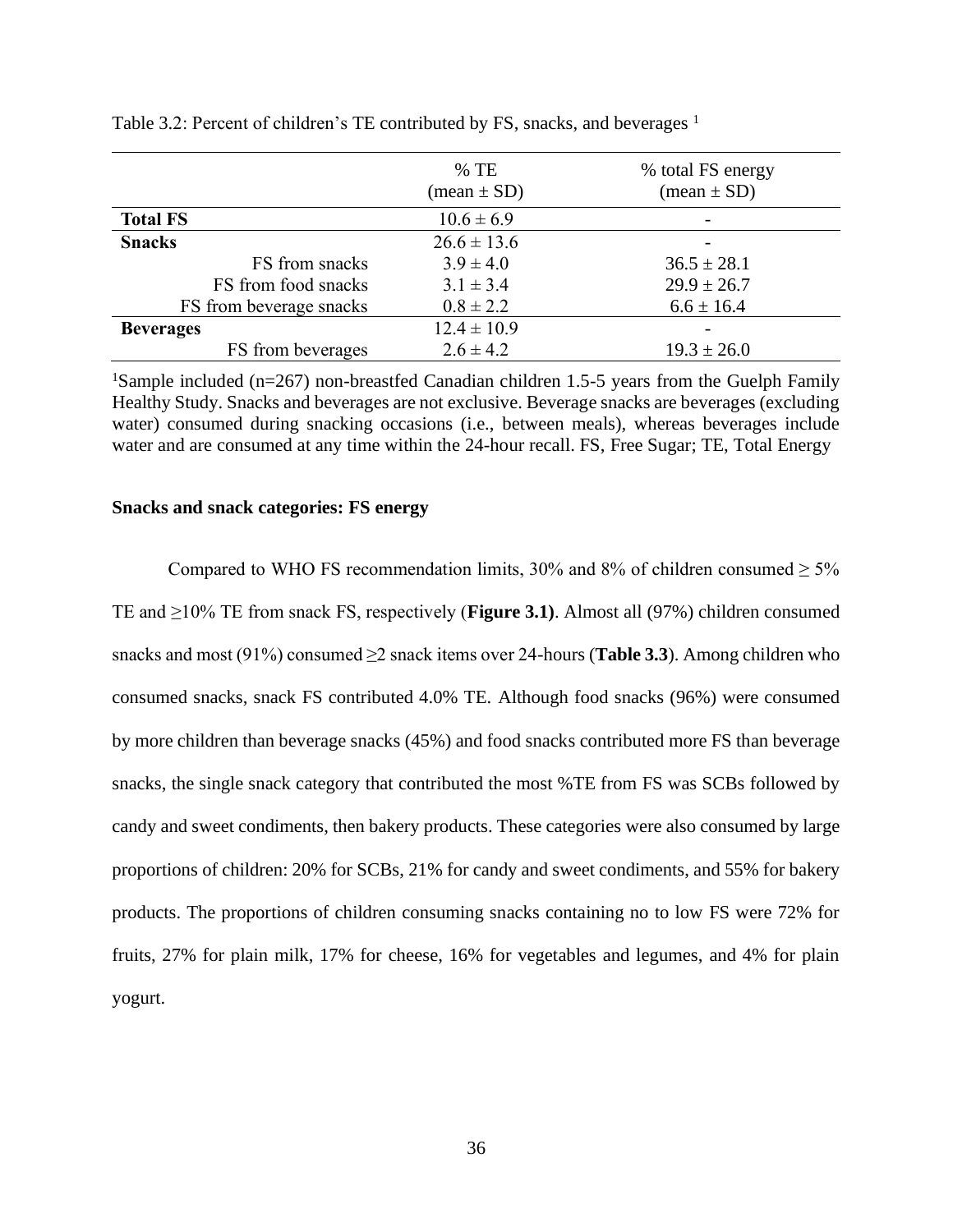

Figure 3.1: Percent of children consuming 0 to <5, 5 to <10 or  $\geq$ 10% of TE from snack FS<sup>1</sup>

<sup>1</sup> Sample included (n=267) Canadian children 1.5-5y.  $2 \ge 10\%$  ranges from 10% to 23% of TE.

a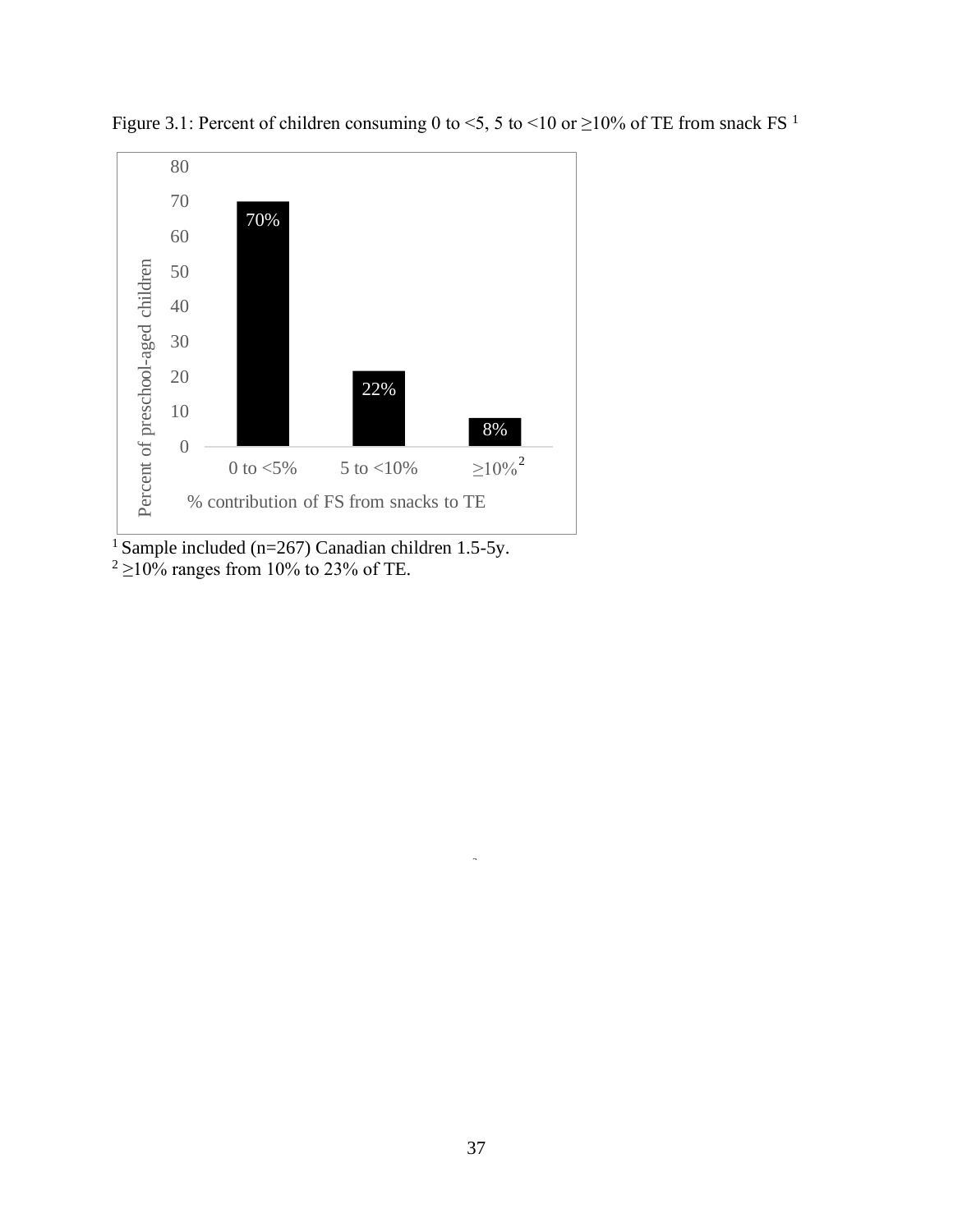| Snack category                                           |          | Children (percent) | Children's %TE from<br><b>FS</b><br>Mean $(95\% \text{ CI})$ |                       |
|----------------------------------------------------------|----------|--------------------|--------------------------------------------------------------|-----------------------|
|                                                          | $\geq$ 1 | $\mathbf{1}$       | $\geq$ 2                                                     |                       |
| <b>ALL SNACKS</b>                                        | 260 (97) | 17(6)              | 243 (91)                                                     | $4.0(3.5-4.5)$        |
| <b>BEVERAGE SNACKS</b>                                   | 121(45)  | 81 (30)            | 40(15)                                                       | $1.8(1.3-2.3)$        |
| Sugar-Containing<br><b>Beverages</b>                     | 53 (20)  | 41 (15)            | 12(4)                                                        | 4.1 $(3.2 - 5.0)$     |
| Plain Milk                                               | 73 (27)  | 49 (18)            | 24(9)                                                        | $\boldsymbol{0}$      |
| <b>FOOD SNACKS</b>                                       | 257 (96) | 24(9)              | 233 (87)                                                     | $3.2(2.8-3.6)$        |
| Candy and Sweet<br>Condiments                            | 56 (21)  | 50 (19)            | 6(2)                                                         | $3.0(2.2 - 3.8)$      |
| <b>Bakery Products</b>                                   | 148 (55) | 108(40)            | 40(15)                                                       | $2.4(2.1 - 2.7)$      |
| Dairy Products and<br>Alternates                         | 94 (35)  | 69 (26)            | 25(9)                                                        | $1.1(0.7-1.6)$        |
| <b>Savory Snacks</b>                                     | 111 (42) | 93 (35)            | 18(7)                                                        | $0.3(0.2-0.5)$        |
| Fruits                                                   | 191 (72) | 86 (32)            | 105(39)                                                      | $0.5(0.3-0.8)$        |
| <b>Vegetables and Legumes</b><br>(except fried potatoes) | 44 (16)  | 30(11)             | 14(5)                                                        | $0.01 (-0.01 - 0.04)$ |
| Cereals and Grain<br>Products                            | 29 (11)  | 24 (9)             | 5(2)                                                         |                       |
| Nuts and Seeds                                           | 42(16)   | 35(13)             | 7(3)                                                         | $0.1(0.1-0.2)$        |
| Mixed Dishes, Sides and<br><b>Entrees</b>                | 16(6)    | 13(5)              | 3(1)                                                         |                       |
| <b>Frozen Desserts</b>                                   | 12(4)    | 11(4)              | 1(0.4)                                                       |                       |
| Meats, Eggs and<br>Substitutes                           | 11(4)    | 11(4)              | 0(0)                                                         |                       |

Table 3.3: Snack intake by snack categories and their contribution to FS energy intake among children <sup>1</sup>

<sup>1</sup>This table summarizes the number and percent of children 1.5-5 years who consumed different snack categories, relative to the total number of children  $(n=267)$ . Percent was calculated to identify the proportion of children who consumed snack categories at least once  $(\geq 1)$  over 24-h, then calculated for the more discrete categories of one time  $(1)$  or two or more times  $(\geq 2)$ . Not all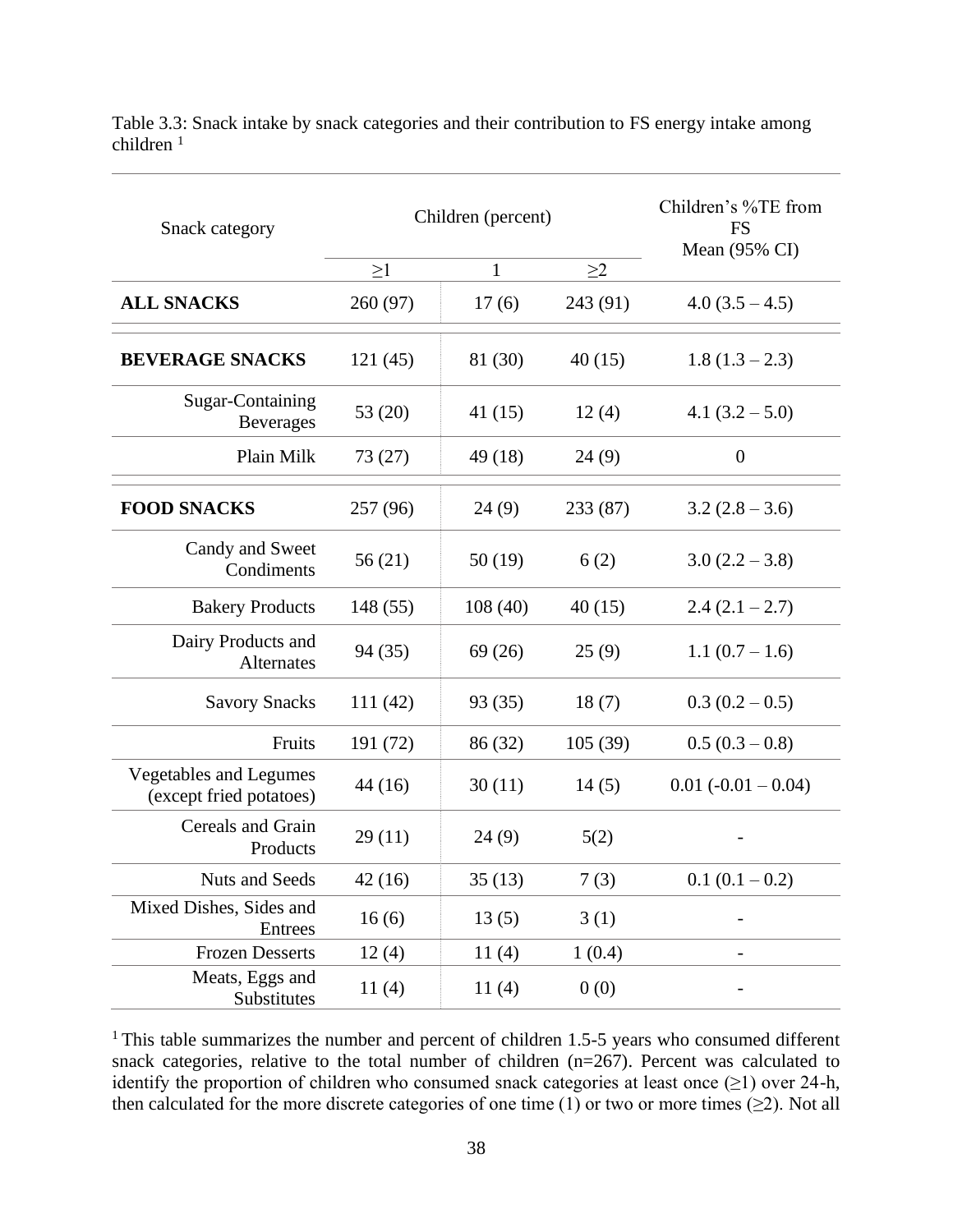children were reported to consume a snack  $(n=7)$ . Mean children's %TE from FS was calculated for categories that were consumed by  $\geq$ 30 children. For these calculations, only data from children who consumed each respective category were used (i.e., data from children who did not consume the snack category over 24-h were not included in the mean). For categories consumed by  $<30$ children, mean %TE from FS was not calculated and was instead denoted with a dash. Sugarcontaining beverages included beverages with sugars added during processing + 100% fruit juice. An expanded version of this table including food and beverage items included in each snack category can be found in Appendix E. FS, Free Sugar; TE, Total Energy

#### **Beverages and beverage categories: FS energy**

Compared to WHO FS recommendation limits, 17% and 7% of children consumed  $\geq 5\%$ TE and ≥10% TE from beverage FS, respectively (**Figure 3.2)**. Almost all (98.5%) children consumed beverages ≥2 times over 24-hours (**Table 3.4)**. SCBs, consumed by nearly half (49%) of children, included 100% fruit juice, flavored milk, smoothies, sweetened plant-based beverages, fruit drinks, flavored yogurt beverages, sweetened hot beverages, regular soft drinks, and sports drinks. More children consumed SCBs once (30%) compared to multiple times (19%) over 24 hours. FS from SCBs contributed a mean of 5.3% TE among consumers, which exceeds the WHO limit of 5% TE. The SCB that was consumed by the highest proportion of children and contributed the greatest %TE from FS among consumers was 100% fruit juice followed by flavored milk. Smoothies, plant-based beverages, fruit drinks, yogurt beverages, and hot beverages were each consumed by fewer than 8% of children. Regular soft drinks and sports drinks were rarely consumed. Diet soft drinks, energy drinks, and vegetable drinks were not reported in any ASA24 records. Water and plain milk were the beverage categories consumed by the largest proportion of children (92% and 68%, respectively) and were more commonly consumed several times than once over 24-hours.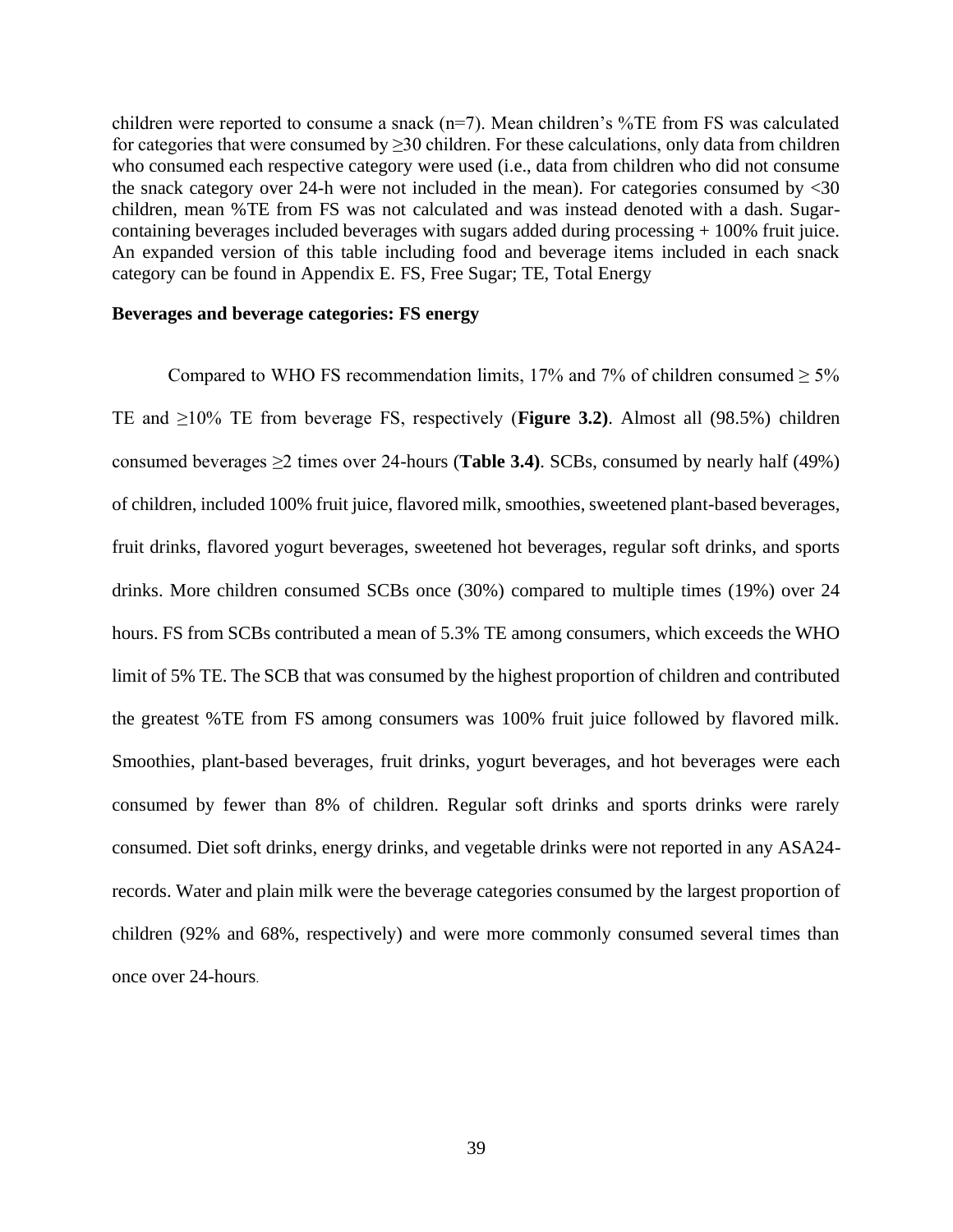

Figure 3.2: Percent of children consuming 0 to <5, 5 to <10 or  $\geq$ 10% of TE from beverage FS<sup>1</sup>

<sup>1</sup> Sample included (n=267) Canadian children 1.5-5 years.  $2 \ge 10\%$  ranges from 10% to 26% of TE.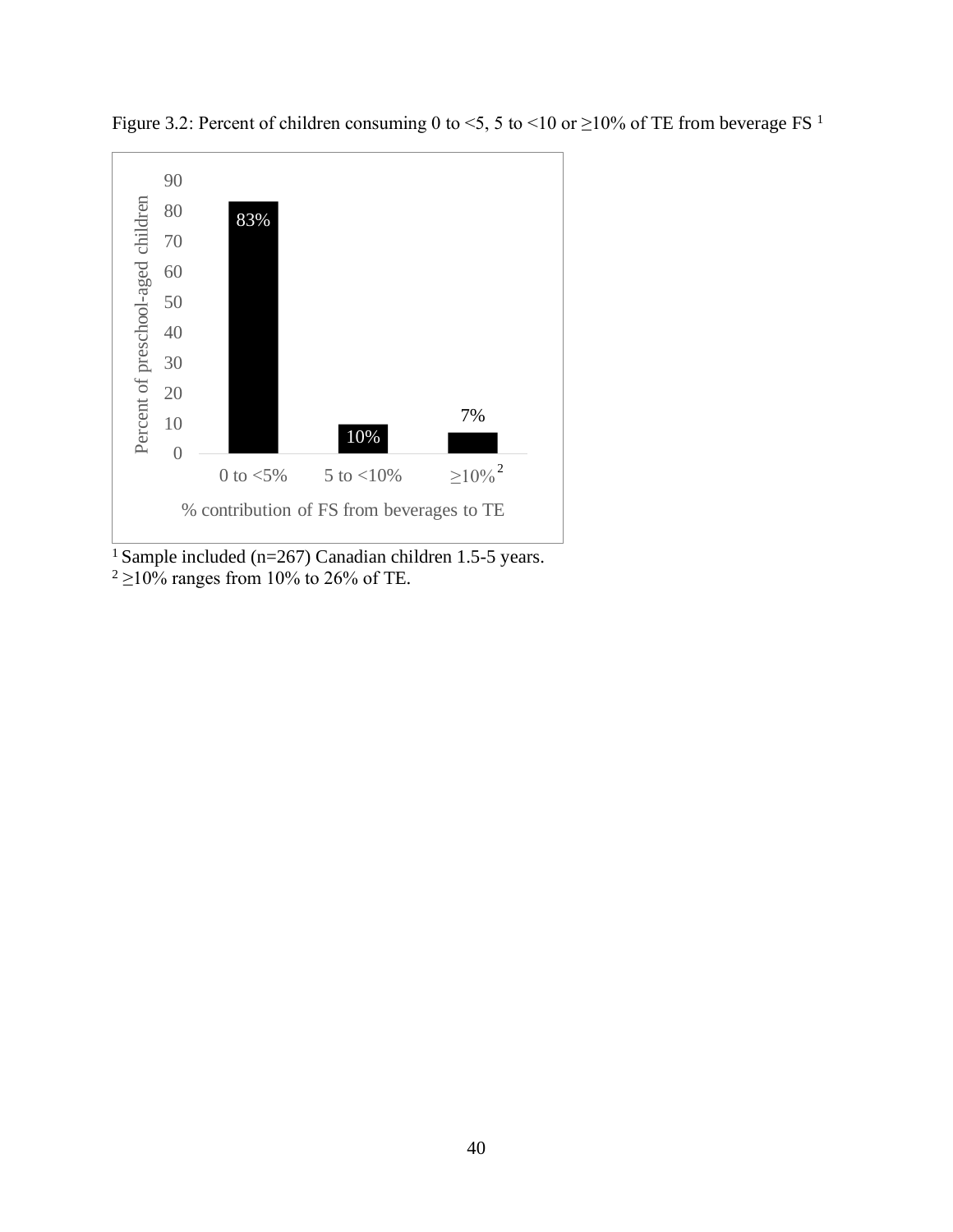| <b>Beverage Category</b>             |                | Children (Percent) | Children's %TE from FS<br>Mean $(95\% \text{ CI})$ |                |
|--------------------------------------|----------------|--------------------|----------------------------------------------------|----------------|
|                                      | $\geq$ 1       | 1                  | $\geq$ 2                                           |                |
| All Beverages                        | 265 (99)       | 2(0.7)             | 263 (98.5)                                         | $2.6(2.1-3.1)$ |
| Sugar-Containing<br><b>Beverages</b> | 129 (48)       | 79 (30)            | 50(19)                                             | $5.3(4.5-6.1)$ |
| 100% Fruit Juice                     | 58 (22)        | 48 (18)            | 10(4)                                              | $4.6(3.6-5.7)$ |
| <b>Flavored Milk</b>                 | 29(11)         | 25(9)              | 4(1)                                               | $3.1(2.3-4.0)$ |
| Water                                | 245 (92)       | 31(12)             | 214 (80)                                           | $\theta$       |
| Plain Milk                           | 180(67)        | 66 (25)            | 114(43)                                            | $\overline{0}$ |
| Smoothies                            | 23(9)          | 21(8)              | 2(1)                                               |                |
| Plant-Based<br><b>Beverages</b>      | 21(8)          | 15(6)              | 6(2)                                               |                |
| <b>Fruit Drinks</b>                  | 16(6)          | 16(6)              | $\overline{0}$                                     |                |
| <b>Yogurt Beverages</b>              | 15(6)          | 12(5)              | 3(1)                                               |                |
| <b>Hot Beverages</b>                 | 7(3)           | 5(2)               | 2(1)                                               |                |
| <b>Regular Soft Drink</b>            | 2(1)           | 2(1)               | 0                                                  |                |
| <b>Sports Drinks</b>                 | 2(1)           | 2(1)               | 0                                                  |                |
| Diet Soft Drink                      | $\overline{0}$ | 0                  | $\overline{0}$                                     |                |
| <b>Energy Drinks</b>                 | $\overline{0}$ | $\overline{0}$     | $\theta$                                           |                |
| Vegetable Drinks                     | $\overline{0}$ | $\theta$           | $\theta$                                           |                |

Table 3.4: Beverage intake by beverage categories and their contribution to FS energy intake among children  $<sup>1</sup>$ </sup>

<sup>1</sup>This table summarizes the number and percent of children 1.5-5 years who consumed different beverage categories, relative to the total number of children (n=267). Percent was calculated to identify the proportion of children who consumed beverage categories at least once  $(\geq 1)$  over 24h, then calculated for the more discrete categories of one time (1) or two or more times ( $\geq$ 2). Not all children were reported to consume a snack  $(n=7)$ . Not all children were reported to consume a beverage (n=2). Mean children's %TE from FS was calculated for categories that were consumed by ≥30 children. For these calculations, only data from children who consumed each respective category were used (i.e., data from children who did not consume the beverage category over 24 h were not included in the mean). For categories consumed by <30 children, mean %TE from FS was not calculated and was instead denoted with a dash. Sugar-containing beverages include beverages with sugars added during processing  $+100\%$  fruit juice. In this sample, this includes flavored milk, smoothies, sweetened plant-based beverages, fruit drinks, yogurt beverages, sweetened hot beverages, and 100% fruit juice. FS, Free Sugar; TE, Total Energy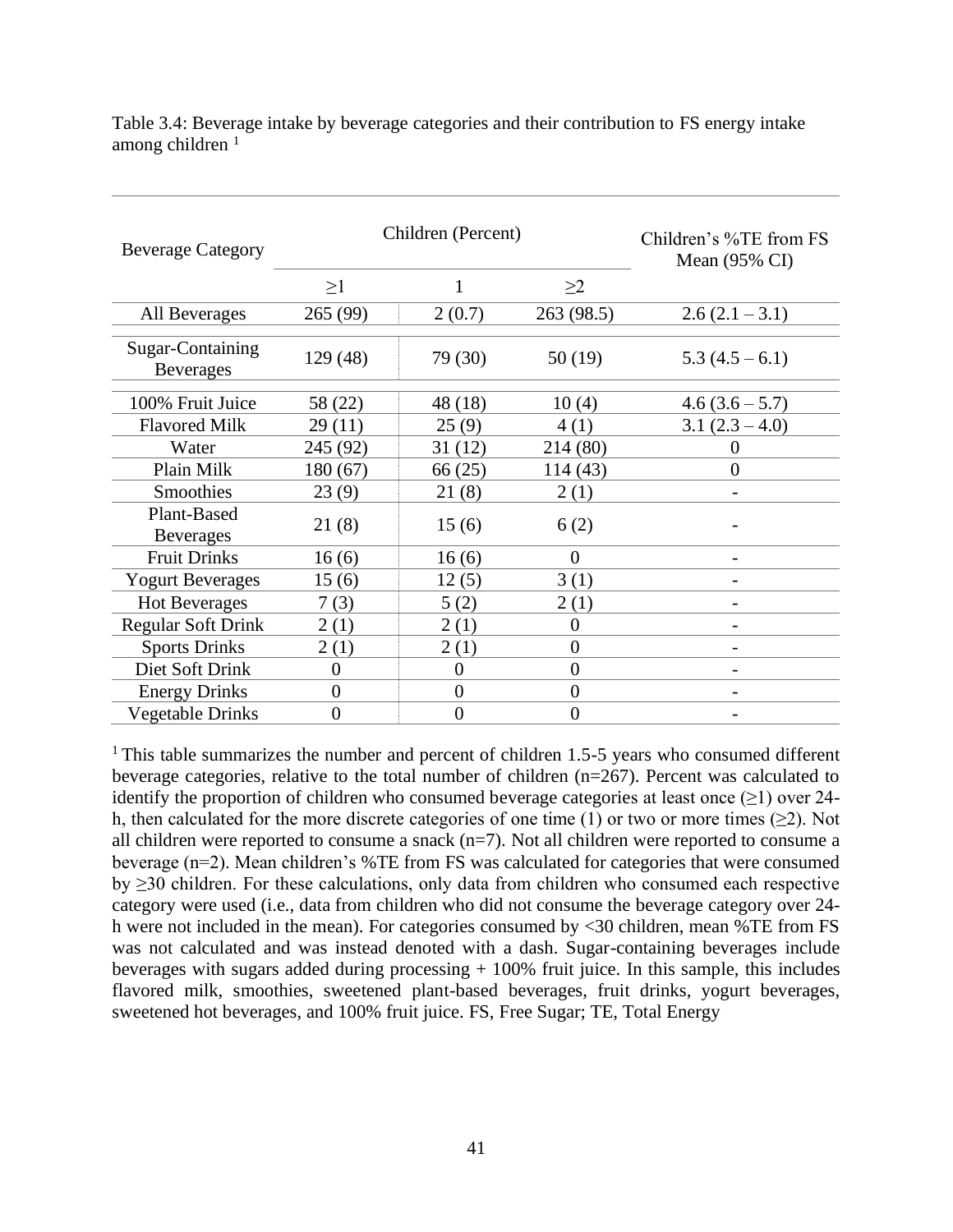#### **Sex and age**

Contribution of FS, snacks, and beverages to TE and total FS energy did not significantly differ based on age or sex (p>0.10, data not shown) with one exception. Age (<3 years versus  $\geq$ 3 years) was associated with a decreased proportion of calories from beverages ( $15.1 \pm 14.0\%$  versus  $10.7 \pm 8.0\%$ , p <0.01), but a greater proportion of beverage calories from FS (16.7  $\pm$  25.6% versus 26.1 ± 29.5%, p<0.01) (data not shown). **Figure 5** presents the distribution of beverage FS calories for children <3 years versus  $\geq$ 3 years. In these age groups, 43% and 50% consumed a SCB, respectively. The top beverage source of FS in both age groups was 100% fruit juice.





1 Data for preschool-aged children <3 years (n=44) and  $\geq$  3 years (n=85) are presented. The distribution was analyzed separately since linear models with generalized estimating equations found that children ≥3 years (max 6 years old) consumed a greater proportion of beverage calories from FS compared to  $\langle 3 \rangle$  years (p  $\langle 0.01 \rangle$ ).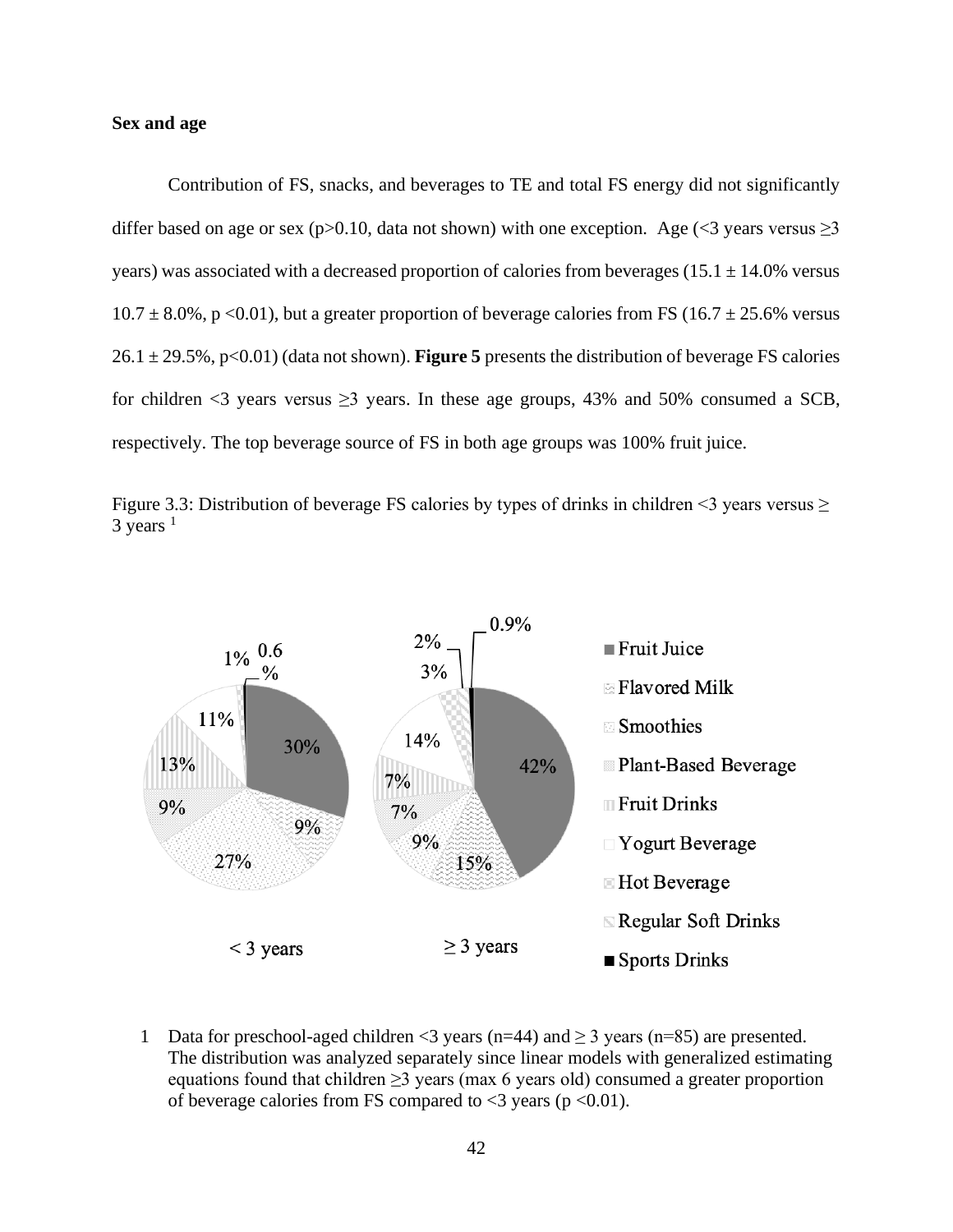## **Discussion**

We found that snacks and beverages combined contributed nearly half of all FS energy, 30% of children exceeded 5% TE through snack FS, 17% of children exceeded 5% TE through beverage FS; and SCB, bakery products, and candy and sweet condiments were the top snack and beverage sources of FS energy. Our study provides evidence that FS energy intake is exceeding WHO recommendations and that interventions could target snacks and beverages to reduce FS intake in Canadian preschoolers and toddlers.

Snacking is increasing in young children and the present study found that snacks contributed over one-quarter (26.6%) of TE, similar to preschoolers from Canadian (27%) and US (28%) national datasets (9,12,13). FS energy as a proportion of TE was lower in our study (10.6%) than a recent analysis of children 1-8 y from CCHS-2015 (13.8%) (4) but still exceeded WHO FS recommendations (1). The findings that SCBs, bakery products, and candy and sweet condiments were the top snack sources of FS is consistent with previous studies (4,5) and provides new information that these sources are commonly consumed during snacking occasions. SCBs are of particular concern due to their association with cardiometabolic risk (1,16). Despite reductions in SCB intake among young Canadian children (15), our findings that SCBs (particularly 100% fruit juice and flavored milk) were consumed by nearly half of the children and contributed FS greater than 5% TE reinforces that SCBs are still a concern among preschoolers and toddlers.

Possible strategies to reduce FS from snacks and beverages include replacing with alternates, reducing frequency of consumption, and reducing portion size. Replacing top snack and beverage sources of FS with fruits and vegetables during snacking occasions can limit FS intake and improve diet quality in young children as demonstrated by Reale et al. (19). In our study, fruits and plain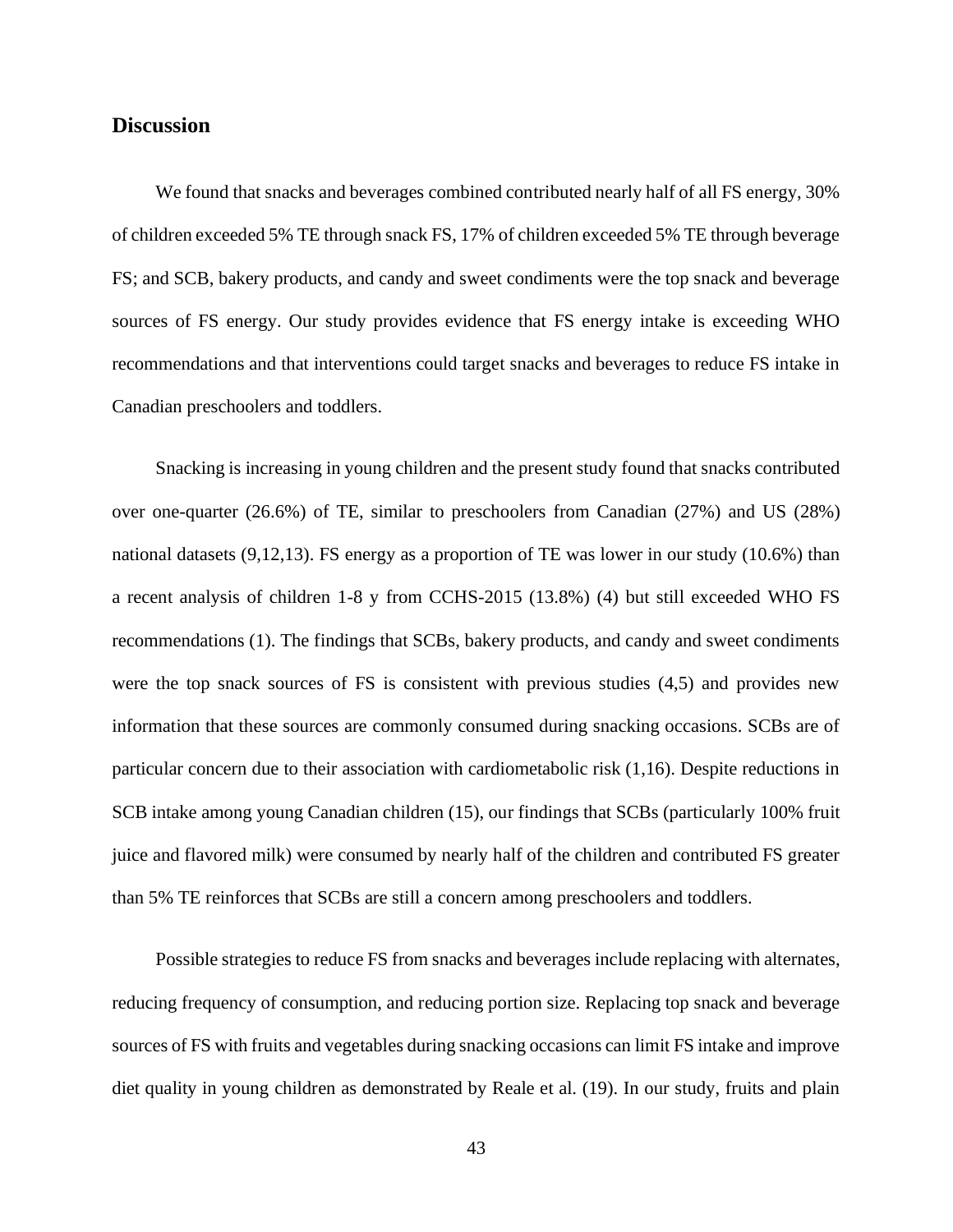milk are snack and beverage categories that contain no to low FS and were consumed by a large proportion of children. Substituting sweetened items such as flavored yogurt with plain yogurt plus unsweetened fruits, and flavored milk with plain milk, can reduce FS intake while retaining the nutrients these items offer. Reducing portion size and frequency of consumption of sweet snacks and beverages may also reduce FS intake. A previous study in  $(n=26)$  US preschoolers found that providing children with a larger size of beverage at a snack increased beverage and/or food intake and serving 100% fruit juice led to greater overall snack energy intake (20). Given that SCBs were mostly consumed once a day among consumers in our study, portion size of beverages may be a larger contributor of excess FS intake than frequency of consumption.

We noted that age was not associated with the contribution of beverage FS to TE, which supports previous findings that the contribution of SCBs to TE remains stable from 1 to 5 y (21). This stability may be explained by our finding that age was associated with less TE from beverages, but the beverages that were consumed contained more FS per beverage calorie. Thus, previously observed age-related increases in SCB intake from childhood to adolescence may begin in school-aged children upon exposure to the school environment (14,15). In the present study, children  $\geq$ 3 years compared to  $\leq$ 3 years consumed beverages with more FS per calorie. Thus, prompting further analyses in these two age categories. Since intake of FS from beverages did not vary by sex and intake of FS from snacks did not vary by age or sex, further sub analyses of these respective variables were not investigated.

Some limitations should be considered when interpreting our study results. Most participants came from middle-income households, had educated parents, and were Caucasian. Given that household income, parental education and ethnicity have been associated with diet quality and sweet snack and beverage intake, our findings may not be generalizable to children of diverse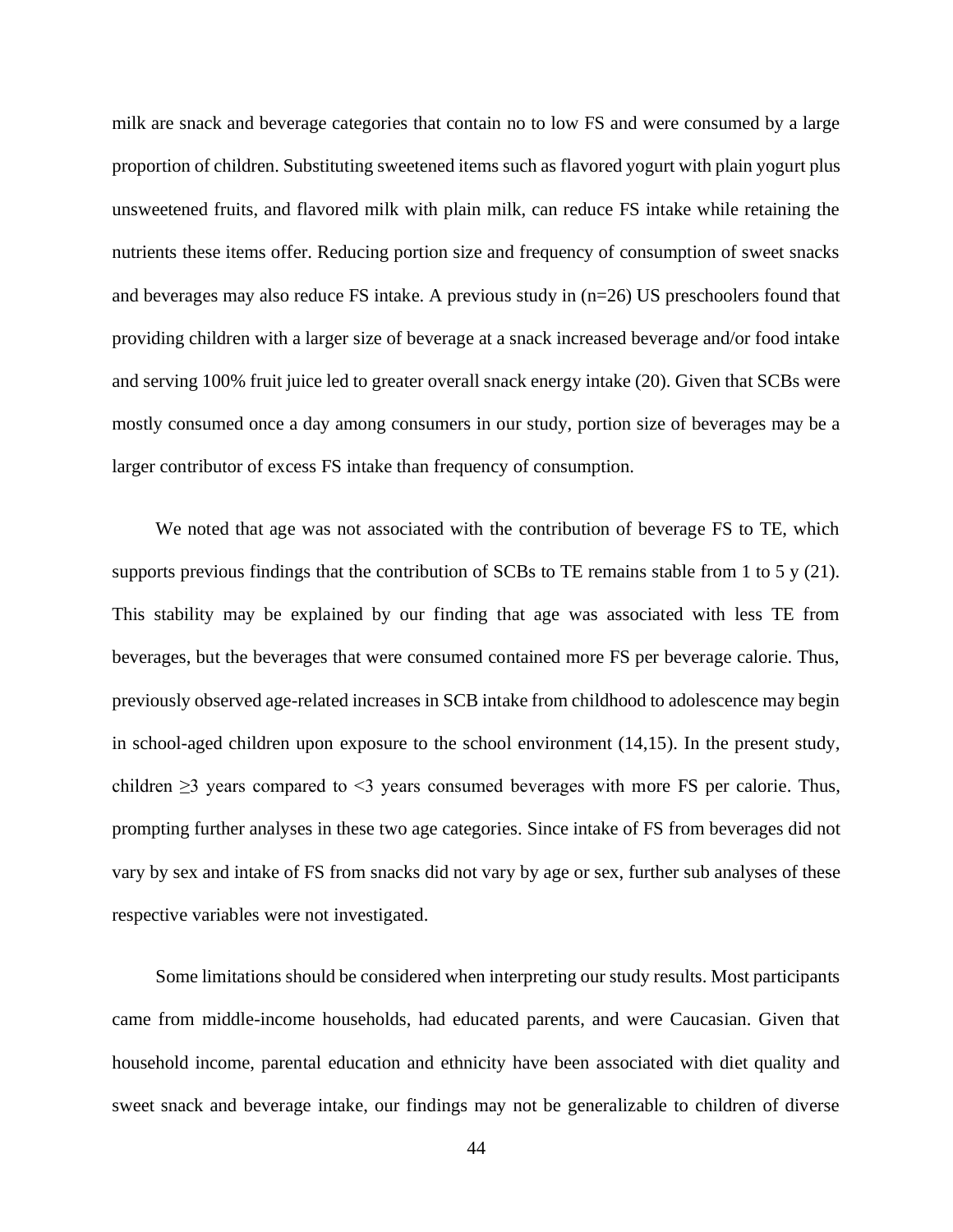backgrounds (9,22,23). Finally, using ASA24-Canada-2016 to calculate FS resulted in the use of data from multiple databases (i.e., FPED, CNF-2015, FNDDS) with sometimes inconsistent added sugar and TS values thus, leading to an overestimation of FS amounts. In particular, "muffins with fruits/and or nuts" and "lemonade" are items where FS sometimes exceeded TS, suggesting an overestimation of FS in these items. Despite these potential overestimations, the contribution of FS to TE was lower in our study compared to children from the CCHS-2015 (10.6% TE in  $1.5 - 5$ ) y versus 13.8% TE in 1-8 y children), which analyzed FS using a different methodology (4).

Strengths of this study include its focus on how snack and beverage categories contribute to FS intake among young Canadian children. Furthermore, this study allowed direct comparison of snacks, beverages, and their categories to WHO FS recommendations. Our findings suggest that targeting the snack categories bakery products and candy and sweet condiments as well as the beverages 100% fruit juice and flavored milk may help reduce FS intake in young children.

#### **Acknowledgments:**

All the authors would like to extend their thanks and gratitude to the participating families, the research team of the Guelph Family Health Study, and to Angela Annis, Adam Sadowski, Rahbika Ashraf, Madeline Nixon, Valerie Hruska, Flora Zhang, Sabrina Douglas, and Jaimie Hogan for their support in facilitating this research. We also acknowledge the Guelph Family Health Team and Wellington Dufferin Guelph Public Health for their support of participant recruitment and knowledge dissemination. Funding for this project is provided by the Heart & Stroke Foundation and the Canadian Institutes of Health Research. The authors' responsibilities were as follows – JY, DWLM, JH, and AMD: designed research; DWLM, JH, AMD, GD, and ACB: study oversight; JY, and GD: analyzed data; JY, and AM: data curation; JY: wrote the paper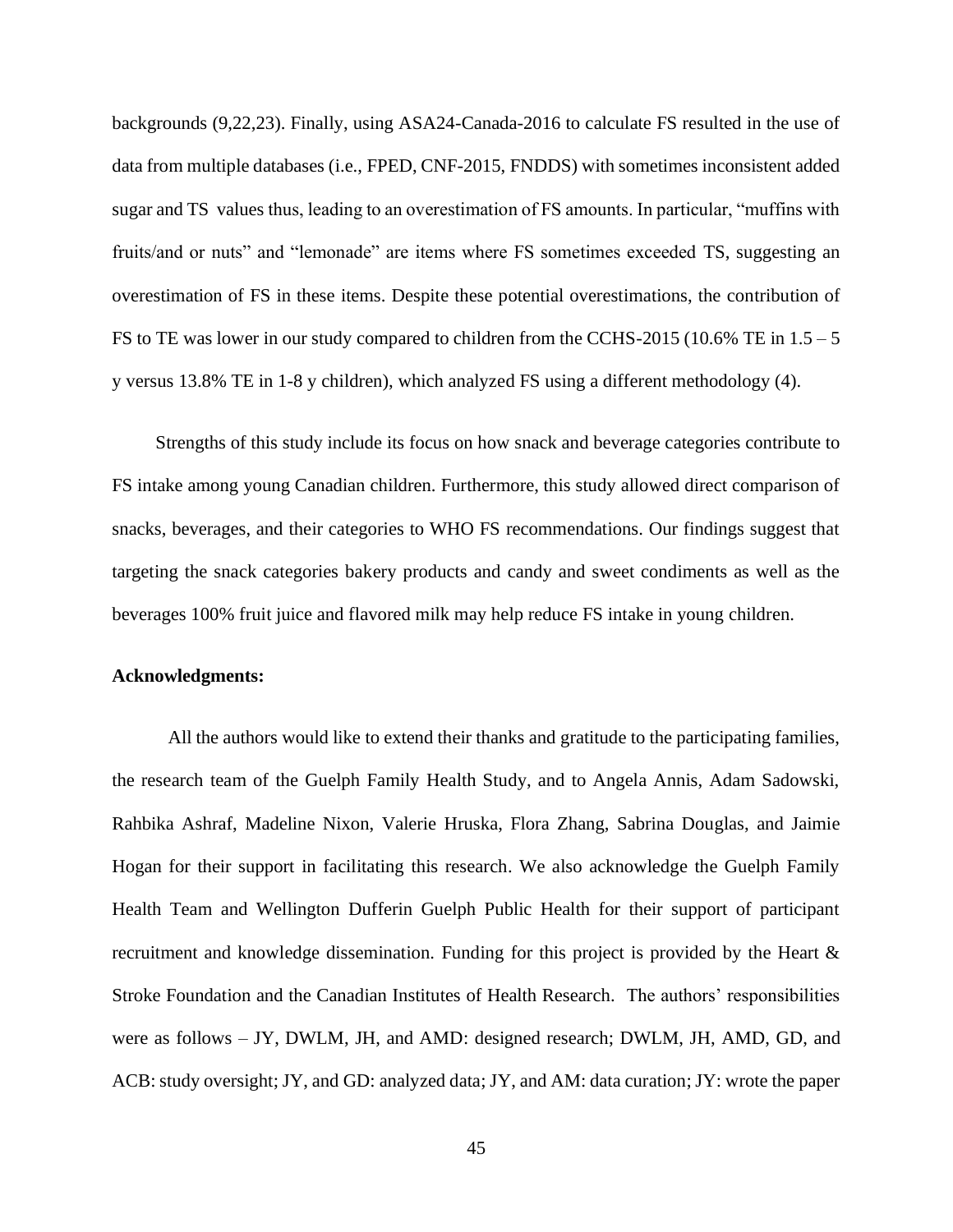and had primary responsibility for final content. All authors read and approved the final manuscript.

**Conflicts of Interest:** The authors declare no conflict of interest.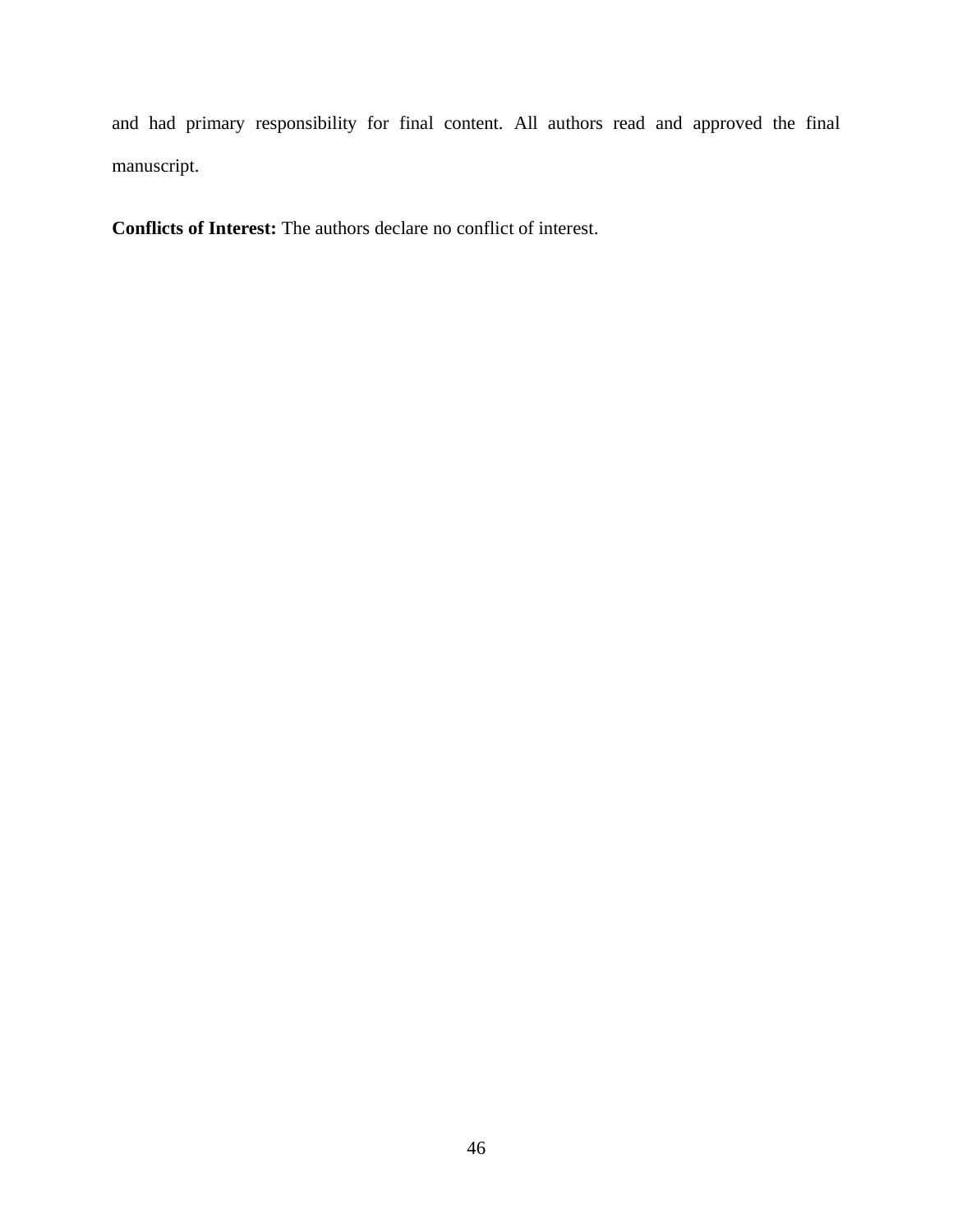## **Chapter 4 General Discussion and Future Directions**

## **4.1 General Discussion**

Studies have shown that preschool-aged children are exceeding WHO intake recommendations for FS and therefore, strategies to reduce FS intake are needed. Guidelines encourage reduction of FS intake from snacks and beverages, but the contribution of energy intake from FS present in snacks and beverages among Canadian preschool-aged children remains unexplored. The present study has investigated how snacks, beverages and their categories contribute to FS intake among Canadian preschool-aged children. This study shows that snacks and beverages are significant sources of FS among preschool-aged children from primarily middle income families (61) with relatively high parent education. Previous research on the associations between household income and parent education on sweet beverage intake, FS intake, and diet quality suggests that snack and beverage FS will become an increased concern among children with lower socioeconomic status (5,53,62). Candy and sweet condiments, bakery products, and SCBs including 100% fruit juices and flavoured milks were the top snack and beverage sources of FS in the current study. Thus, strategies targeting these specific snack and beverage categories may help to reduce FS intake among preschool-aged children.

#### **4.2 Limitations**

This secondary analysis of the Guelph Family Health Study baseline cohort has some limitations. The objective of the study was to determine the contribution of energy intake from FS in snacks and beverages in preschool-aged children. Our study demonstrates that snacks and beverages contribute 49.2% of daily FS energy but does not account for the remaining 50.8% of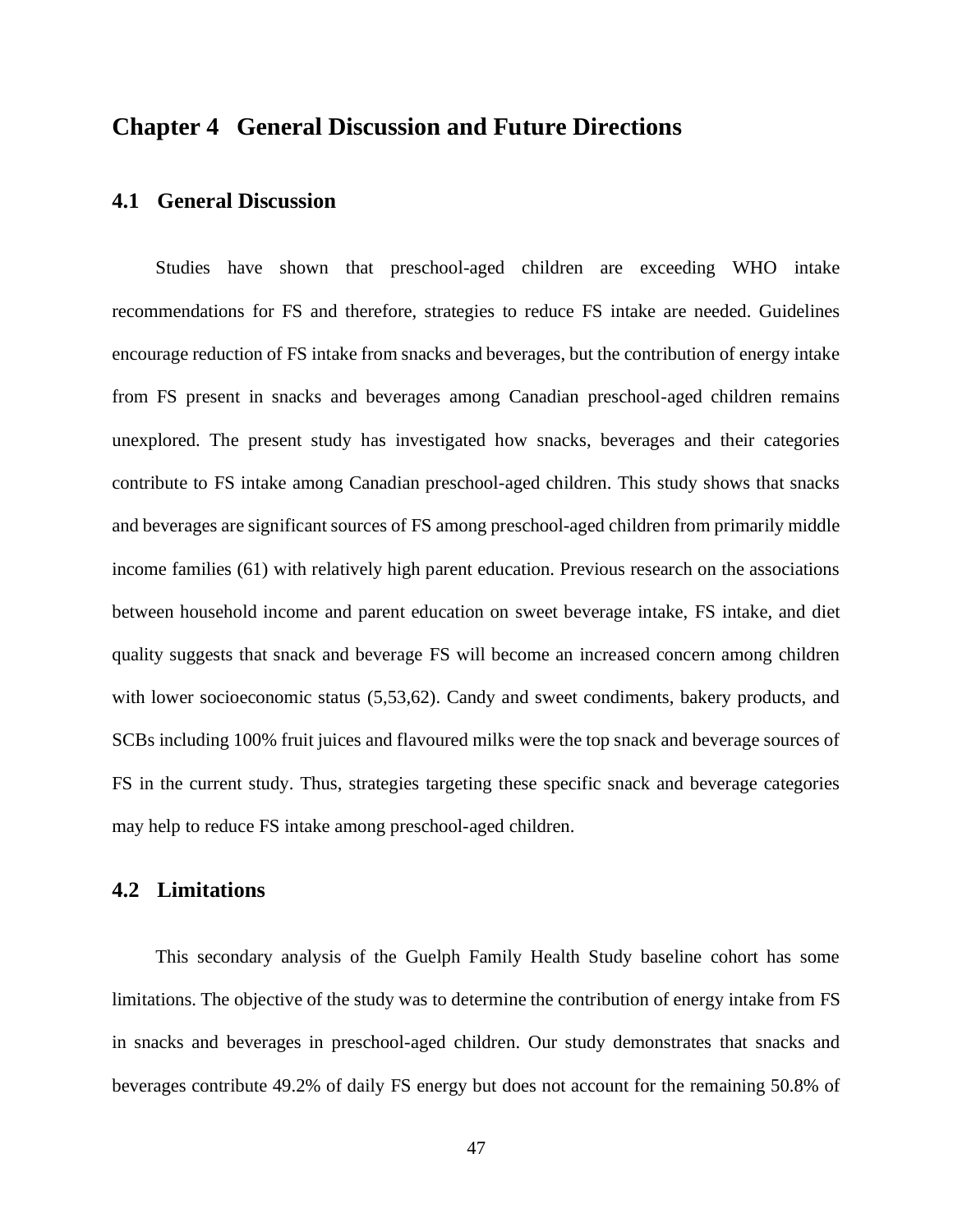FS energy. While FS consumed during meal occasions is also an important area of interest, it was not the focus of this study.

The strength of our study is that it reports FS intake from snacks and beverages and compares findings with recommendations in preschoolers overall. However, it was not designed to distinguish if high FS energy from a category is a result of quantity of consumption (frequency and portion size), innate FS content of items in that category, or a combination. Our results capture frequency and mean FS energy data, but portion size was not directly investigated.

Our study was not designed to identify differences based on various sociodemographic variables. Household income, parent education and ethnicity have been previously associated with diet quality and sweet beverage intake but was not the focus of this analysis (53,62). Furthermore, limited sample size of children from lower household income, parent education, and non-Caucasian ethnicity may limit the power of such an analysis.

The present study found that SCBs, bakery products, and candy and sweet condiments are top snack and beverage sources of FS. Our method to calculate FS from AS and fruit juice values had limitations. ASA24-Canada-2016 uses a US database (FPED) to calculate AS values and a mix of Canadian (CNF-2015) and US (FNDDS) databases to calculate TS values. In our own analysis of the diets of preschool-aged children, 29 items (0.5% of items, which included 11 snacks and 3 beverages) contributed FS that were between 20-100 kcal greater than their TS value (due to differences in databases). This included muffins with fruits/and or nuts  $(n=10/11 \text{ snacks})$  and lemonade (3/3 beverages), which suggests that FS energy of bakery products and fruit drinks may be overestimated. These items were not adjusted because they made up only a small proportion of items. Despite these overestimations, contribution of FS to TE was lower in our study compared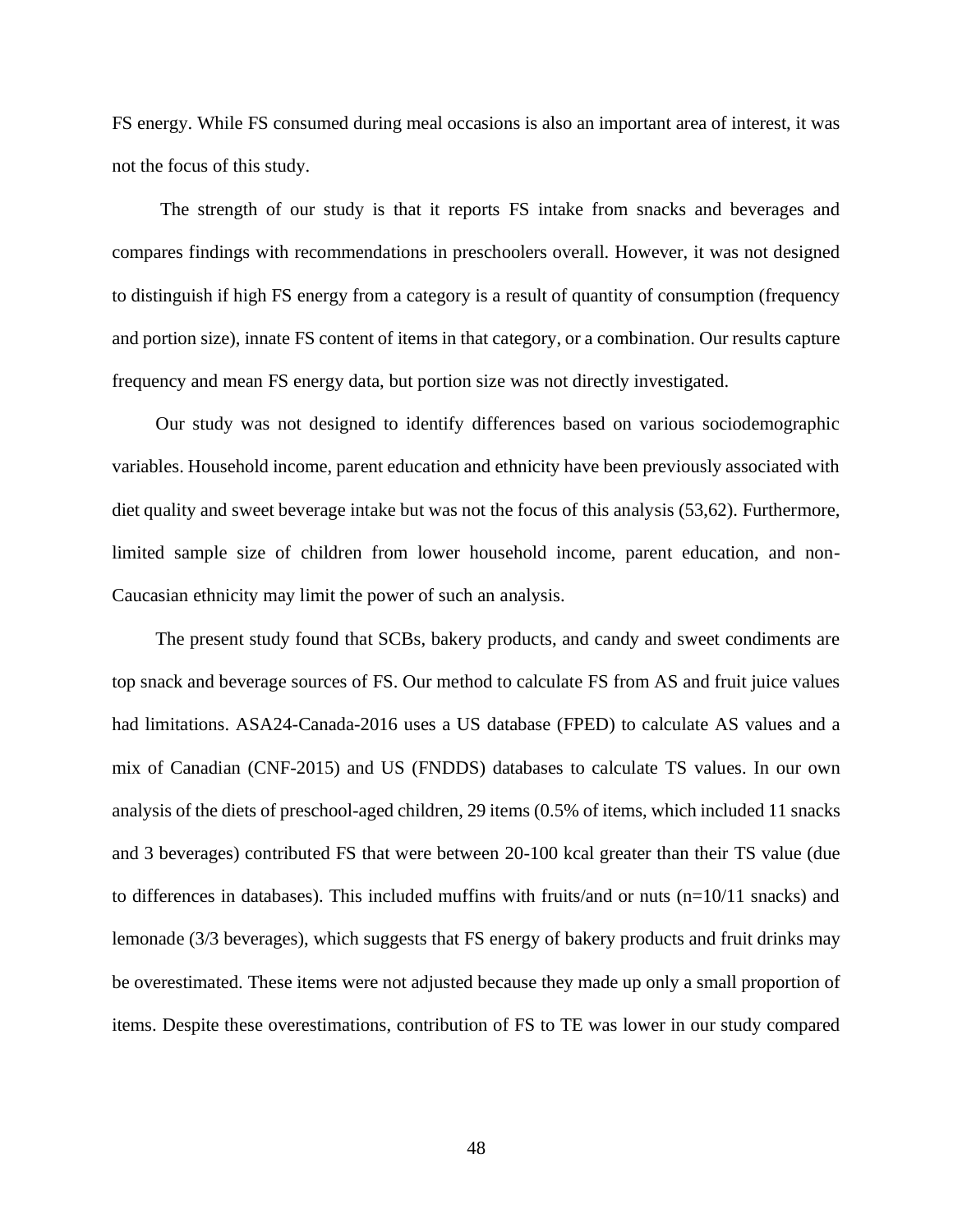to children from the CCHS-2015 (10.6% TE in 1.5-5 years versus 13.8% TE in 1-8 years children), which analyzed FS using another methodology  $(5)$ .

The diet of preschoolers is highly dependent on their family environment whereas older children are exposed to other influences including the school environment (63). The present study focuses on young children, but research investigating influences outside the family environment are still necessary, such as food labelling and taxation of sugary beverages (64,65).

In summary, our study focused on FS intake consumed from snack and beverage categories in a sample of Canadian preschool-aged children. However, the sample demographic and dietary assessment method should be considered when extrapolating findings. Other variables that may impact FS intake such as non- snack and beverage sources of FS, snack portion size, demographic and socioeconomic variables, and extra-familial influences were outside the scope of this study.

## **4.3 Strengths**

FS intake of young Canadian children is high and strategies to reduce intake is needed in this population. Our study is the first to investigate how snack and beverage categories contribute to FS intake among Canadian preschool-aged children. Furthermore, FS intake was reported as a percent of TE, which allows for direct comparison to WHO and Health Canada FS intake recommendations. Understanding that specific snack and beverage categories are important sources of FS intake in young Canadian children is the first step in creating targeted interventions to reduce FS intake among this population.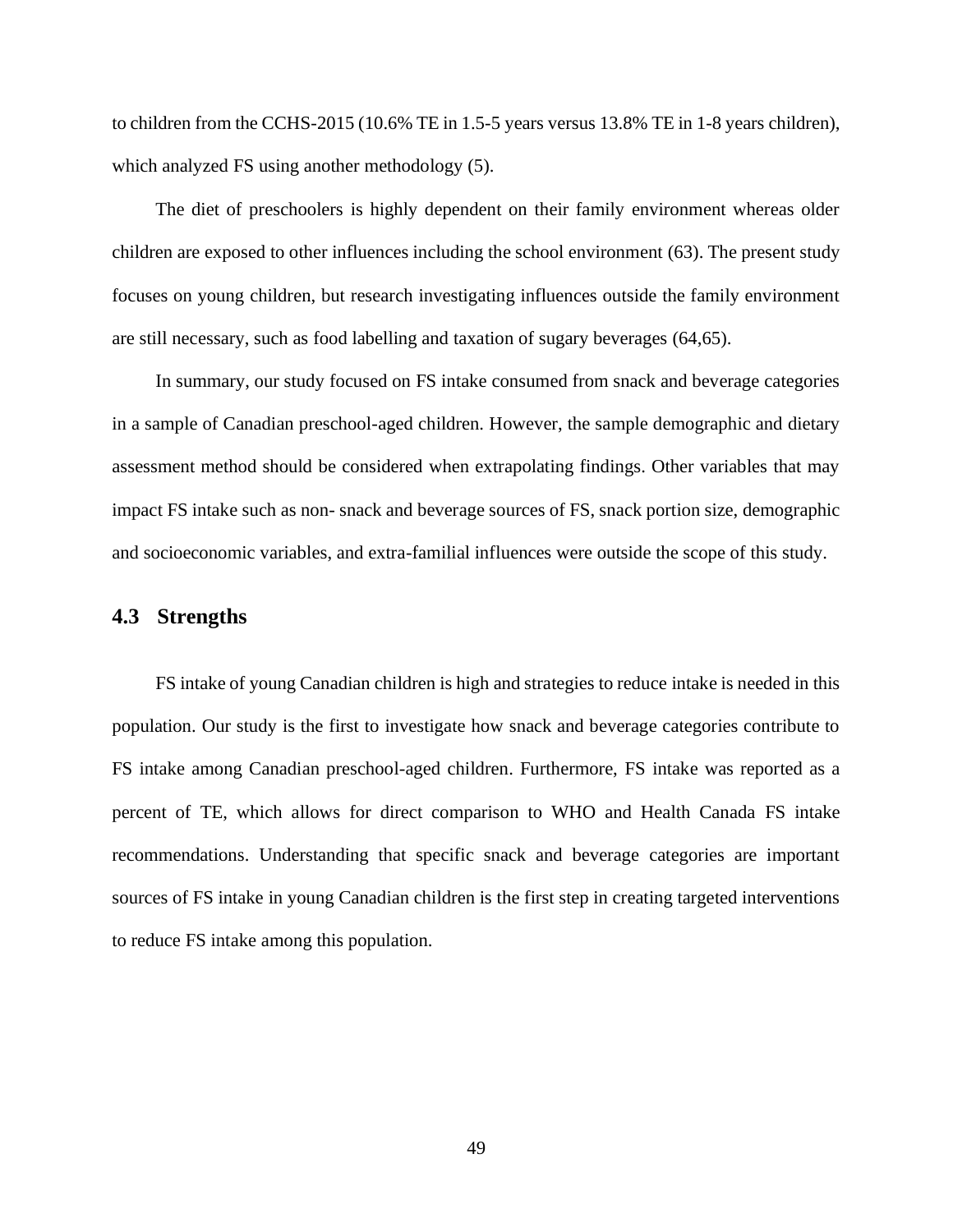## **4.4 Future Directions**

The results from this study demonstrate that snacks and beverages and specifically SCBs (100% fruit juices, flavoured milks), confectionary and sweet condiments, and bakery products are top sources of FS among preschool-aged children. Thus, it is of interest to determine if this pattern holds among all Canadian preschoolers and if it varies among children who consume higher levels of FS intake. Moreover, information regarding how children are consuming these snacks and beverages (portion size, source of item) as well as how these change with age are important to inform strategies to reduce FS intake.

To target children consuming the greatest amount of FS, studies should investigate the relationship between sweet snack and beverage categories and overall FS intake to identify vulnerable populations. In Canada, higher household income, higher education, living in an urban environment, and age have been associated with increased FS intake (5). In the US, Mexican American (MA) and Non-Hispanic white (NHW) preschool-aged children have been found to consume more soda than non-Hispanic black preschool-aged children, while fruit drink intake was higher in non-Hispanic black (NHB) preschool-aged children (53). High household income was associated with lower SSB intake in NHW, but not NHB or MA preschool-aged children (53) suggesting that strategies are needed to reduce SSB intake in US children, and particularly in NHB children. Future research should assess if snack and beverage interventions should be targeted based on socioeconomic and race/ethnicity in Canadian preschool-aged children.

How and from where children receive sugary snacks and beverages is also important. Previous studies have found that increased portion size results in increased energy intake and increased portion size of 100% fruit juice during snacking occasions results in increased snack energy intake among preschoolers (46,47). Future research investigating socioeconomic variables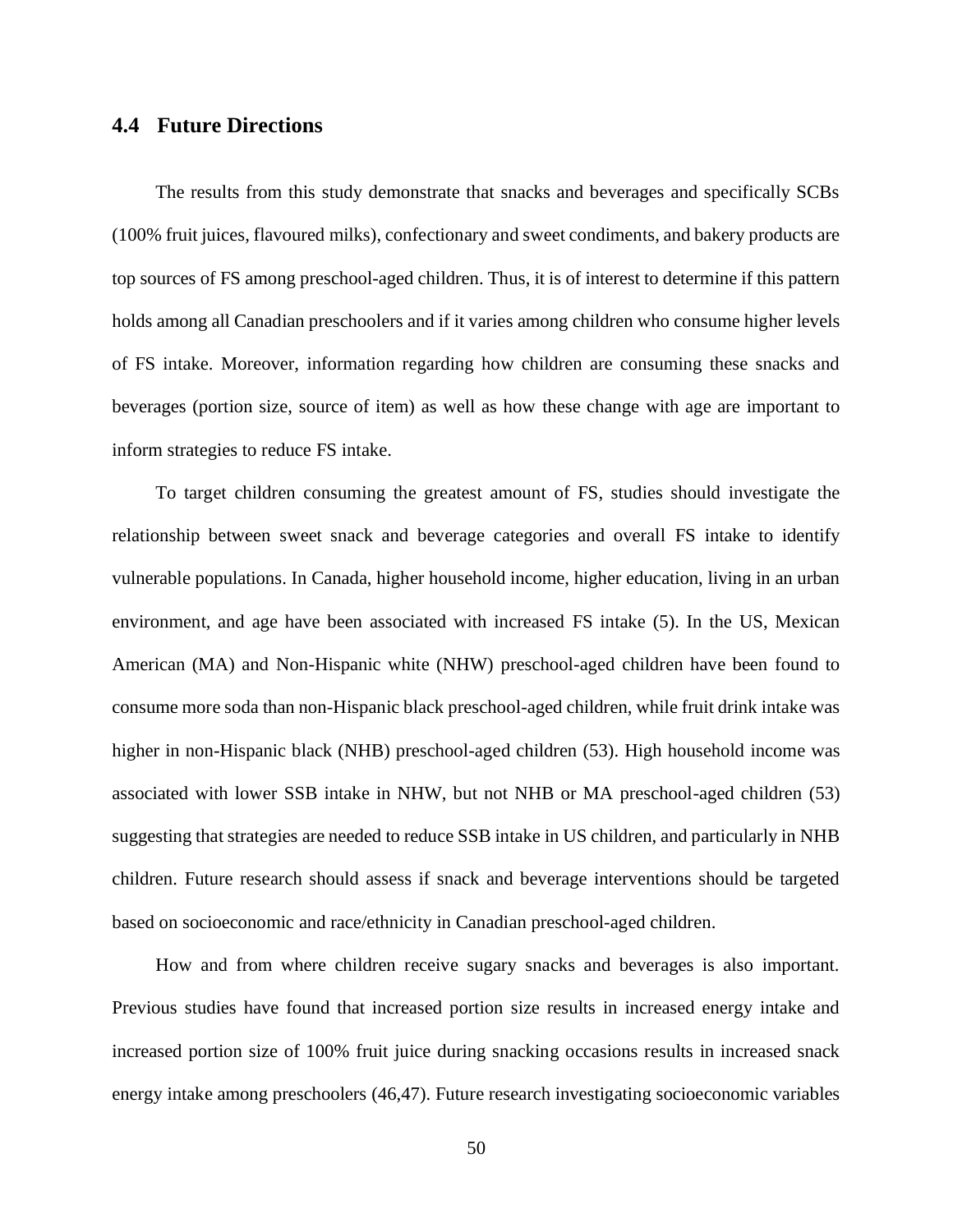(household income and parent education) and consumption variables (portion size, source of item) will inform interventions and policies to reduce FS among young children.

## **4.5 Concluding Remarks**

This study uniquely addresses a gap in our knowledge about sugar intake from snacks and beverages in Canadian preschool-aged children. The current study provides evidence that snacks and beverages represent important opportunities to reduce FS intake. Furthermore, it suggests that targeting specific snacks and beverage categories may help to reduce FS in young children. Overall, preschoolers should be provided with nutritious snacks and beverages to reduce FS intake and improve diet quality.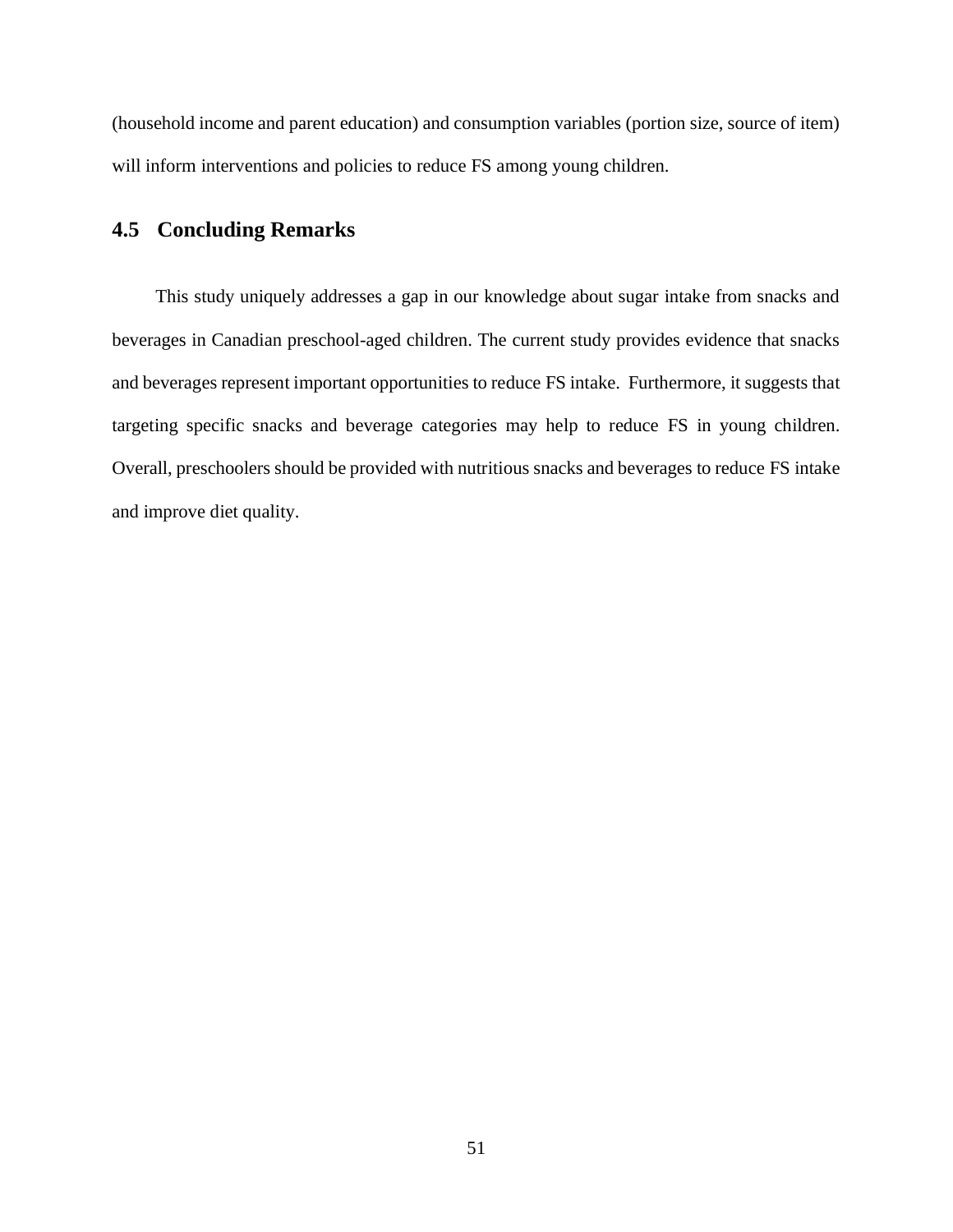## **Chapter 5 References**

- 1. Yang Q, Zhang Z, Gregg EW, Flanders WD, Merritt R, Hu FB. Added Sugar Intake and Cardiovascular Diseases Mortality Among US Adults. JAMA Intern Med American Medical Association; 2014;174:516–24.
- 2. WHO. Guideline: sugars intake for adults and children [Internet]. Geneva: World Health Organization; 2015 [cited 2020 May 29]. Available from: https://www.who.int/publications/i/item/9789241549028
- 3. Herrick KA, Fryar CD, Hamner HC, Park S, Ogden CL. Added sugars intake among US infants and toddlers. J Acad Nutr Diet 2020;120:23–32.
- 4. Mahajan A, Yu J, Hogan JL, Jewell K, Carriero A, Annis A, Sadowski A, Darlington G, Buchholz AC, Duncan AM, et al. Dietary sugar intake among preschool-aged children: cross-sectional study design. CMAJ Open (in press).
- 5. Rana H, Mallet M-C, Gonzalez A, Verreault M-F, St-Pierre S. Free sugars consumption in Canada. Nutrients 2021;13:1471.
- 6. Bleich SN, Vercammen KA, Koma JW, Li Z. Trends in beverage consumption among children and adults, 2003-2014. Obesity (Silver Spring) 2018;26:432–41.
- 7. Garriguet D. Changes in beverage consumption in Canada. Health Rep 2019;30:20–30.
- 8. Rudy E, Bauer KW, Hughes SO, O'Connor TM, Vollrath K, Davey A, Correa NEM, Chen T ‐A., Fisher JO. Interrelationships of child appetite, weight and snacking among Hispanic preschoolers. Pediatr Obes 2018;13:38–45.
- 9. Vos MB, Kaar JL, Welsh JA, Van Horn LV, Feig DI, Anderson CAM, Patel MJ, Munos JC, Krebs NF, Xanthakos SA, et al. Added Sugars and Cardiovascular Disease Risk in Children. Circulation 2017;135:e1017–34.
- 10. Heart and Stroke Foundation. Position Statements Sugar, heart disease and stroke [Internet]. 2014. Available from: https://web.archive.org/web/20160827024321/http://www.heartandstroke.com/site/c.ikIQL cMWJtE/b.9201361/k.47CB/Sugar\_heart\_disease\_and\_stroke.htm
- 11. Health Canada HP and FB. Canadian Nutrient File Search Engine Online [Internet]. 2012 [cited 2021 Jul 5]. Available from: https://food-nutrition.canada.ca/cnf-fce/index-eng.jsp
- 12. Minute Maid [Internet]. [cited 2021 Jul 5]. Available from: https://www.minutemaid.com
- 13. Health Canada. Canada's dietary guidelines for health professionals and policy makers. [Internet]. 2019 [cited 2020 Nov 18]. Available from: https://foodguide.canada.ca/en/guidelines/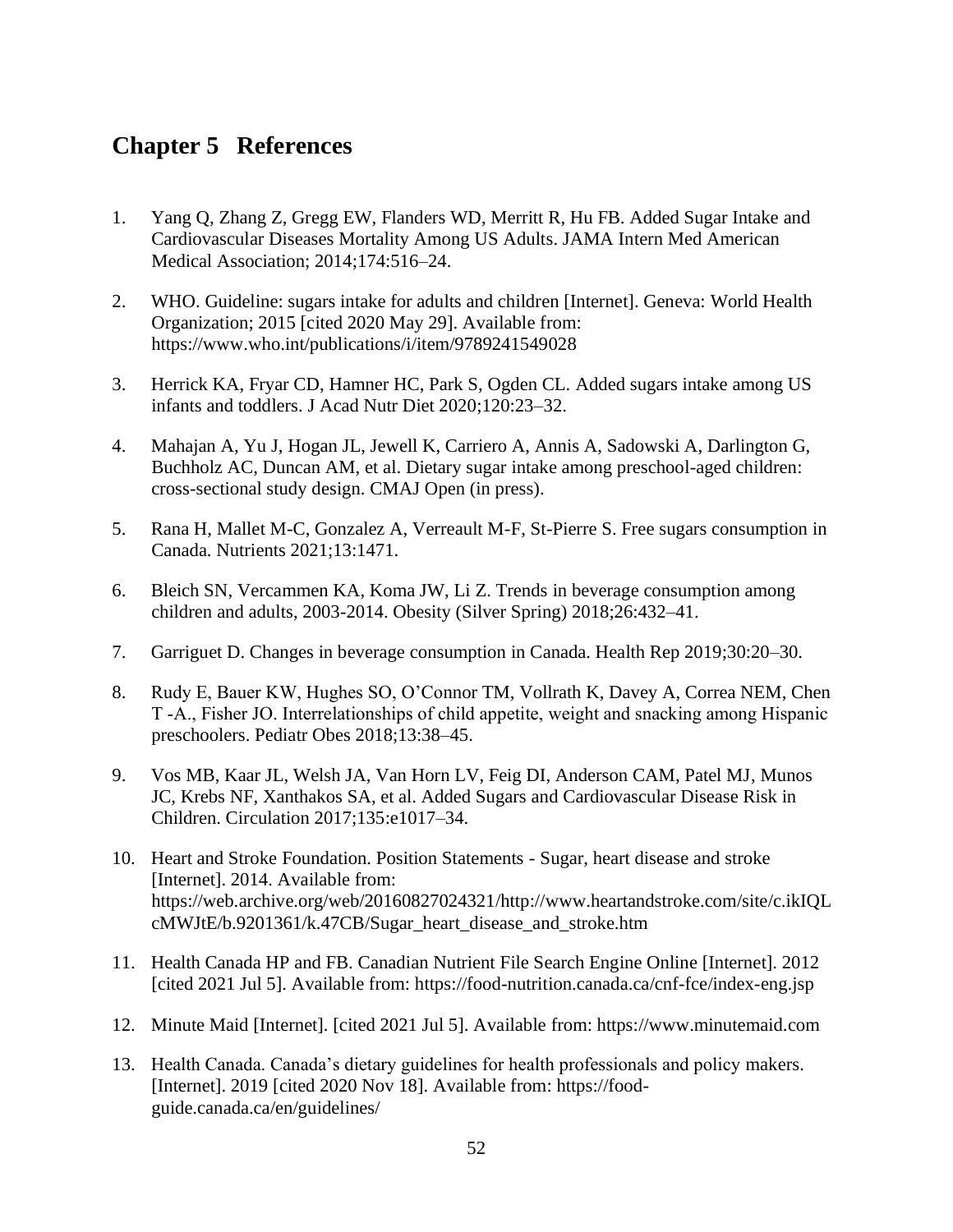- 14. Hess JM, Jonnalagadda SS, Slavin JL. What is a snack, why do we snack, and how can we choose better snacks? a review of the definitions of snacking, motivations to snack, contributions to dietary intake, and recommendations for improvement. Adv Nutr 2016;7:466–75.
- 15. Fidler Mis N, Braegger C, Bronsky J, Campoy C, Domellöf M, Embleton ND, Hojsak I, Hulst J, Indrio F, Lapillonne A, et al. Sugar in Infants, children and adolescents: a position paper of the European Society for Paediatric Gastroenterology, Hepatology and Nutrition Committee on Nutrition. J Pediatr Gastroenterol Nutr 2017;65:681–96.
- 16. Heyman MB, Abrams SA, Section on Gastroenterology H, Nutrition CO. Fruit Juice in Infants, Children, and Adolescents: Current Recommendations. Pediatrics [Internet] American Academy of Pediatrics; 2017 [cited 2021 Jan 5];139. Available from: http://pediatrics.aappublications.org/content/139/6/e20170967
- 17. Gupta P, Shah D, Kumar P, Bedi N, Mittal HG, Mishra K, Khalil S, Elizabeth KE, Dalal R, Harish R, et al. Indian Academy of Pediatrics Guidelines on the Fast and Junk Foods, Sugar Sweetened Beverages, Fruit Juices, and Energy Drinks. Indian Pediatr 2019;56:849–63.
- 18. Healthy diet [Internet]. World Health Organization. 2020 [cited 2021 Jul 15]. Available from: https://www.who.int/news-room/fact-sheets/detail/healthy-diet
- 19. Heart and Stroke Foundation. Reduce sugar [Internet]. 2020 [cited 2020 Nov 28]. Available from: https://www.heartandstroke.ca/en/healthy-living/healthy-eating/reduce-sugar/
- 20. Diabetes Canada. Sugar & diabetes [Internet]. [cited 2021 Feb 28]. Available from: https://www.diabetes.ca/advocacy---policies/our-policy-positions/sugar---diabetes
- 21. Nicklas TA, O'Neil CE, Fulgoni III VL. Snacking patterns, diet quality, and cardiovascular risk factors in adults. BMC Public Health 2014;14:388.
- 22. Hutchinson JM, Watterworth JC, Haines J, Duncan AM, Mirotta JA, Ma DWL, Buchholz AC, Guelph Family Health Study. Snacking patterns of preschool-aged children: opportunity for improvement. Can J Diet Pract Res 2018;79:2–6.
- 23. Shriver LH, Marriage BJ, Bloch TD, Spees CK, Ramsay SA, Watowicz RP, Taylor CA. Contribution of snacks to dietary intakes of young children in the United States. Matern Child Nutr 2018;14:e12454.
- 24. Vatanparast H, Islam N, Patil RP, Shafiee M, Smith J, Whiting S. Snack consumption patterns among Canadians. Nutrients 2019;11.
- 25. Chamoun E, Carroll NA, Duizer LM, Qi W, Feng Z, Darlington G, Duncan AM, Haines J, Ma DWL, Guelph Family Health Study. The Relationship between single nucleotide polymorphisms in taste receptor genes, taste function and dietary intake in preschool-aged children and adults in the Guelph Family Health Study. Nutrients 2018;10.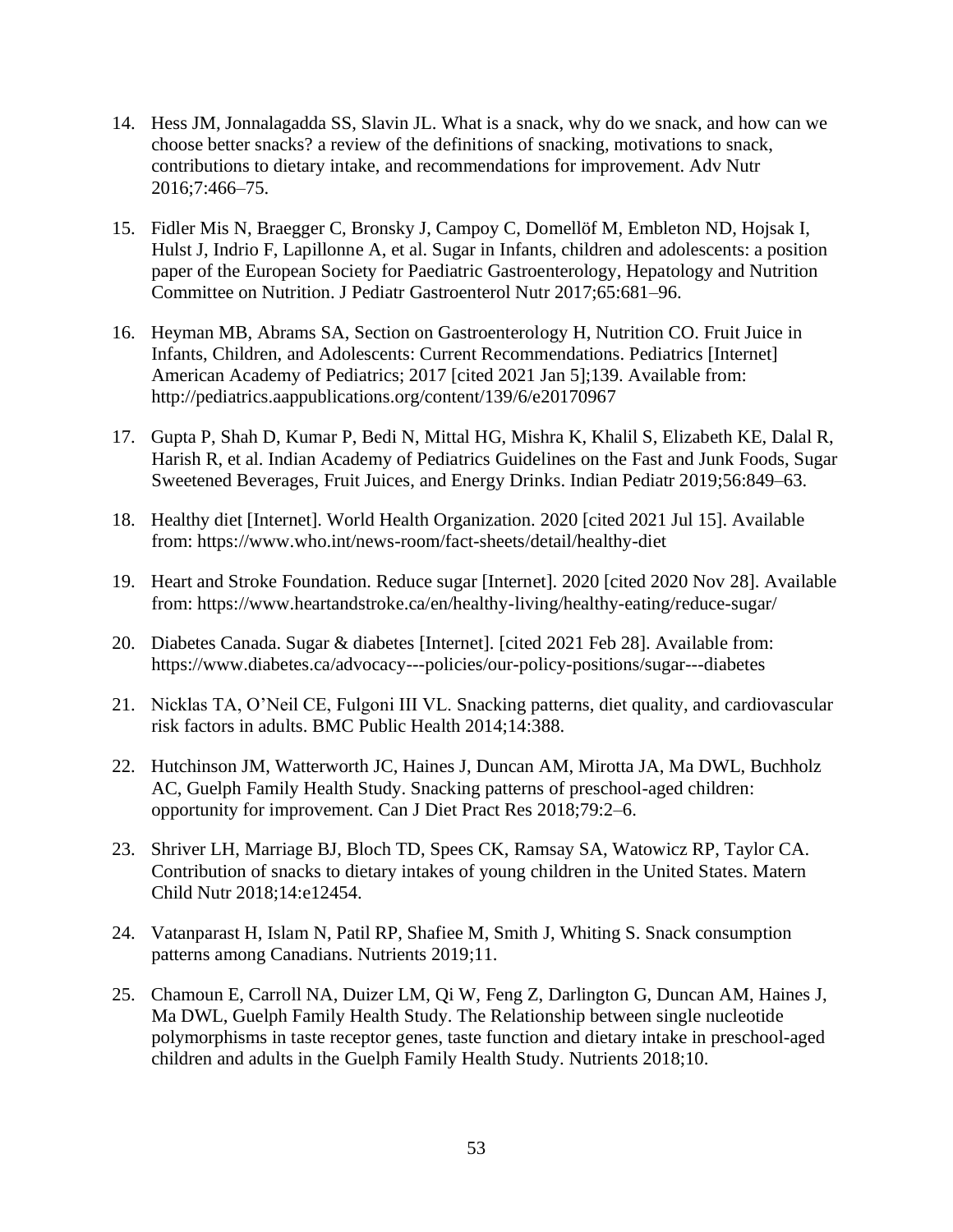- 26. Dunford EK, Popkin BM. 37 year snacking trends for US children 1977-2014. Pediatr Obes 2018;13:247–55.
- 27. Deming DM, Reidy KC, Fox MK, Briefel RR, Jacquier E, Eldridge AL. Cross-sectional analysis of eating patterns and snacking in the US Feeding Infants and Toddlers Study 2008. Public health nutrition 2017;20:1584–92.
- 28. Bernstein JT, Schermel A, Mills CM, L'Abbé MR. Total and free sugar content of Canadian prepackaged foods and beverages. Nutrients 2016;8:582.
- 29. Kay MC, Welker EB, Jacquier EF, Story MT. Beverage consumption patterns among infants and young Children (0<sup>−</sup>47.9 Months): data from the Feeding Infants and Toddlers Study, 2016. Nutrients 2018;10.
- 30. Eny KM, Jeyakumar N, Dai DWH, Maguire JL, Parkin PC, Birken CS. Sugar-containing beverage consumption and cardiometabolic risk in preschool children. Preventive Medicine Reports 2020;17:101054.
- 31. Leermakers ETM, Felix JF, Erler NS, Ćerimagić A, Wijtzes AI, Hofman A, Raat H, Moll HA, Rivadeneira F, Jaddoe VWV, et al. Sugar-containing beverage intake in toddlers and body composition up to age 6 years: The Generation R Study. Eur J Clin Nutr Nature Publishing Group; 2015;69:314–21.
- 32. Cantoral A, Tellez-Rojo MM, Ettinger A, Hu H, Hernandez-Avila M, Peterson K. Early introduction and cumulative consumption of sugar-sweetened beverages during the preschool period and risk of obesity at 8–14 years of age. Pediatr Obes 2016;11:68–74.
- 33. Vinke PC, Blijleven KA, Luitjens MHHS, Corpeleijn E. Young children's sugar-sweetened beverage consumption and 5-year change in BMI: lessons learned from the timing of consumption. Nutrients [Internet] 2020 [cited 2021 Jun 10];12. Available from: https://www.ncbi.nlm.nih.gov/pmc/articles/PMC7468701/
- 34. Malik VS, Hu FB. Sugar-Sweetened Beverages and Cardiometabolic Health: An Update of the Evidence. Nutrients [Internet] 2019 [cited 2021 May 16];11. Available from: https://www.ncbi.nlm.nih.gov/pmc/articles/PMC6723421/
- 35. Vercammen KA, Moran AJ, Soto MJ, Kennedy-Shaffer L, Bleich SN. Decreasing trends in heavy sugar-sweetened beverage consumption in the United States, 2003 to 2016. J Acad Nutr Diet 2020;120:1974-1985.e5.
- 36. Government of Canada SC. Statistics Canada [Internet]. 1995 [cited 2021 Aug 25]. Available from: https://www.statcan.gc.ca/eng/start
- 37. Barquera S, Campirano F, Bonvecchio A, Hernández-Barrera L, Rivera JA, Popkin BM. Caloric beverage consumption patterns in Mexican children. Nutr J 2010;9:47.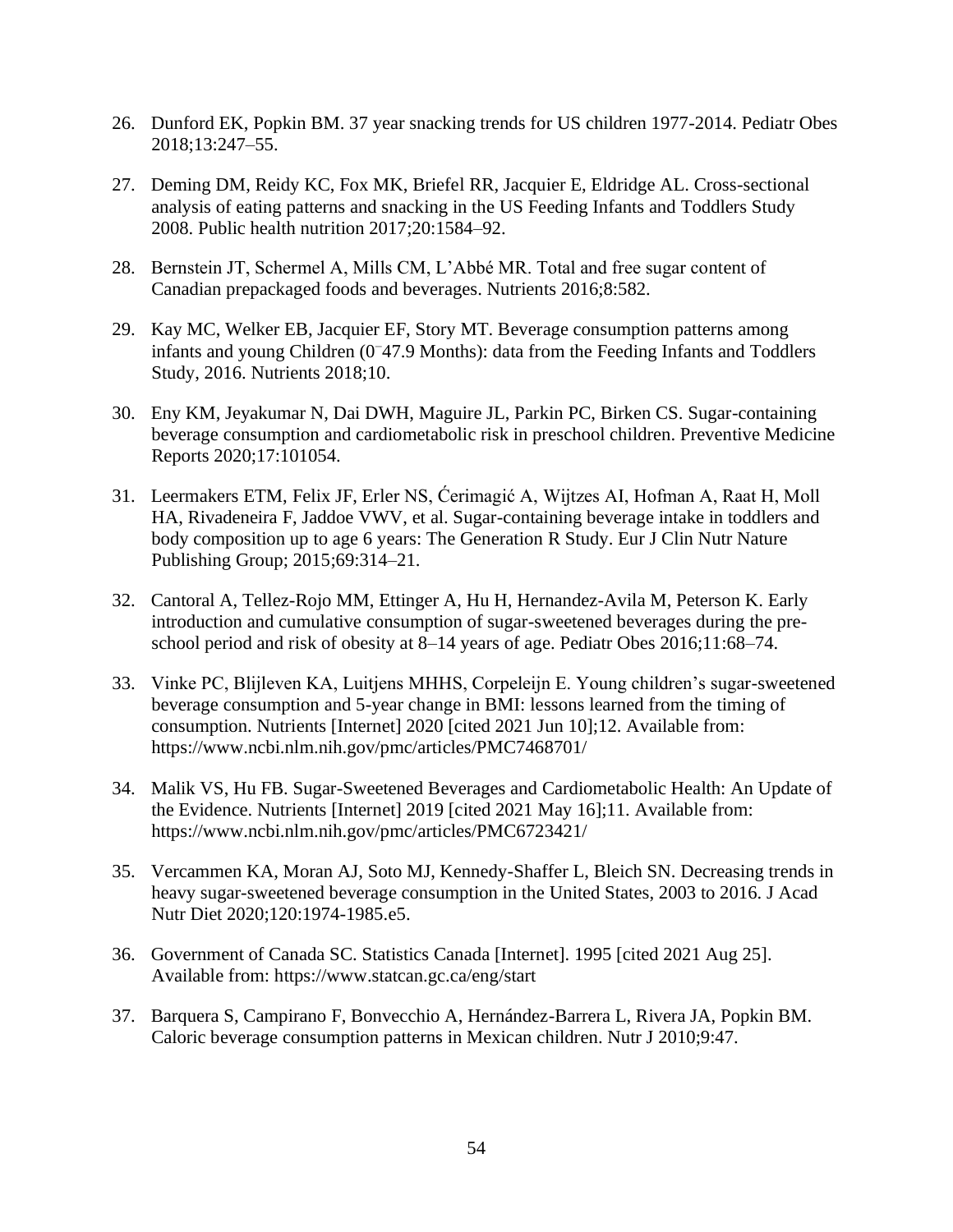- 38. Dawes E, D'Onise K, Spurrier N. Trends in soft drink and sugar-sweetened beverage consumption among South Australians, focusing on distribution of intake by subpopulation. Australian and New Zealand Journal of Public Health 2020;44:410–8.
- 39. Roess AA, Jacquier EF, Catellier DJ, Carvalho R, Lutes AC, Anater AS, Dietz WH. Food consumption patterns of infants and toddlers: findings from the Feeding Infants and Toddlers Study (FITS) 2016. The Journal of Nutrition 2018;148:1525S-1535S.
- 40. Anderson SE, Ramsden M, Kaye G. Diet qualities: healthy and unhealthy aspects of diet quality in preschool children. The American Journal of Clinical Nutrition 2016;103:1507– 13.
- 41. Welker EB, Jacquier EF, Catellier DJ, Anater AS, Story MT. Room for Improvement Remains in Food Consumption Patterns of Young Children Aged 2-4 Years. J Nutr 2018;148:1536S-1546S.
- 42. Wang Y, Guglielmo D, Welsh JA. Consumption of sugars, saturated fat, and sodium among US children from infancy through preschool age, NHANES 2009–2014. Am J Clin Nutr 2018;108:868–77.
- 43. Hafekost K, Mitrou F, Lawrence D, Zubrick SR. Sugar sweetened beverage consumption by Australian children: implications for public health strategy. BMC Public Health 2011;11:950.
- 44. Green M, Hadihardjono DN, Pries AM, Izwardy D, Zehner E, Huffman SL. High proportions of children under 3 years of age consume commercially produced snack foods and sugar-sweetened beverages in Bandung City, Indonesia. Matern Child Nutr 2019;15 Suppl 4:e12764.
- 45. Scaglioni S, De Cosmi V, Ciappolino V, Parazzini F, Brambilla P, Agostoni C. Factors Influencing Children's Eating Behaviours. Nutrients 2018;10:706.
- 46. Norton EM, Poole SA, Raynor HA. Impact of fruit juice and beverage portion size on snack intake in preschoolers. Appetite 2015;95:334–40.
- 47. Smethers AD, Roe LS, Sanchez CE, Zuraikat FM, Keller KL, Kling SMR, Rolls BJ. Portion size has sustained effects over 5 days in preschool children: a randomized trial. Am J Clin Nutr 2019;109:1361–72.
- 48. Charvet A, Hartlieb KB, Yeh Y, Jen K-LC. A comparison of snack serving sizes to USDA guidelines in healthy weight and overweight minority preschool children enrolled in Head Start. BMC Obes BioMed Central Ltd.; 2016;3.
- 49. Reale S, Kearney CM, Hetherington MM, Croden F, Cecil JE, Carstairs SA, Rolls BJ, Caton SJ. The feasibility and acceptability of two methods of snack portion control in United Kingdom (UK) preschool children: reduction and replacement. Nutrients 2018;10:1493.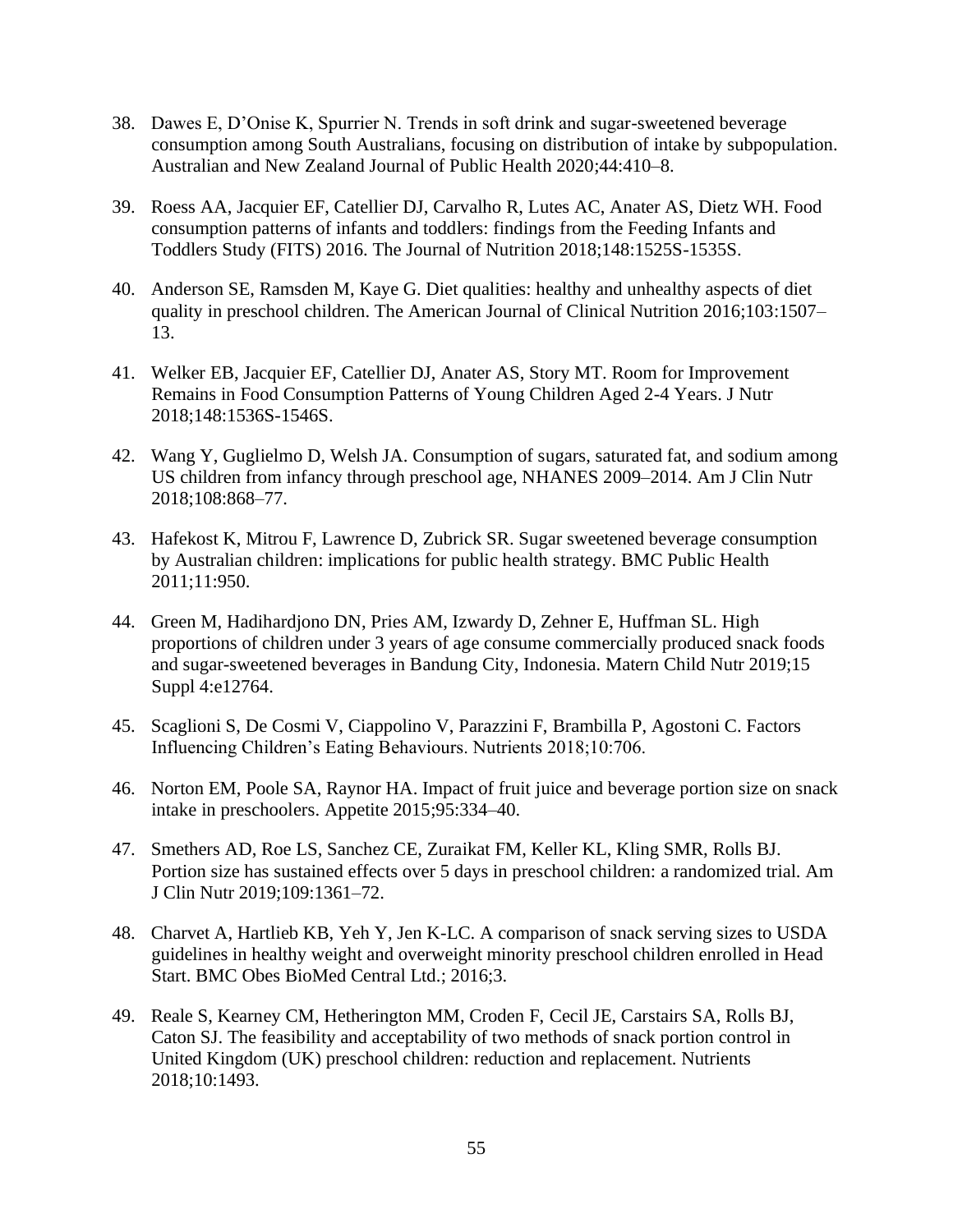- 50. Roe LS, Meengs JS, Birch LL, Rolls BJ. Serving a variety of vegetables and fruit as a snack increased intake in preschool children. Am J Clin Nutr 2013;98:693–9.
- 51. Damen FWM, Luning PA, Fogliano V, Steenbekkers BLPA. What influences mothers' snack choices for their children aged 2–7? Food Qual Prefer 2019;74:10–20.
- 52. Mazarello Paes V, Hesketh K, O'Malley C, Moore H, Summerbell C, Griffin S, van Sluijs EMF, Ong KK, Lakshman R. Determinants of sugar‐sweetened beverage consumption in young children: a systematic review. Obes Rev 2015;16:903–13.
- 53. Mendez MA, Miles DR, Poti JM, Sotres-Alvarez D, Popkin BM. Persistent disparities over time in the distribution of sugar-sweetened beverage intake among children in the United States. Am J Clin Nutr 2019;109:79–89.
- 54. ASA24® Dietary Assessment Tool | EGRP/DCCPS/NCI/NIH [Internet]. Bethesda, MD: National Cancer Institute; [cited 2021 Aug 9]. Available from: https://epi.grants.cancer.gov/asa24/
- 55. Devenish G, Golley R, Mukhtar A, Begley A, Ha D, Do L, Scott JA. Free sugars intake, sources and determinants of high consumption among Australian 2-year-olds in the SMILE cohort. Nutrients 2019;11:161.
- 56. Crowe M, O'Sullivan M, Cassetti O, O'Sullivan A. Estimation and consumption pattern of free sugar intake in 3-year-old Irish preschool children. Eur J Nutr 2020;59:2065–74.
- 57. Craigie AM, Lake AA, Kelly SA, Adamson AJ, Mathers JC. Tracking of obesity-related behaviours from childhood to adulthood: a systematic review. Maturitas 2011;70:266–84.
- 58. Chamoun E, Hutchinson JM, Krystia O, Mirotta JA, Mutch DM, Buchholz AC, Duncan AM, Darlington G, Haines J, Ma DWL, et al. Single nucleotide polymorphisms in taste receptor genes are associated with snacking patterns of preschool-aged children in the Guelph Family Health Study: a pilot study. Nutrients 2018;10.
- 59. Taskinen M-R, Packard CJ, Borén J. Dietary fructose and the metabolic syndrome. Nutrients 2019;11:1987.
- 60. Wallace A, Kirkpatrick SI, Darlington G. Accuracy of parental reporting of preschoolers' dietary intake using an online self-administered 24-h recall. Nutrients 2018;10:987.
- 61. Government of Canada SC. Canadian Income Survey, 2019 [Internet]. 2021 [cited 2021 Jun 30]. Available from: https://www150.statcan.gc.ca/n1/daily-quotidien/210323/dq210323aeng.htm
- 62. Leme AC, Muszynski D, Mirotta JA, Caroll N, Hogan JL, Jewell K, Yu J, Fisberg RM, Duncan AM, Ma DWL, et al. Diet quality of Canadian preschool children: associations with socio-demographic characteristics. Can J Diet Pract Res 2021;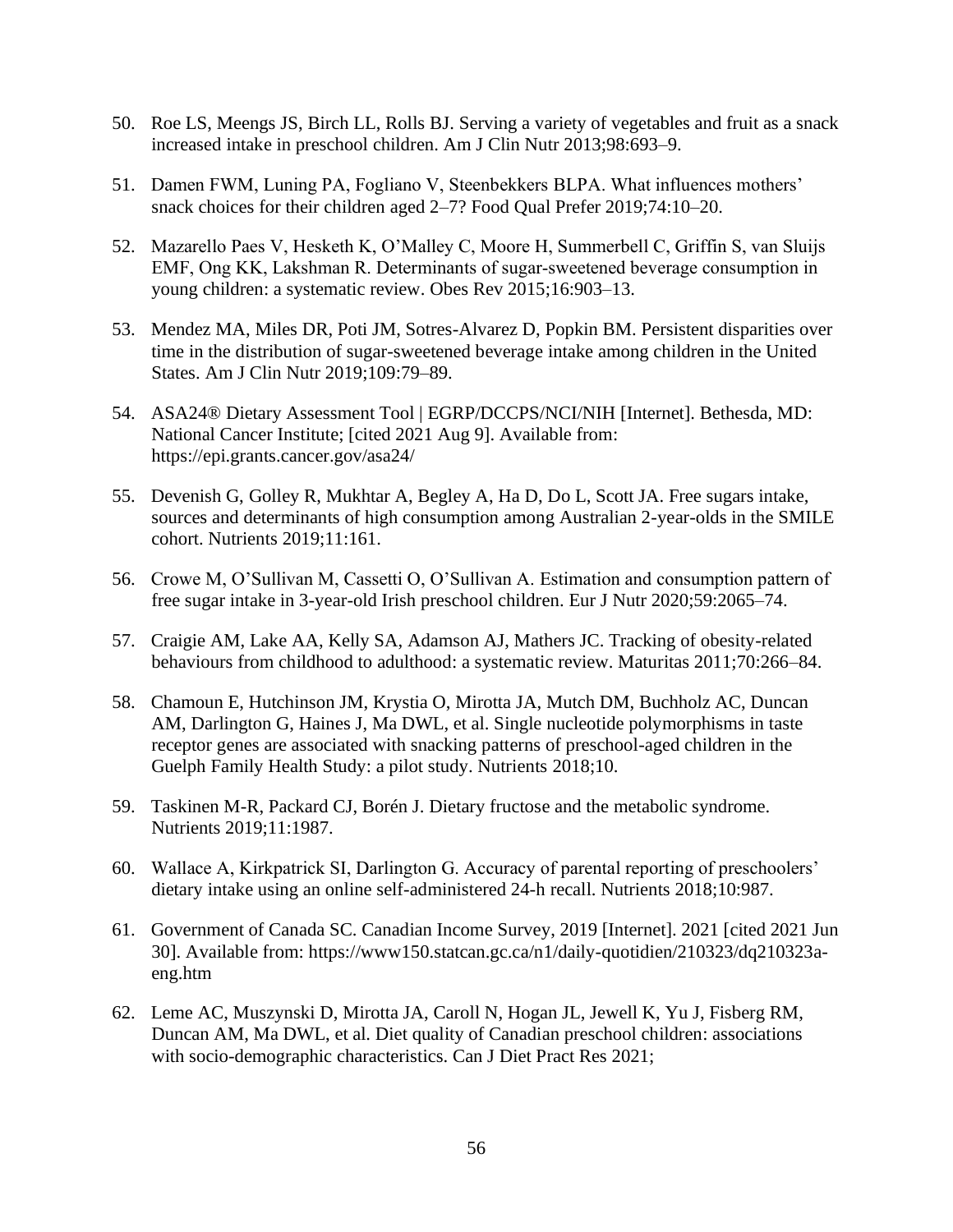- 63. Savage JS, Fisher JO, Birch LL. Parental influence on eating behavior. J Law Med Ethics 2007;35:22–34.
- 64. A proposal to increase taxes on sugar-sweetened beverages in Canada [Internet]. Canadian Paediatric Society; Available from: https://www.cps.ca/en/documents/position/tax-onsugar-sweetened-beverages
- 65. Bernstein JT, L'Abbé MR. Added sugars on nutrition labels: a way to support population health in Canada. CMAJ 2016;188:E373–4.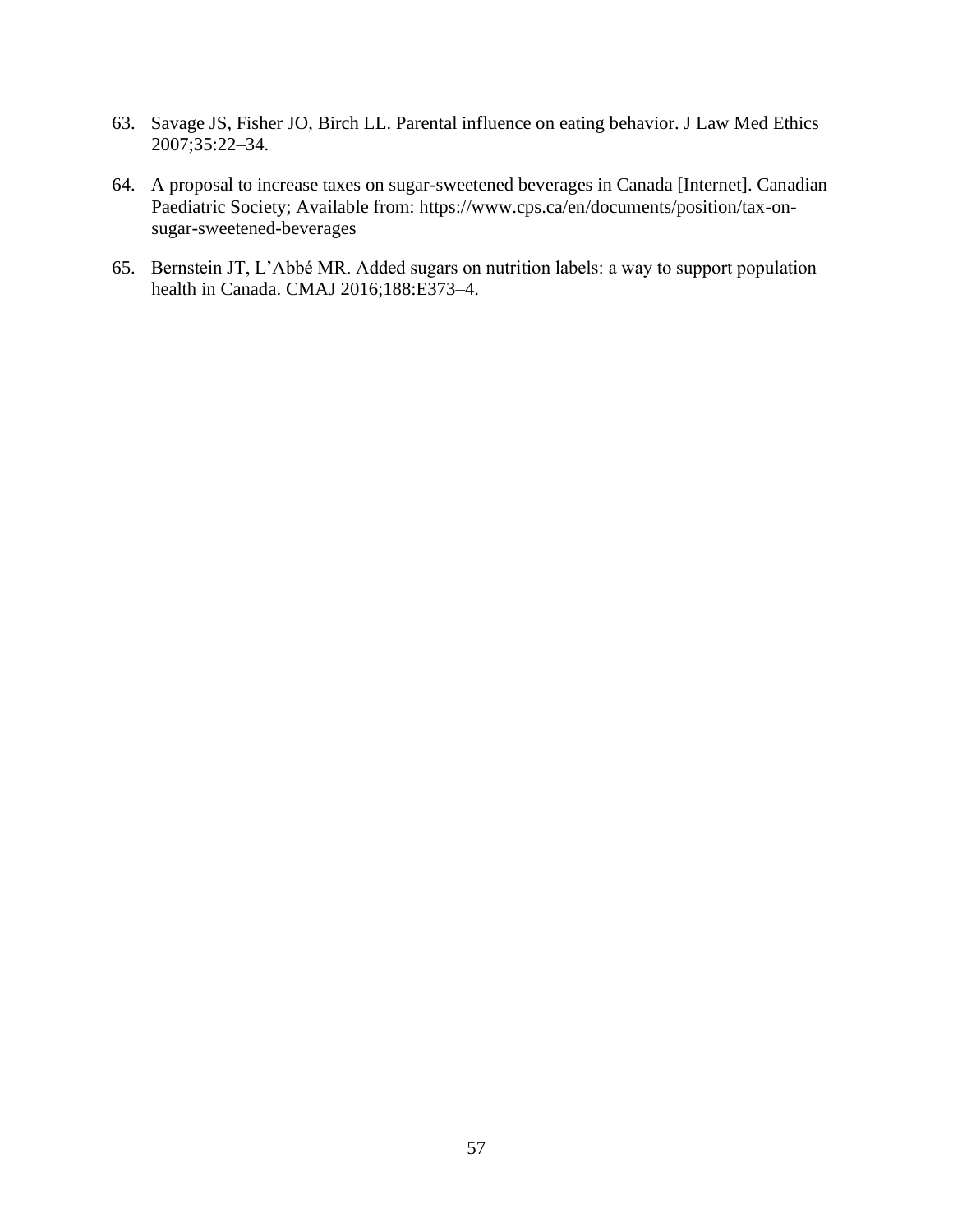# **Chapter 6 Appendices**

| Country,<br>Study Design,<br>Sample Size,<br>Study,<br>Dietary<br>Age (years) |                                                                                                                                                                        | Sugary Beverage Intake Variable                                                                                    |                    |                      |          |                                                                                                                                                                                                                                                                                                                                                                                                            |             |
|-------------------------------------------------------------------------------|------------------------------------------------------------------------------------------------------------------------------------------------------------------------|--------------------------------------------------------------------------------------------------------------------|--------------------|----------------------|----------|------------------------------------------------------------------------------------------------------------------------------------------------------------------------------------------------------------------------------------------------------------------------------------------------------------------------------------------------------------------------------------------------------------|-------------|
| Sampling<br>Year,<br>Citation                                                 | Assessment<br>Method and<br>Nutrient Database                                                                                                                          | and<br>Characteristics                                                                                             | 1 Consumer<br>(% ) | 2 Volume/<br>Portion | 3 Energy | <b>Relevant Results Summary</b>                                                                                                                                                                                                                                                                                                                                                                            | Conclusions |
| <b>US</b><br><b>ECLS-B</b><br>2005<br>(40)                                    | Cross-sectional<br>analysis. By<br>proxy via FFQ for<br>the week prior.<br>Sugar analysis not<br>completed.                                                            | $n = 8900$<br>$~1.5$ years<br>Non-breastfed                                                                        |                    |                      |          | <b>1 Percent consumers</b><br><b>SSB</b><br>$-$ ( $\geq$ 1) time/day: 30.1%<br>$-$ ( $\geq$ 3) times per day: 6.2%<br>$- \ge 1$ time in the past week: 72.7%<br>- None in past week: 27.3%                                                                                                                                                                                                                 | <b>NA</b>   |
| <b>US</b><br><b>FITS 2016</b><br>(39)                                         | Cross-sectional                                                                                                                                                        | $n=413$<br>$1.5-2$ years<br><b>Breastfed</b><br>included                                                           |                    |                      |          | <b>1 Percent consumers</b><br>SSB: 31%                                                                                                                                                                                                                                                                                                                                                                     | <b>NA</b>   |
| <b>US</b><br><b>FITS 2016</b><br>$(29,41^{\dagger})$                          | analysis. 24-hour<br>dietary recall,<br>primary caregiver<br>over the phone.<br>FPED for AS<br>analysis.<br>$SSB = fruit$<br>drinks, soft drinks<br>and tea and coffee | $n=?$<br>2-4 years<br><b>Breastfed</b><br>included<br>$\bar{n} = 600$<br>2-4 years<br><b>Breastfed</b><br>included |                    |                      |          | <b>1 Percent consumers</b><br>SSB: 45.5%<br>-Fruit drinks: 34.5%<br>-Regular Soft drinks: 8.8%<br>Sweetened teas: 6.9% <sup>†</sup><br>Sports drinks: 1.8% <sup>†</sup><br>Flavoured milk: 15.2%<br>2 Per capita volume consumption<br>SSB: 135.9g/4.6 fl oz<br>-Fruit drinks: $90.7g/3.1$ fl oz<br>-Soft drinks: $19.6g/0.7f1$ oz<br>Flavoured milk: 38.4g/1.3 fl oz<br>2 Per consumer volume consumption | <b>NA</b>   |
|                                                                               |                                                                                                                                                                        |                                                                                                                    |                    |                      |          | SSB: 298.7g/10.1 fl oz                                                                                                                                                                                                                                                                                                                                                                                     |             |

Appendix A – Narrative summary of studies investigating SSB intake among preschool-aged children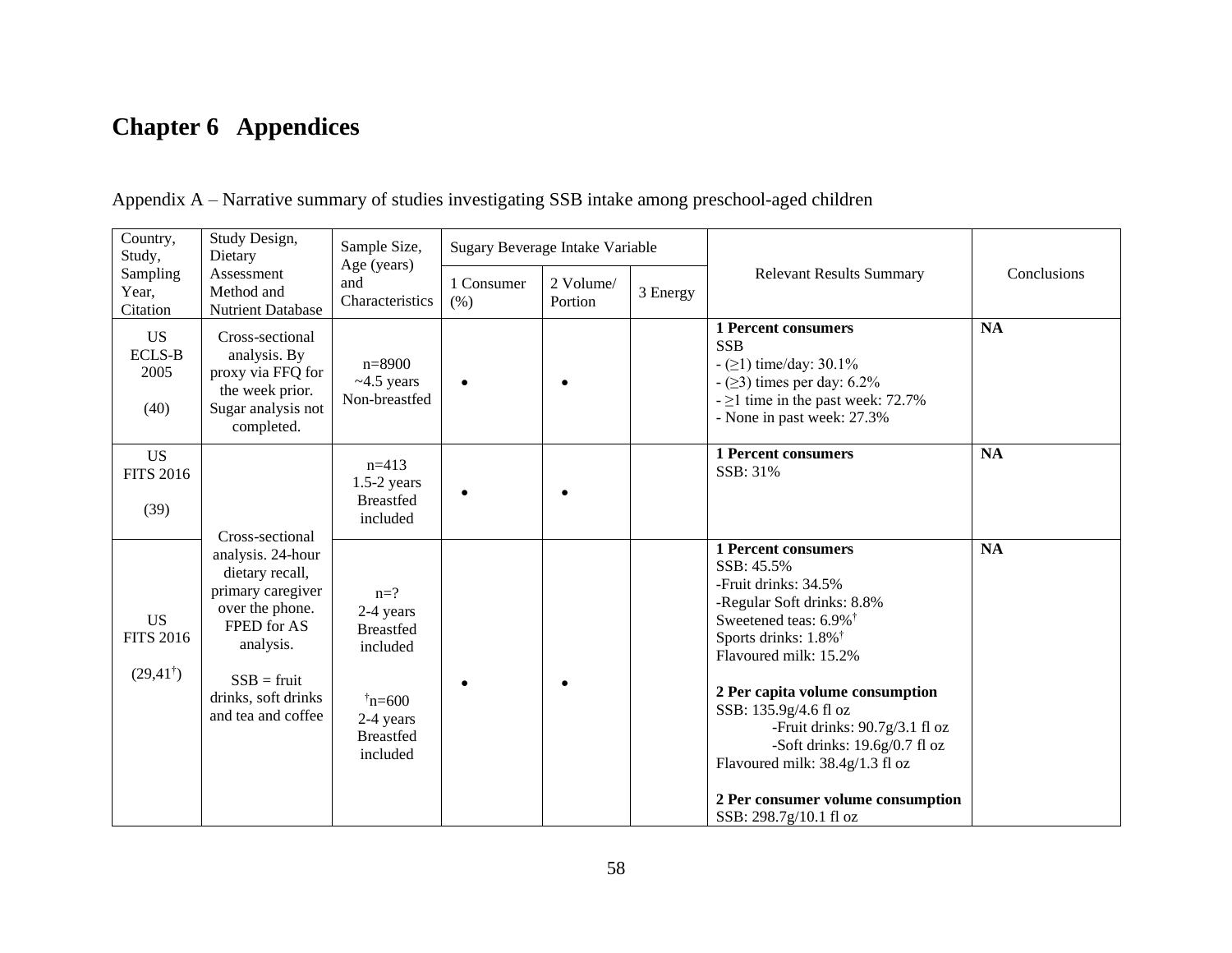|               |                    |                  |  | -Flavoured milk: 252.4 g/8.5        |                         |
|---------------|--------------------|------------------|--|-------------------------------------|-------------------------|
|               |                    |                  |  | fl oz                               |                         |
|               |                    |                  |  | -Fruit drinks: 263.1g/8.9 fl oz     |                         |
|               |                    |                  |  | -Soft drinks: $228.8g/7.7f1$ oz     |                         |
|               |                    |                  |  |                                     |                         |
|               |                    |                  |  | 3 Contribution to TE (%kcal)        | Fruit drinks were the   |
| <b>US</b>     | Cross-sectional    |                  |  | -AS Energy: 7.6%                    | top source of AS        |
| <b>NHANES</b> | analysis.          | 651              |  | 3 Contribution to AS energy (%kcal) | and sweetened           |
| 2011-2016     | Proxy, 24-hour     | 1-2 years        |  | -Fruit drinks: 19.6%                | beverages were the      |
| (three        | recall, AMPM.      | <b>Breastfed</b> |  | -Sweetened drinks (except           | third most important    |
| cycles)       | FPED for AS        | included         |  | fruit drinks): 7.5%                 | contributor to AS       |
| (3)           | analysis.          |                  |  |                                     |                         |
|               |                    |                  |  | 3 Contribution to TE (%kcal)        | Contribution of AS      |
|               |                    |                  |  | -AS Energy: $10.1\%$                | from SSBs and FS        |
|               |                    |                  |  | $-SCB: 6.7%$                        | from 100% fruit         |
|               |                    |                  |  | 3 Contribution to AS energy (%kcal) | juice calories to total |
|               |                    |                  |  | -SSB: 3.8%                          | energy increased        |
| <b>US</b>     | Cross-sectional    |                  |  | $-0$ - $<$ 1 years: 0.3%            | with age among US       |
| <b>NHANES</b> | analysis.          | $n=3,345$        |  | $-1 - 2$ years: 3.4%                | children 0-5 years.     |
| 2009-2014     | Proxy, 24-hour     | $0-5$ years      |  | $-2 - 3$ years: 4.3%                |                         |
| (four         | recall, AMPM.      | non-breastfed    |  | $-3 - 4$ years: $4.6\%$             |                         |
| cycles)       | FPED for AS        |                  |  | $-4 - 5$ years: $5.1\%$             |                         |
| (42)          | analysis.          |                  |  | -Fruit juice drinks/fruit-          |                         |
|               |                    |                  |  | flavoured drinks: 12.0%             |                         |
|               |                    |                  |  | $-1 - 2$ years: 12.1%               |                         |
|               |                    |                  |  | $-2 - 3$ years: 13.4%               |                         |
|               |                    |                  |  | $-3 - 4$ years: 11.8%               |                         |
|               |                    |                  |  | $-4 - 5$ years: 12.8%               |                         |
|               |                    |                  |  | <b>Percent consumers</b>            | Consumers of            |
|               |                    |                  |  | -Regular soft drinks: 68.0%         | sweetened beverages     |
|               | Cross-sectional    |                  |  | -Sweetened Beverages i.e.,          | consumed the            |
| Mexico        | 2006: semi-        | $n=3553$         |  | sweetened fruit water, sugar-       | largest amount per      |
| MHNS-         | quantitative FFQ,  | 1-4 years        |  | added orange juice, sweetened       | consumer (110.9         |
| 2006          | past week.         | <b>Breastfed</b> |  | and flavoured water: 65.2%          | mL) among a             |
| (37)          | Sugar analysis not | included         |  | -Sweetened coffee and tea:          | Mexican preschool-      |
|               | completed.         |                  |  | 37.5%                               | aged cohort.            |
|               |                    |                  |  | -Diet soft drinks &                 |                         |
|               |                    |                  |  | unsweetened flavor: 3.7%            |                         |
| Indonesia     | Cross-sectional    | $n=495$          |  | <b>Percent Consumers</b>            | <b>NA</b>               |
| 2018          |                    | $0.5-3$ years    |  | -SSB: 40%                           |                         |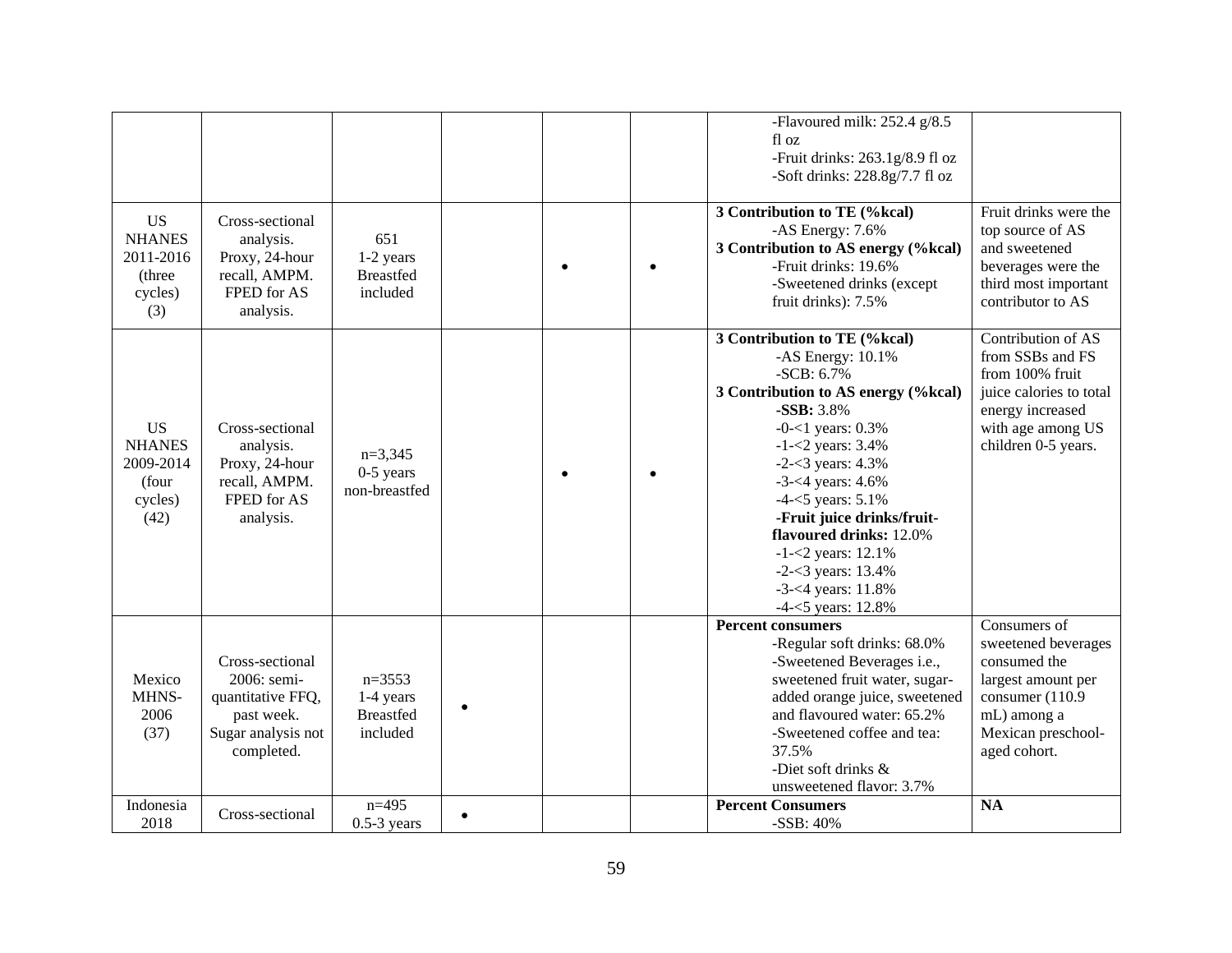| (44)                                       | Questionnaire of<br>preceding day<br>querying<br>consumption of<br>commercial snack<br>foods.<br>Sugar analysis not<br>completed.<br>$SSB = Beverage$                                             | <b>Breastfed</b><br>included                          |  | -Sweetened milks: 33.3%                                                                                                                                                                                                                                                                                                                                                                                                                                                                                                              |           |
|--------------------------------------------|---------------------------------------------------------------------------------------------------------------------------------------------------------------------------------------------------|-------------------------------------------------------|--|--------------------------------------------------------------------------------------------------------------------------------------------------------------------------------------------------------------------------------------------------------------------------------------------------------------------------------------------------------------------------------------------------------------------------------------------------------------------------------------------------------------------------------------|-----------|
| Australia<br><b>NCNPAS</b><br>2007<br>(43) | with AS<br>Cross-sectional<br>Proxy, two<br>multiple-pass 24-<br>hour recalls and<br>reporting of usual<br>dietary habits.<br>CSIRO for<br>nutrient analysis.<br>Sugar analysis not<br>completed. | $n=1191$<br>2-3 years<br><b>Breastfed</b><br>included |  | Contribution to total SSB intake by<br>volume<br>-Sweetened juice: 39.9%<br>-Flavoured milk: 22.1%<br>-Cordial: $19.9\%$<br>-Carbonated soft drink:15.0%<br>-Milk shake/smoothie: 3.8%<br>-Sports drink: 0.3%<br>Mean per-capita volume of SSB<br>subcategories consumed<br>-Sweetened juice: 145ml<br>-Flavoured milk: 38.8 ml<br>-Cordial: 27.7ml<br>-Carbonated soft drink:<br>56.5ml<br>-Milk shake/smoothie: 12.9ml<br>-Sports drink: 1.2ml<br>Mean contribution to total energy<br>-SSBs in boys: 4.2%<br>-SSBs in girls: 3.8% | <b>NA</b> |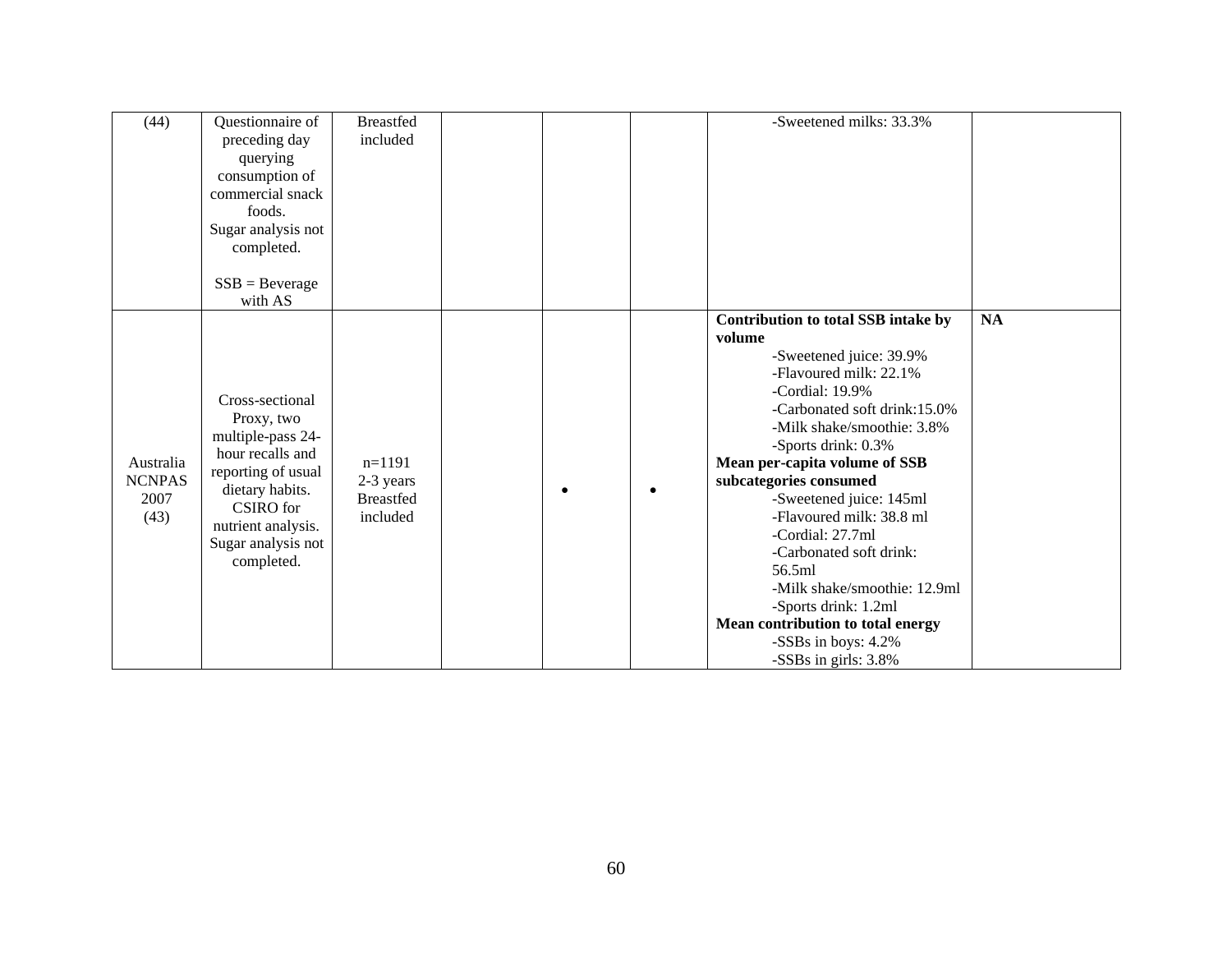| Country,<br>Study Design,<br>Dietary<br>Study, |                                                                                                             | Sample Size,                                             | Fruit Juice Intake Variable |                      |          |                                                                                                                                                                                                                                                                                                                         |                                                                                                                                                                                                      |
|------------------------------------------------|-------------------------------------------------------------------------------------------------------------|----------------------------------------------------------|-----------------------------|----------------------|----------|-------------------------------------------------------------------------------------------------------------------------------------------------------------------------------------------------------------------------------------------------------------------------------------------------------------------------|------------------------------------------------------------------------------------------------------------------------------------------------------------------------------------------------------|
| Sampling<br>Year,<br>Citation                  | Assessment<br>Method and<br>Nutrient Database                                                               | Age (years)<br>and<br>Characteristics                    | 1 Consumer<br>(% )          | 2 Volume/<br>Portion | 3 Energy | <b>Relevant Fruit Juice Results and</b><br>Comparison with Recommendations                                                                                                                                                                                                                                              | Conclusion<br>(AAP or WHO)                                                                                                                                                                           |
| <b>US</b><br><b>ECLS-B</b><br>2005<br>(40)     | Cross-sectional<br>analysis. By<br>proxy via FFQ for<br>the week prior.<br>Sugar analysis not<br>completed. | $n=8900$<br>$~1.5$ years<br>Non-breastfed                |                             |                      |          | <b>1 Percent consumers</b><br>$-$ ( $\geq$ 1) time/day: 67.4%<br>$-$ ( $\geq$ 3) times per day: 18.4%<br>$-21$ time in the past week: 91.7%<br>- None in past week: 8.3%                                                                                                                                                | $\overline{NA}$                                                                                                                                                                                      |
| <b>US</b><br><b>FITS 2016</b><br>(39)          | Cross-sectional<br>analysis. 24-hours<br>dietary recall,<br>primary caregiver                               | $n=413$<br>$1.5-2$ years<br><b>Breastfed</b><br>included |                             | $\bullet$            |          | <b>1 Percent consumers</b><br>$-$ ( $\geq$ 1) time/day: 55%<br>2 Volume/Portion<br>$-18-20.9$ months (n=251): 40%<br>consumed $>4$ ounces ( $>118$ mL) and<br>29% consumed $>6$ ounces ( $>177$ mL)<br>$-21-23.9$ months (n=162): 46%<br>consumed $>4$ ounces ( $>118$ mL) and<br>32% consumed $>6$ ounces ( $>177$ mL) | AAP: 55% of US<br>children 1.5-2 years<br>consumed 100%<br>fruit juice. Around<br>1/3 of children<br>exceeded AAP fruit<br>juice<br>recommendations.                                                 |
| <b>US</b><br><b>FITS 2016</b><br>(41)          | over the phone.<br>FPED for AS<br>analysis.                                                                 | $n=600$<br>2-4 years<br><b>Breastfed</b><br>included     |                             | $\bullet$            |          | 1 Percent consumers: 46.7%<br>2 Per capita consumption<br>$-100\%$ fruit juice: $113.2g$<br>2 Per consumer consumption<br>$-100\%$ fruit juice: 242.2g                                                                                                                                                                  | AAP: 46.7% of US<br>children 2-4 years<br>consumed 100%<br>fruit juice and on<br>average exceeded<br>AAP fruit juice<br>recommendations on<br>a per consumer basis<br>but not a per capita<br>basis. |
| <b>US</b>                                      | Cross-sectional<br>analysis.                                                                                | $n=3,345$<br>$0-5$ years                                 |                             |                      |          | 3 Contribution to TE (% kcal)<br>$-100\%$ fruit juice: 3.8%                                                                                                                                                                                                                                                             | <b>WHO:</b> 100% fruit<br>juice alone                                                                                                                                                                |

Appendix B – Narrative summary of studies investigating fruit juice intake among preschool-aged children  $1$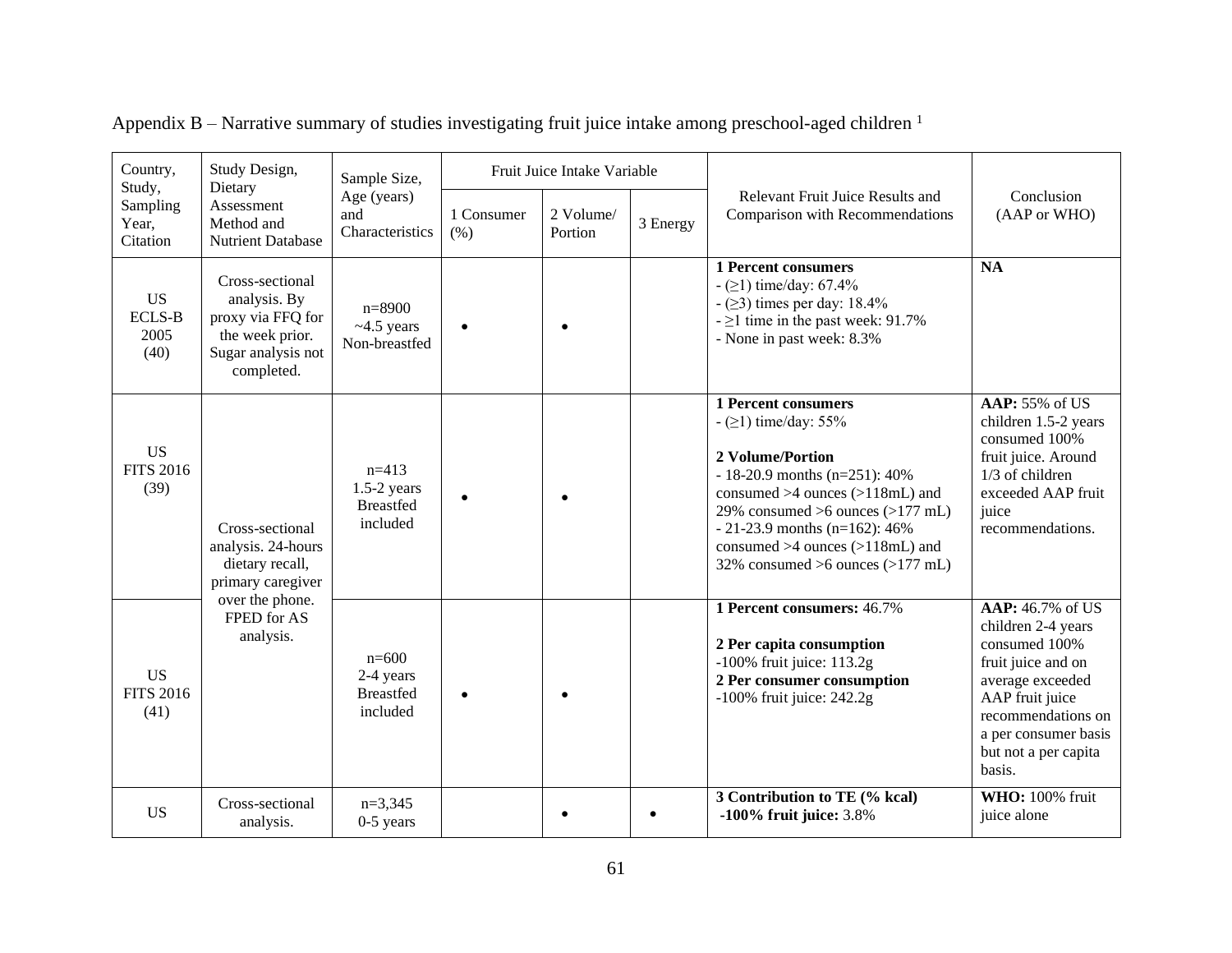| <b>NHANES</b> | Proxy, 24-hour     | non-breastfed    |  | $-0$ - $<$ 1 years: 1.7%          | contributed nearly  |
|---------------|--------------------|------------------|--|-----------------------------------|---------------------|
| 2009-2014     | recall, AMPM.      |                  |  | $-1 - 2$ years: 4.7%              | enough FS to exceed |
| (four         | FPED for AS        |                  |  | $-2 - 3$ years: 4.0%              | the WHO FS          |
| cycles)       | analysis.          |                  |  | $-3 - 4$ years: 4.1%              | recommendation of   |
| (42)          |                    |                  |  | $-4 - 5$ years: 3.8%              | $<$ 5% TE in US     |
|               |                    |                  |  |                                   | children 1-4 years  |
|               | Cross-sectional    |                  |  | <b>1 Percent consumers: 25.3%</b> | <b>NA</b>           |
| Mexico        | 2006: semi-        | $n=3552$         |  |                                   |                     |
| MHNS-         | quantitative FFQ,  | 1-4 years        |  |                                   |                     |
| 2006          | past week.         | <b>Breastfed</b> |  |                                   |                     |
| (37)          | Sugar analysis not | included         |  |                                   |                     |
|               | completed.         |                  |  |                                   |                     |

<sup>1</sup> For comparison with AAP recommendations, 1 g of fruit juice was assumed to be equivalent to 1 mL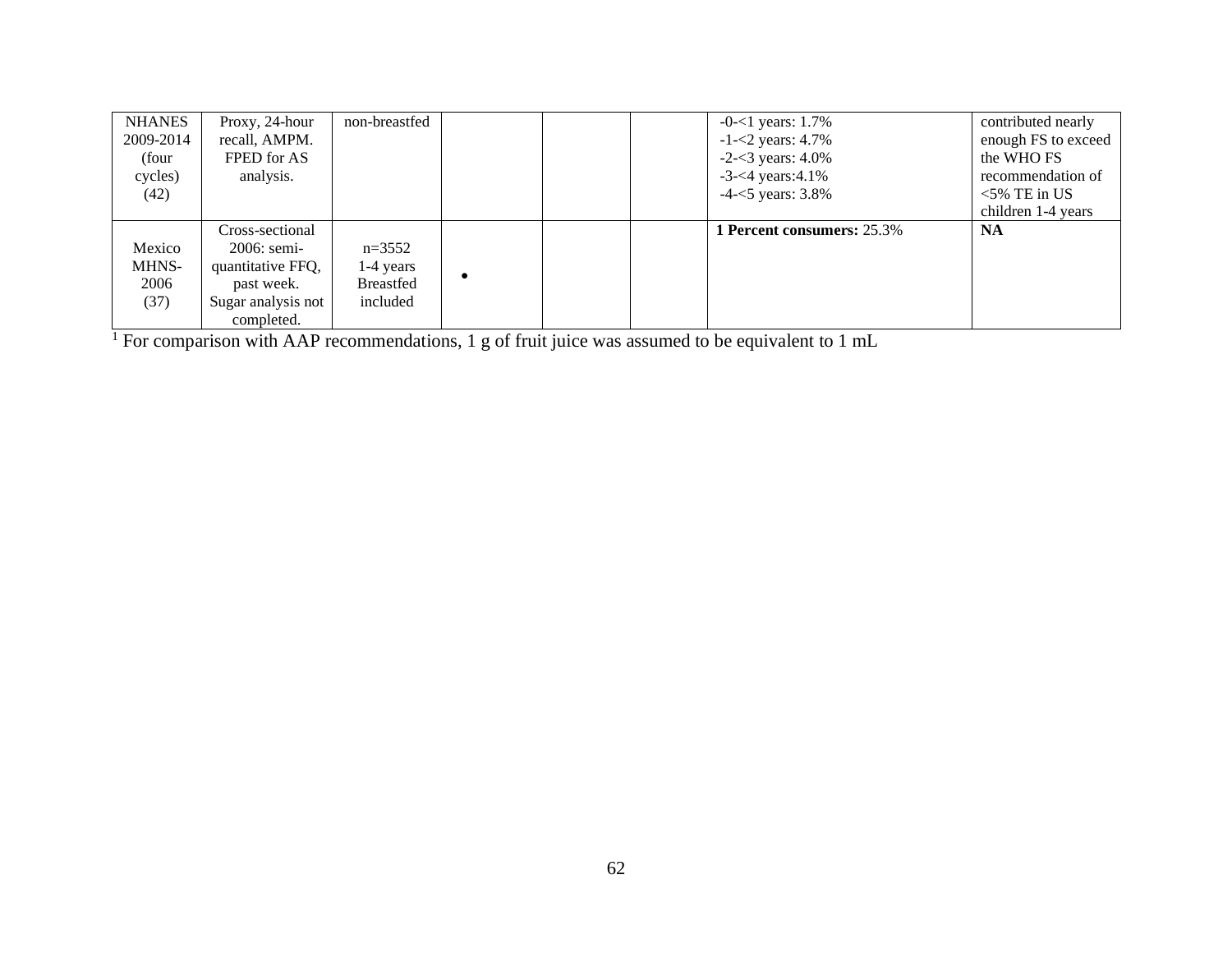| $\mathbf{1}$   | AS (tsp. eq.) was converted to kcal                                                                                                                                                                                                                                                                                                                                                                                                                                                                                                                                                                                                                                                                                                                                                                                                                                                                                                                 |
|----------------|-----------------------------------------------------------------------------------------------------------------------------------------------------------------------------------------------------------------------------------------------------------------------------------------------------------------------------------------------------------------------------------------------------------------------------------------------------------------------------------------------------------------------------------------------------------------------------------------------------------------------------------------------------------------------------------------------------------------------------------------------------------------------------------------------------------------------------------------------------------------------------------------------------------------------------------------------------|
|                | a. AS (tsp. eq.) from foods and beverages was determined by ASA24.<br>b. AS (tsp. eq.) was converted to kcal using the following equation: ${}^{1}AS$<br>$(kcal) = AS (tsp. eq.) x (4.2 g/1 tsp. eq). x (4 kcal/1 g).$                                                                                                                                                                                                                                                                                                                                                                                                                                                                                                                                                                                                                                                                                                                              |
| $\overline{2}$ | 'Sugar from Fruit Juice' was calculated for foods and beverages                                                                                                                                                                                                                                                                                                                                                                                                                                                                                                                                                                                                                                                                                                                                                                                                                                                                                     |
|                | a. Food and beverage items containing 100% fruit juice were identified<br>using the ASA-24 F_JUICE variable. Items were categorized as 100%<br>fruit juice or Mixed Items <sup>2</sup> .<br>b. For 100% fruit juice (with no AS), FS is equal to TS and so the<br>ASA24 TS data were used.<br>c. For Mixed Items, the type of 100% fruit juice in the food or beverage<br>item was identified. If it could not be reasonably identified, apple<br>juice was used since it is the most common fruit juice.<br>Sugar from Fruit Juice was calculated for each food and<br>a.<br>beverage item using the following equation: Sugar from Fruit<br>Juice = Fruit juice (cups.eq.) x Grams Sugar Per Cup Fruit<br>Juice <sup>3</sup> .<br>b. For each food and beverage item, sugar from fruit juice was<br>converted from grams to kcal using the following equation:<br>Sugar from fruit juice (kcal) = Sugar from fruit juice (g) $x$ 4<br>kcal $/$ 1g |
| 3              | FS (kcal) was calculated                                                                                                                                                                                                                                                                                                                                                                                                                                                                                                                                                                                                                                                                                                                                                                                                                                                                                                                            |
|                | a. FS was calculated for each food and beverage item by summing 'AS'<br>(Step 1) and 'Sugar from Fruit Juice' (Step 2).                                                                                                                                                                                                                                                                                                                                                                                                                                                                                                                                                                                                                                                                                                                                                                                                                             |

Appendix C – Stepwise determination of FS from ASA24-Canada-2016 data

<sup>1</sup>ASA24 calculates AS using the USDA's FPED definition of AS. This includes all sugars added during processing and sugars from undiluted fruit juice concentrates (Bowman et al., 2014). The WHO defines FS as monosaccharides and disaccharides added to foods and beverages by the manufacturer, cook or consumer, and sugars naturally present in honey, syrups, fruit juices and fruit juice concentrates (WHO, 2015). ASA24 AS were calculated based on the FPED definition of AS where one teaspoon equivalent of AS was reported to be equivalent to 4.2 grams.  $2$ ASA24 items (Food Description) from the full study baseline children cohort that contain fruit juice were categorized into 1) 100% Fruit Juice or 2) Mixed Items. 1) 100% Fruit Juice includes 100% fruit juice & Fruit juice concentrate diluted to single strength with no AS. Items in this category included "Fruit juice blend, 100% juice, with added Vitamin C", "Orange juice, chilled, includes from concentrate", "Pomegranate juice, ready-to-drink", "Apple juice, canned or bottled, added vitamin C", "Fruit juice, NFS (Mixed fruit juices)", "Orange juice, frozen concentrate, with calcium and vit. D added, diluted", "Grape juice, canned or bottled,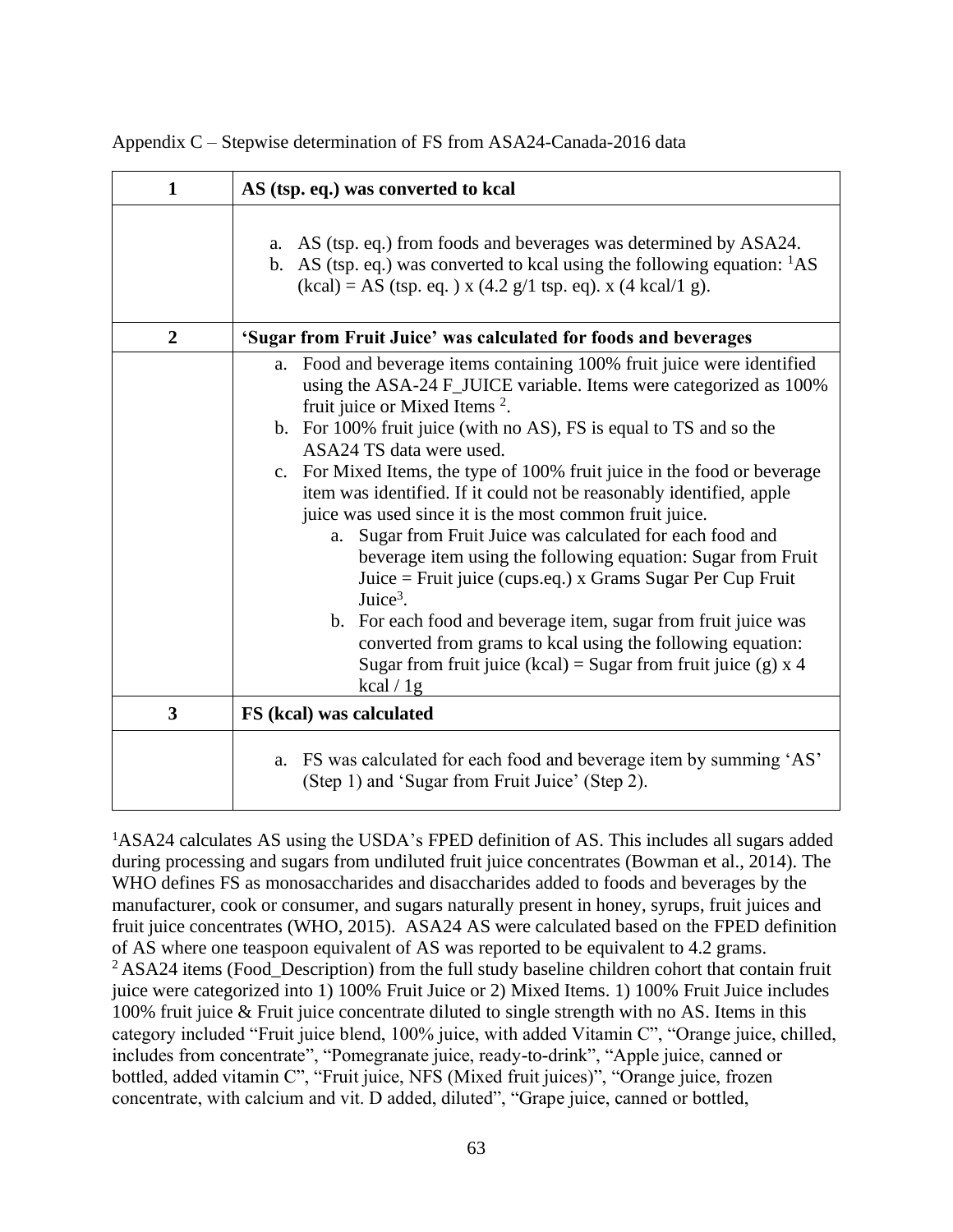unsweetened, with added vitamin C", and "Orange juice, frozen concentrate, unsweetened, diluted"). Coconut water is not counted as juice by ASA24-Canada-2016 but was treated as 100% fruit juice for this analysis. 2) Mixed Items included items that contain non-100% fruit juice sources of FS or 100% fruit juice plus other sources of FS. Items in this category include "Fruit smoothie drink, made with fruit or fruit juice only (no dairy products)", "Sauce, fruit (All fruits)", "Juice drink, fruit, ready-to-drink", "Fruit smoothie drink, NFS", "Fruit cocktail (peach, pear, apricot, pineapple, cherry, grape), canned, juice pack, solids and liquid", "Drink, fruit punch, vitamin C added, ready-to-drink", "Fruit flavored drink, low calorie, with high vitamin C", "Peach, canned halves or slices, juice pack, solids and liquid", "Lemon juice, raw", "Hummus, homemade", "Sauce, plum, ready-to-serve", "Macaroni or pasta salad", "Dessert, frozen, sherbet, orange", "Pad Thai with meat", "Macaroni or pasta salad with cheese", "Sweet and sour chicken", "Lemonade, frozen, diluted with water", "Fruit syrup (Strawberry, Blueberry)", "Light ice cream, creamsicle or dreamsicle (formerly ice milk)", "Sweets, jellies", "Macaroni or pasta salad W/ MAYONNAISE-TYPE SALAD DRESSING (INCLUDE MIRACLE WHIP)", "Sweets, fruit butters, apple".

<sup>3</sup>An in -house 'Grams Sugar Per Cup Fruit Juice' database was populated using ASA24 TS data for each fruit juice, e.g., "Apple juice, canned or bottled, added vitamin C" contains 24.05g / cup eq.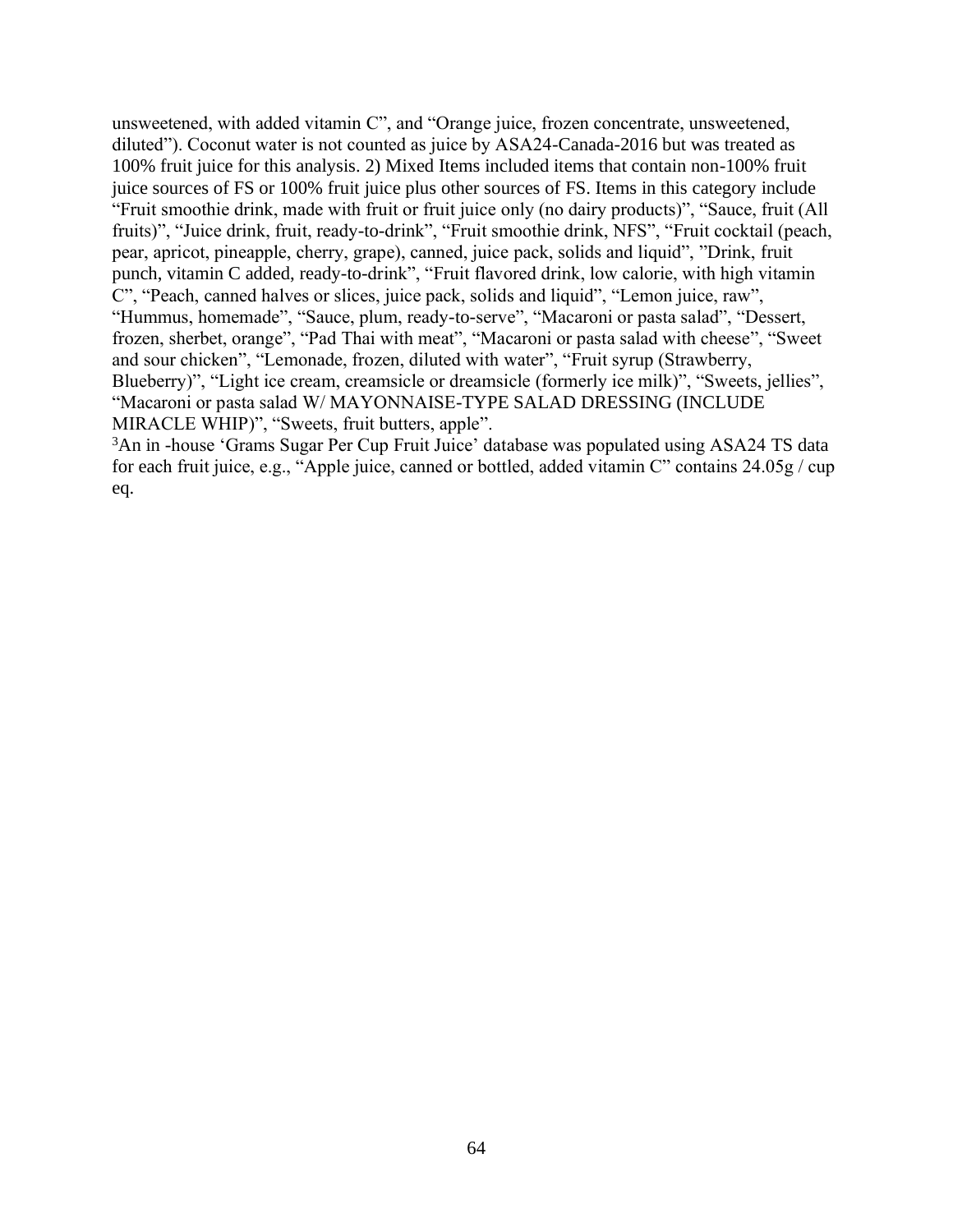| Food Group                        | Subcategory                             |  |  |  |
|-----------------------------------|-----------------------------------------|--|--|--|
| <b>Bakery Products</b>            | <b>Baked Breakfast</b>                  |  |  |  |
|                                   | <b>Baked Desserts</b>                   |  |  |  |
|                                   | <b>Bread Products</b>                   |  |  |  |
|                                   | Cake                                    |  |  |  |
|                                   | Cereal/Granola Bars                     |  |  |  |
|                                   | Cookies                                 |  |  |  |
|                                   | Pies, Tarts, Cobblers, Crisps           |  |  |  |
| <b>Beverages</b>                  | Sugar-Containing Beverages <sup>2</sup> |  |  |  |
|                                   | <b>Unsweetened Milk</b>                 |  |  |  |
|                                   | <b>Flavored Milk</b>                    |  |  |  |
|                                   | Plant-based beverages                   |  |  |  |
|                                   | <b>Fruit Juice</b>                      |  |  |  |
|                                   | <b>Fruit Drinks</b>                     |  |  |  |
|                                   | <b>Yogurt Beverage</b>                  |  |  |  |
|                                   | <b>Smoothies</b>                        |  |  |  |
|                                   | Water                                   |  |  |  |
|                                   | <b>Hot Beverages</b>                    |  |  |  |
|                                   | <b>Regular Soft Drinks</b>              |  |  |  |
|                                   | Diet Soft Drinks                        |  |  |  |
|                                   | <b>Sports Drinks</b>                    |  |  |  |
|                                   | <b>Vegetable Drinks</b>                 |  |  |  |
|                                   | <b>Energy Drinks</b>                    |  |  |  |
| <b>Cereals and Grain Products</b> | Hot Breakfast Cereal                    |  |  |  |
|                                   | <b>Other Cereals and Grains</b>         |  |  |  |
|                                   | Ready-to-eat breakfast cereal           |  |  |  |
| Dairy Products and Alternates     | Cheese                                  |  |  |  |
|                                   | Flavored yogurt                         |  |  |  |
|                                   | Plain yogurt                            |  |  |  |
|                                   | Cream cheese                            |  |  |  |
| <b>Frozen Desserts</b>            |                                         |  |  |  |
| Fats, Oils and Vinegars           | Butter, margarine, oils                 |  |  |  |
|                                   | Mayonnaise                              |  |  |  |
| Fruit                             | Raw fruit                               |  |  |  |
|                                   | Fruit puree                             |  |  |  |
|                                   | Dried fruit                             |  |  |  |
|                                   | Fruit leather                           |  |  |  |
|                                   | Canned fruit                            |  |  |  |
|                                   | Frozen fruit                            |  |  |  |
| Meats, Eggs and Substitutes       | Deli meats                              |  |  |  |
|                                   | Eggs                                    |  |  |  |
|                                   | Meat and poultry                        |  |  |  |
|                                   | <b>Beans</b>                            |  |  |  |

Appendix D – Categories and subcategories of snacks and beverages  $1$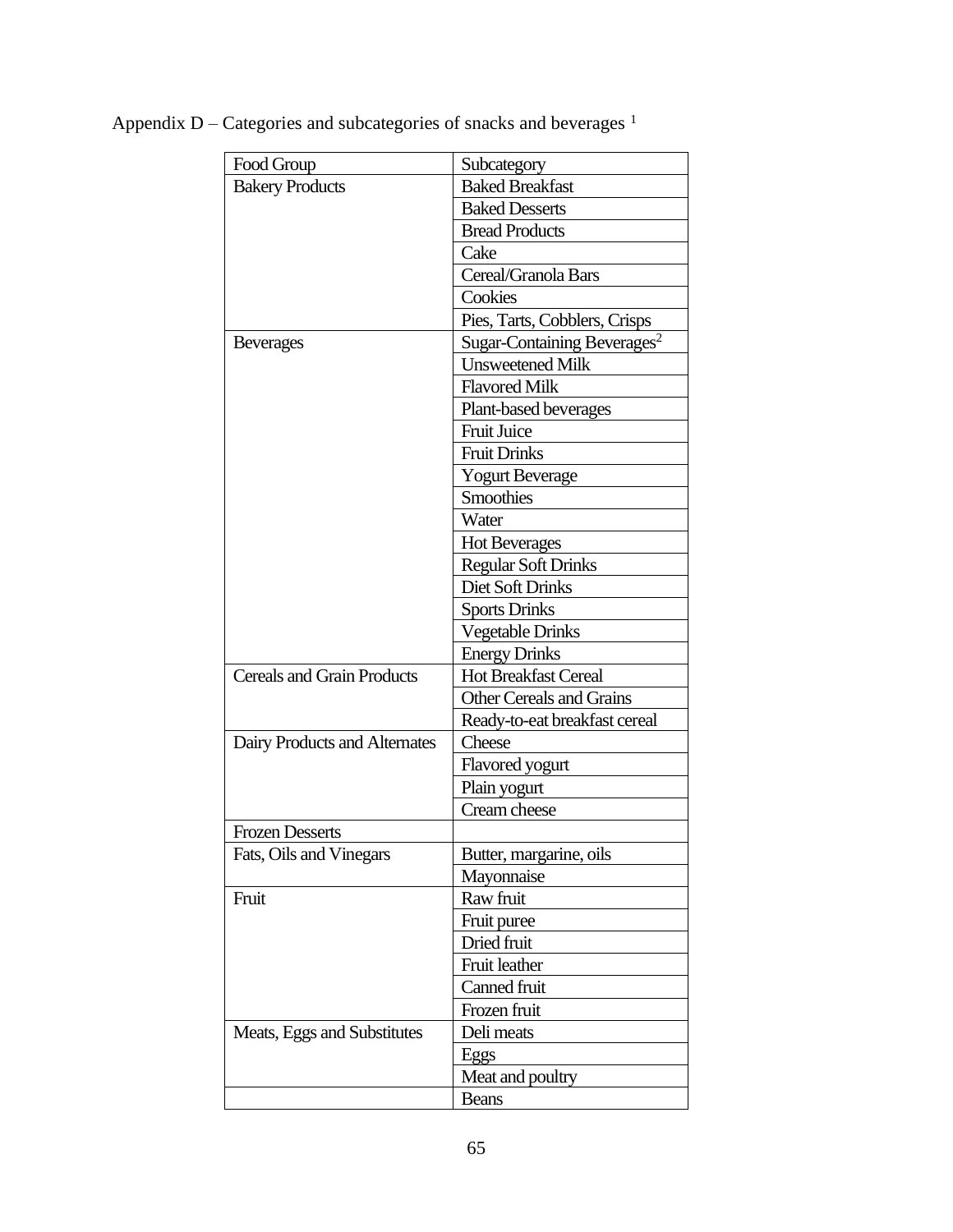| Mixed Dishes, Sides and          | Taco                          |  |  |  |
|----------------------------------|-------------------------------|--|--|--|
| <b>Entrees</b>                   | Soup                          |  |  |  |
|                                  | Pizza                         |  |  |  |
|                                  | French fries/hash browns      |  |  |  |
|                                  | Seafood salad                 |  |  |  |
|                                  | Dumplings                     |  |  |  |
|                                  | Pot pie                       |  |  |  |
|                                  | Spaghetti                     |  |  |  |
| Nuts and Seeds                   | Butters, pastes and creams    |  |  |  |
|                                  | Nuts and seeds                |  |  |  |
|                                  | Nuts and seeds, Not For       |  |  |  |
|                                  | Snacking                      |  |  |  |
| <b>Oral Nutrition Supplement</b> |                               |  |  |  |
| Sauces, Dips and Condiments      | Condiments                    |  |  |  |
|                                  | Dips                          |  |  |  |
|                                  | <b>Sauces</b>                 |  |  |  |
| <b>Savory Snacks</b>             | Chips, corn and rice snacks   |  |  |  |
|                                  | <b>Crackers</b>               |  |  |  |
|                                  | Ethnic snacks                 |  |  |  |
|                                  | Popcorn                       |  |  |  |
|                                  | Pretzels                      |  |  |  |
| Confectionary and Sweet          | Confectionary                 |  |  |  |
| Condiments                       | Sweet condiments              |  |  |  |
| <b>Vegetables and Legumes</b>    | Raw vegetables                |  |  |  |
| (except fried potatoes)          | Cooked vegetables and legumes |  |  |  |
|                                  | Pickled vegetables            |  |  |  |
|                                  | Salad                         |  |  |  |

<sup>1</sup> Categories were adapted from Bernstein et al., 2016. Sugar-containing beverages included beverages with sugars added during processing + 100% fruit juice.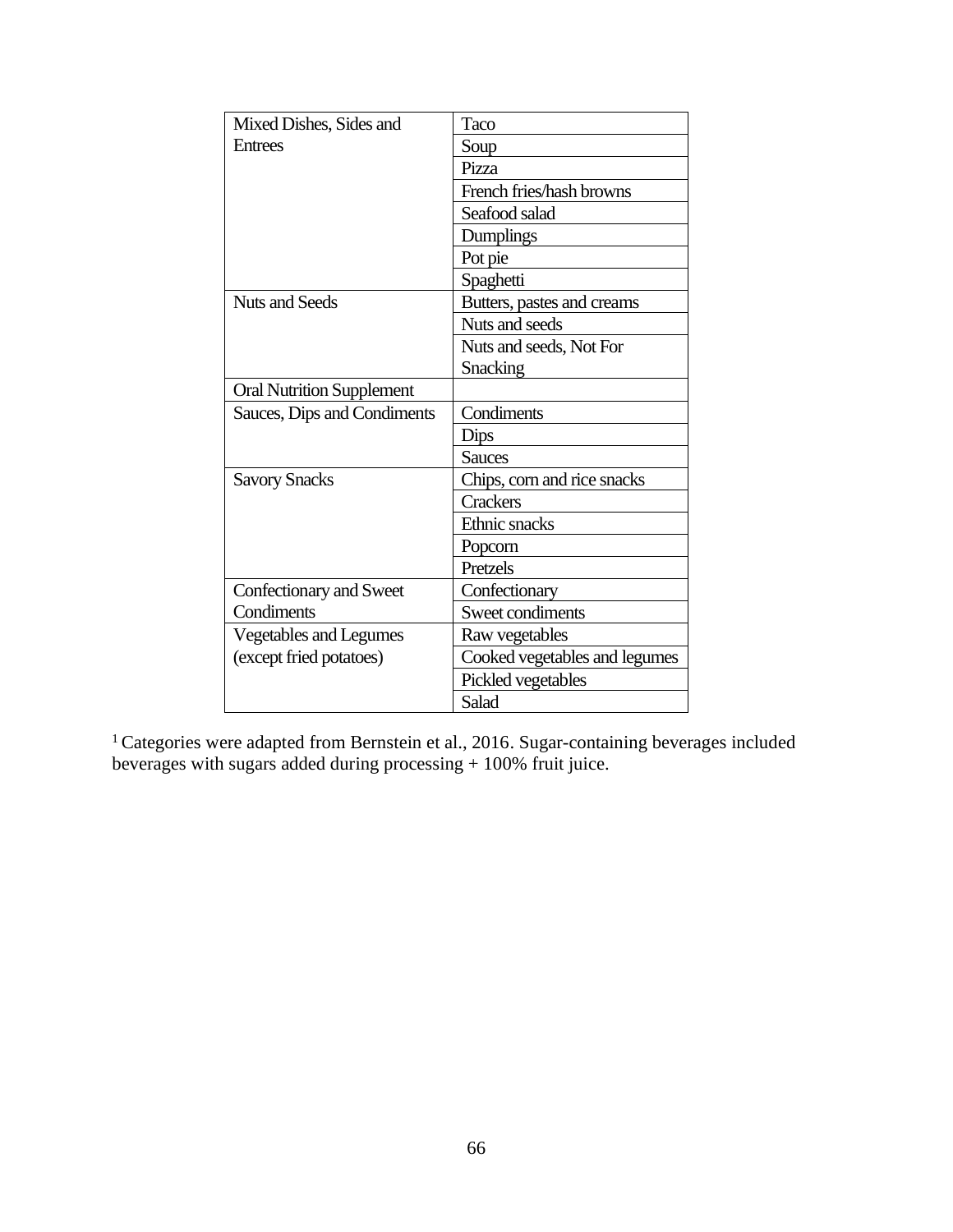| Snack category                                 | Children (percent) |              |                | Children's %TE from FS<br>Mean (95% CI) |
|------------------------------------------------|--------------------|--------------|----------------|-----------------------------------------|
|                                                | $\geq$ 1           | $\mathbf{1}$ | $\geq$ 2       |                                         |
| <b>ALL SNACKS</b>                              | 260 (97)           | 17(6)        | 243 (91)       | $4.0(3.5-4.5)$                          |
| <b>BEVERAGE SNACKS</b>                         | 121(45)            | 81 (30)      | 40(15)         | $1.8(1.3-2.3)$                          |
| Sugar-Containing<br>Beverages <sup>2</sup>     | 53 (20)            | 41 (15)      | 12(4)          | 4.1 $(3.2 - 5.0)$                       |
| Fruit Juice                                    | 20(7)              | 18(7)        | 2(1)           |                                         |
| Smoothies                                      | 10(4)              | 10(4)        | $\Omega$       |                                         |
| Plain Milk                                     | 73 (27)            | 49 (18)      | 24(9)          | $\boldsymbol{0}$                        |
| <b>FOOD SNACKS</b>                             | 257 (96)           | 24(9)        | 233 (87)       | $3.2(2.8-3.6)$                          |
| <b>Candy and Sweet</b><br><b>Condiments</b>    | 56(21)             | 50(19)       | 6(2)           | $3.0(2.2 - 3.8)$                        |
| Confectionary                                  | 41(15)             | 36(13)       | 5(2)           | $2.8(2.2-3.3)$                          |
| <b>Sweet Condiments</b>                        | 16(6)              | 15(6)        | 1(0.4)         |                                         |
| <b>Bakery Products</b>                         | 148 (55)           | 108(40)      | 40(15)         | $2.4(2.1 - 2.7)$                        |
| <b>Baked Desserts</b>                          | 15(6)              | 15(6)        | $\theta$       |                                         |
| <b>Bread Products</b>                          | 57(21)             | 50 (19)      | 7(3)           | $1.9(1.3-2.5)$                          |
| Cake                                           | 7(3)               | 7(3)         | $\theta$       |                                         |
| Cereal/Granola Bars                            | 42(16)             | 41 (15)      | 1(0.4)         | $2.4(2.1-2.8)$                          |
| Cookies                                        | 55(21)             | 53 (20)      | 2(0.7)         | $1.8(1.3-2.3)$                          |
| <b>Dairy Products and</b><br><b>Alternates</b> | 94 (35)            | 69(26)       | 25(9)          | $1.1(0.7-1.6)$                          |
| Cheese                                         | 46(17)             | 39(15)       | 7(3)           | $\Omega$                                |
| <b>Flavored Yogurt</b>                         | 40(15)             | 37(14)       | 3(1)           | $2.7(1.9-3.5)$                          |
| Plain Yogurt                                   | 10(4)              | 10(4)        | $\overline{0}$ | $\Omega$                                |
| <b>Savory Snacks</b>                           | 111 (42)           | 93 (35)      | 18(7)          | $0.3(0.2-0.5)$                          |
| Chips, Corn and Rice<br><b>Snacks</b>          | 33(12)             | 32(12)       | 1(0.4)         | $\boldsymbol{0}$                        |
| Crackers                                       | 64 (24)            | 58 (22)      | 6(2)           | $0.4(0.3-0.5)$                          |
| Popcorn                                        | 16(6)              | 16(6)        | 0(0)           |                                         |
| <b>Fruits</b>                                  | 191 (72)           | 86 (32)      | 105(39)        | $0.5(0.3-0.8)$                          |
| Raw Fruit                                      | 172 (64)           | 96 (36)      | 76 (28)        | $\overline{0}$                          |
| <b>Fruit Puree</b>                             | 28(10)             | 27(10)       | 1(0.4)         |                                         |
| Dried Fruit                                    | 16(6)              | 14(5)        | 2(1)           |                                         |
| <b>Fruit Leather</b>                           | 11(4)              | 11(4)        | 0(0)           |                                         |

Appendix E – Snack intake by major and minor snack categories and their contribution to FS energy intake among children<sup>1</sup>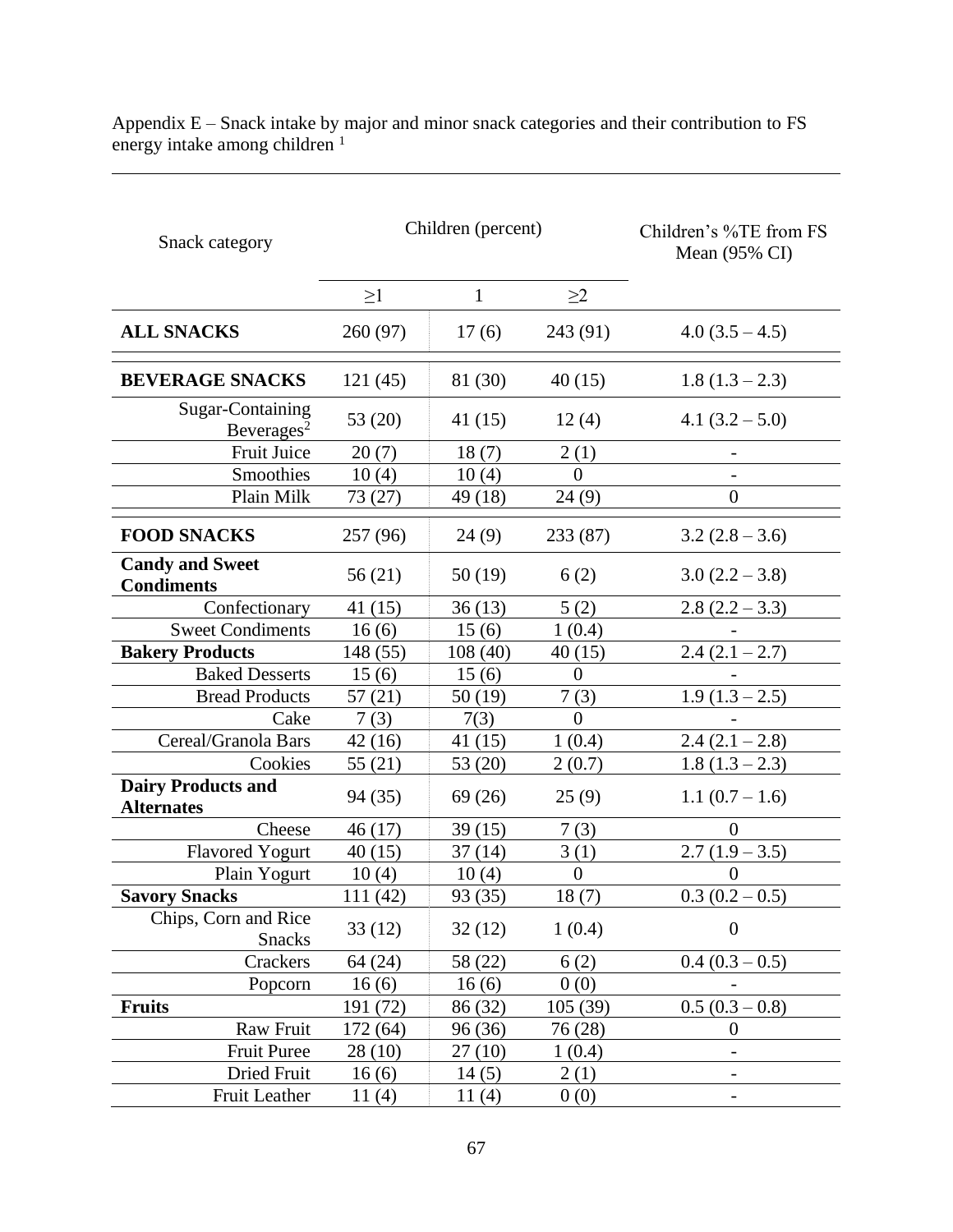| <b>Vegetables and</b>                       |        |        |        |                       |
|---------------------------------------------|--------|--------|--------|-----------------------|
| <b>Legumes</b> (except fried                | 44(16) | 30(11) | 14(5)  | $0.01 (-0.01 - 0.04)$ |
| potatoes)                                   |        |        |        |                       |
| Raw vegetables                              | 35(13) | 21(8)  | 14(5)  | $\overline{0}$        |
| <b>Cereals and Grain</b><br><b>Products</b> | 29(11) | 24(9)  | 5(2)   |                       |
| <b>Nuts and Seeds</b>                       | 42(16) | 35(13) | 7(3)   | $0.1(0.1-0.2)$        |
| Nuts and Seeds<br>including trail mix       | 24(9)  | 22(8)  | 2(0.7) |                       |
| Butters, Pastes and<br>Creams               | 19(7)  | 18(7)  | 1(0.4) |                       |
| <b>Mixed Dishes, Sides</b><br>and Entrees   | 16(6)  | 13(5)  | 3(1)   |                       |
| <b>Frozen Desserts</b>                      | 12(4)  | 11(4)  | 1(0.4) |                       |
| Meats, Eggs and<br><b>Substitutes</b>       | 11(4)  | 11(4)  | 0(0)   |                       |

<sup>1</sup>This table summarizes the number and percent of children 1.5-5 years who consumed different snack categories, relative to the total number of children (n=267). Percent was calculated to identify the proportion of children who consumed snack categories at least once  $(\geq 1)$  over 24-h, then calculated for the more discrete categories of one time  $(1)$  or two or more times  $(\geq 2)$ . Not all children were reported to consume a snack  $(n=7)$ . Not all children were reported to consume a snack (n=7). Mean children's %TE from FS was calculated for categories that were consumed by ≥30 children. For these calculations, only data from children who consumed each respective category were used (i.e., data from children who did not consume the snack category over 24-h were not included in the mean). For categories consumed by <30 children, mean %TE from FS was not calculated and was instead denoted with a dash. Categories consumed by <10 children were removed including (Bakery Products: baked breakfasts (n=6), pies, tarts, cobblers, and crisps (n=1)), (Beverages: flavored milk (n=9), plant-based beverages (n=9), fruit drinks (n=4), yogurt beverages (n=5), hot beverages (n=4), sports drinks (n=2)), (Dairy Products and Alternates: cream cheese  $(n=6)$ ), (Fruits: canned fruit  $(n=1)$ , frozen fruit  $(n=6)$ ), (Meats, Eggs, and Substitutes: Deli Meats (n=3), Eggs (n=2), Meat and Poultry (n=6)), (Nuts and Seeds: Nuts and seeds, not for snacking (n=5), (Savory Snacks: ethnic snacks (n=1), pretzels (n=9), (Mixed Dishes, Sides and Entrees: Taco (n=1), soup (n=3), pizza (n=1), french fries/hash browns (n=7), sandwich (n=2), seafood salad (n=3), dumplings (n=1), pot pie (n=1), spaghetti (n=1)), (Vegetables: cooked vegetables and legumes (n=9), pickled vegetables (n=1), and salad (n=1)). <sup>2</sup> Sugar-containing beverages included beverages with sugars added during processing  $+100\%$ fruit juice. FS, Free Sugar; TE, Total Energy